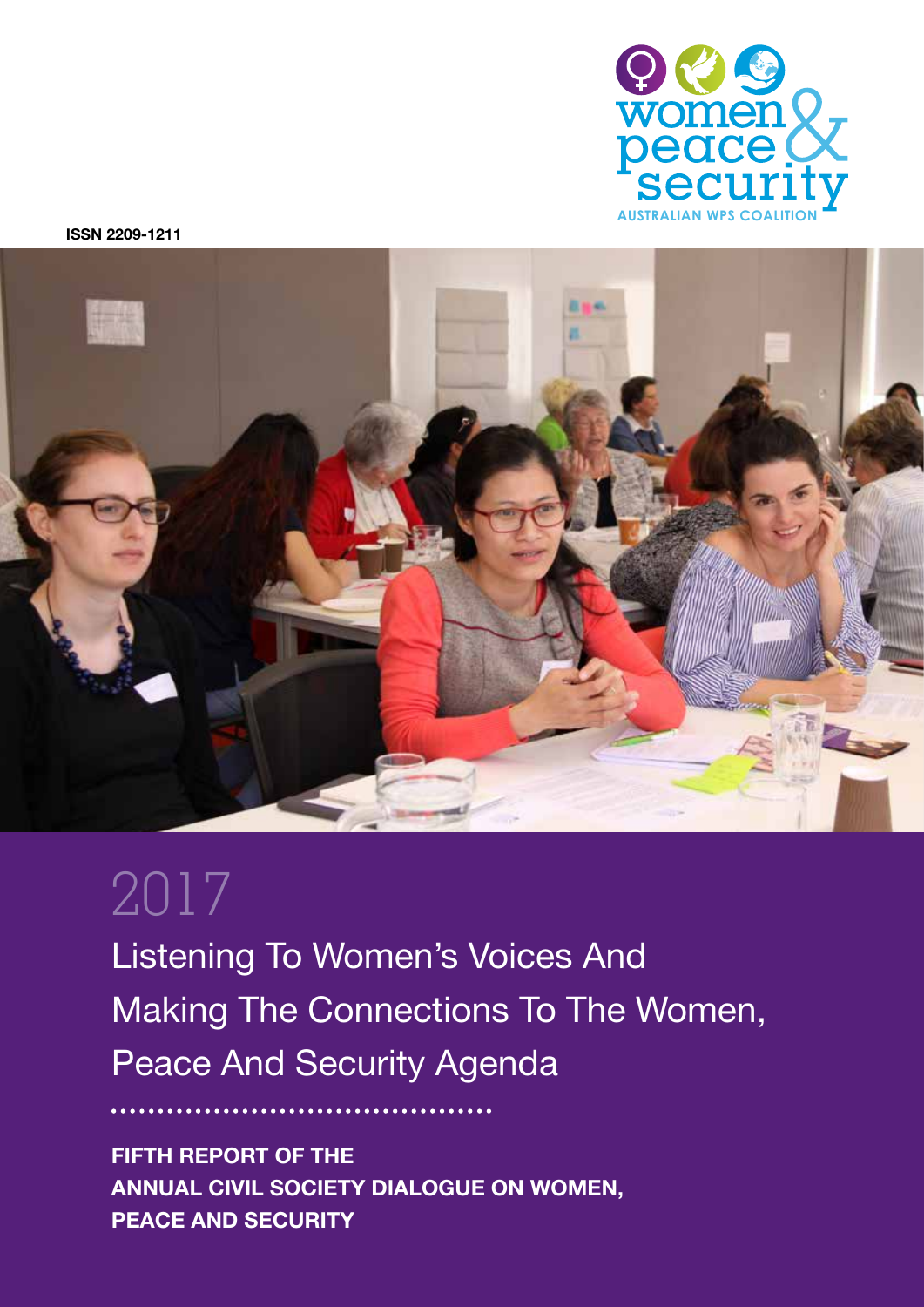### **The Australian Civil Society Coalition for Women, Peace and Security**

The Australian Civil Society Coalition on Women, Peace and Security is a non-partisan and independent coalition of civil society organisations, networks and individuals working to advance the Women, Peace and Security agenda in Australia, Asia and the Pacific region and globally. Our vision is a world in which gender equality, and the contributions and rights of diverse women and girls, are at the forefront of transforming conflict to build peace.

Further details of the Coalition's membership and information on how to join as a member is available at: www.wpscoalition.org

#### 

#### **ACKNOWLEDGEMENTS**

The Coalition gratefully acknowledges the financial and in-kind support for the 2017 Dialogue provided by the Australian Civil-Military Centre. In addition, generous in-kind and voluntary support from members of the Coalition has significantly contributed to the planning and implementation of the 2017 Roundtables and Policy Dialogue.

The Coalition would also like to thank all Roundtable participants and participants at the Policy Dialogue for sharing their ideas, stories, and contributions to promote diverse women's voices in speaking about women, peace and security. The Coalition looks forward to working further with all participants on the women, peace and security agenda, particularly as Australia moves to develop its second National Action Plan on Women, Peace and Security in 2018-19.

#### **COPYRIGHT**



With the exception of the Commonwealth Coat of Arms, this work is licensed under a Creative Commons Attribution-NonCommercial-NoDerivatives 4.0 International License. (https://creativecommons.org/licenses/by-nc-nd/4.0/)

#### **ATTRIBUTION**

This publication should be attributed as follows: Australian Civil Society Coalition on Women Peace and Security, *Listening to Women's Voices and Making the Connections to the Women, Peace And Security Agenda: Fifth Report of the Annual Civil Society Dialogue On Women, Peace and Security.* 2018.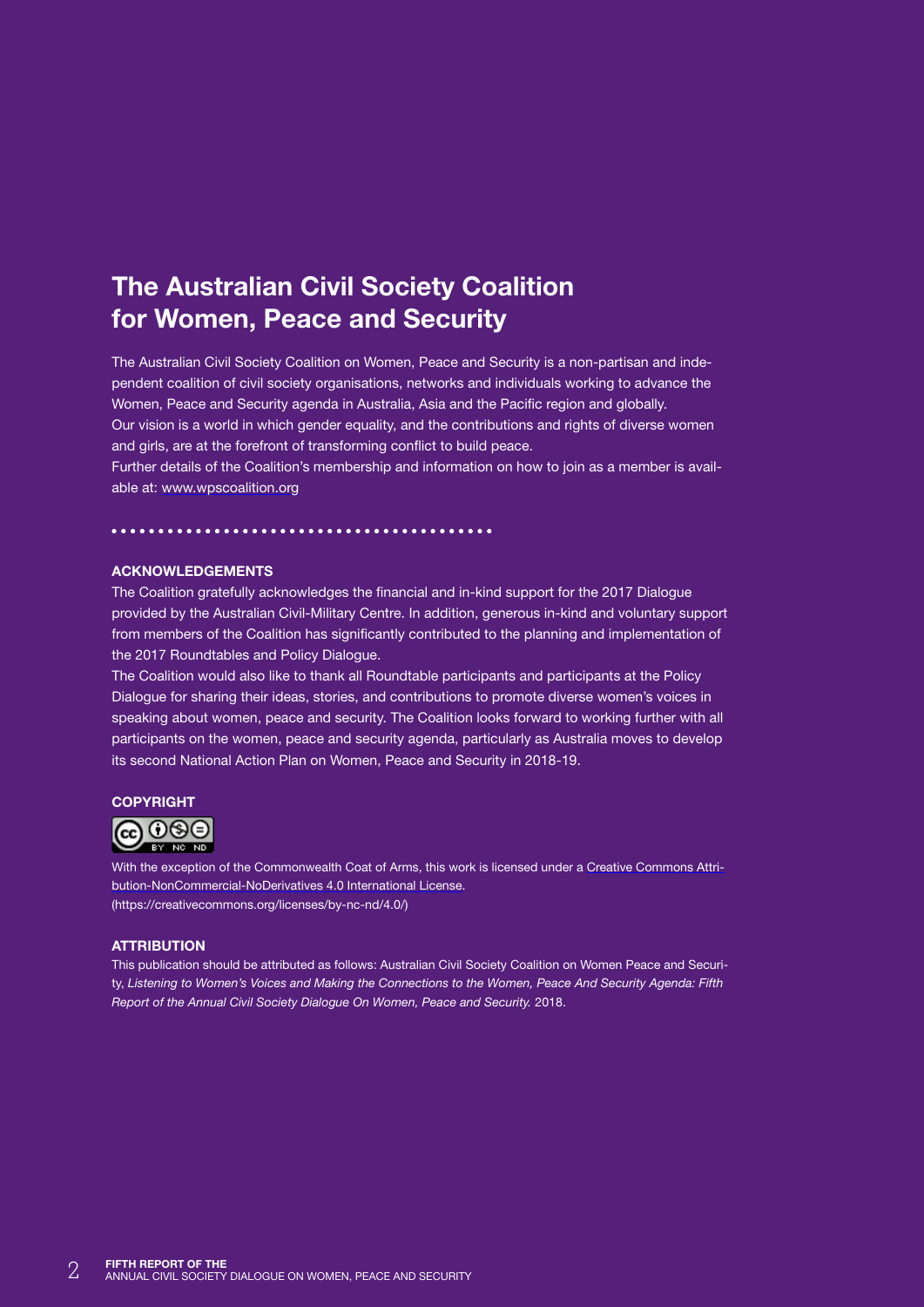### **Contents**

| Introduction:<br><b>Focus of the 2017 Annual Civil Society Dialogue</b>                                         | 4  |
|-----------------------------------------------------------------------------------------------------------------|----|
| <b>Section 1:</b><br><b>International and National Context for Women, Peace and Security</b>                    | 6  |
| <b>United Nations Global Study</b>                                                                              | 7  |
| Sustainable Development Goals                                                                                   | 8  |
| Australia's Foreign Policy and Women, Peace and Security                                                        | 8  |
| Australia's Defence Policy and Women, Peace and Security                                                        | 9  |
| Australia's National Action Plan on Women, Peace and Security                                                   | 9  |
| Role of Annual Civil Society Dialogue and Report Cards                                                          | 10 |
| <b>Fifth Annual Civil Society Dialogue</b>                                                                      | 10 |
| <b>Section 2:</b><br><b>Civil Society Roundtables: Listening to Women's Voices</b>                              | 11 |
| <b>Section 3:</b><br><b>Civil Society-Government Policy Dialogue: Key Themes</b>                                | 16 |
| <b>Section 4:</b><br><b>Building a Women, Peace and Security Framework</b>                                      | 20 |
| <b>Reframing Peace and Security</b>                                                                             | 21 |
| Building a Women, Peace and Security Framework                                                                  | 22 |
| Critical Issues for the Second Australian National Action Plan on<br>Women, Peace and Security                  | 23 |
| Looking Forward to 2018-19                                                                                      | 24 |
| Endnotes                                                                                                        | 25 |
| <b>Appendix 1:</b><br>Women Shape The Women, Peace And Security Agenda: Roundtable Discussion<br><b>Summary</b> | 26 |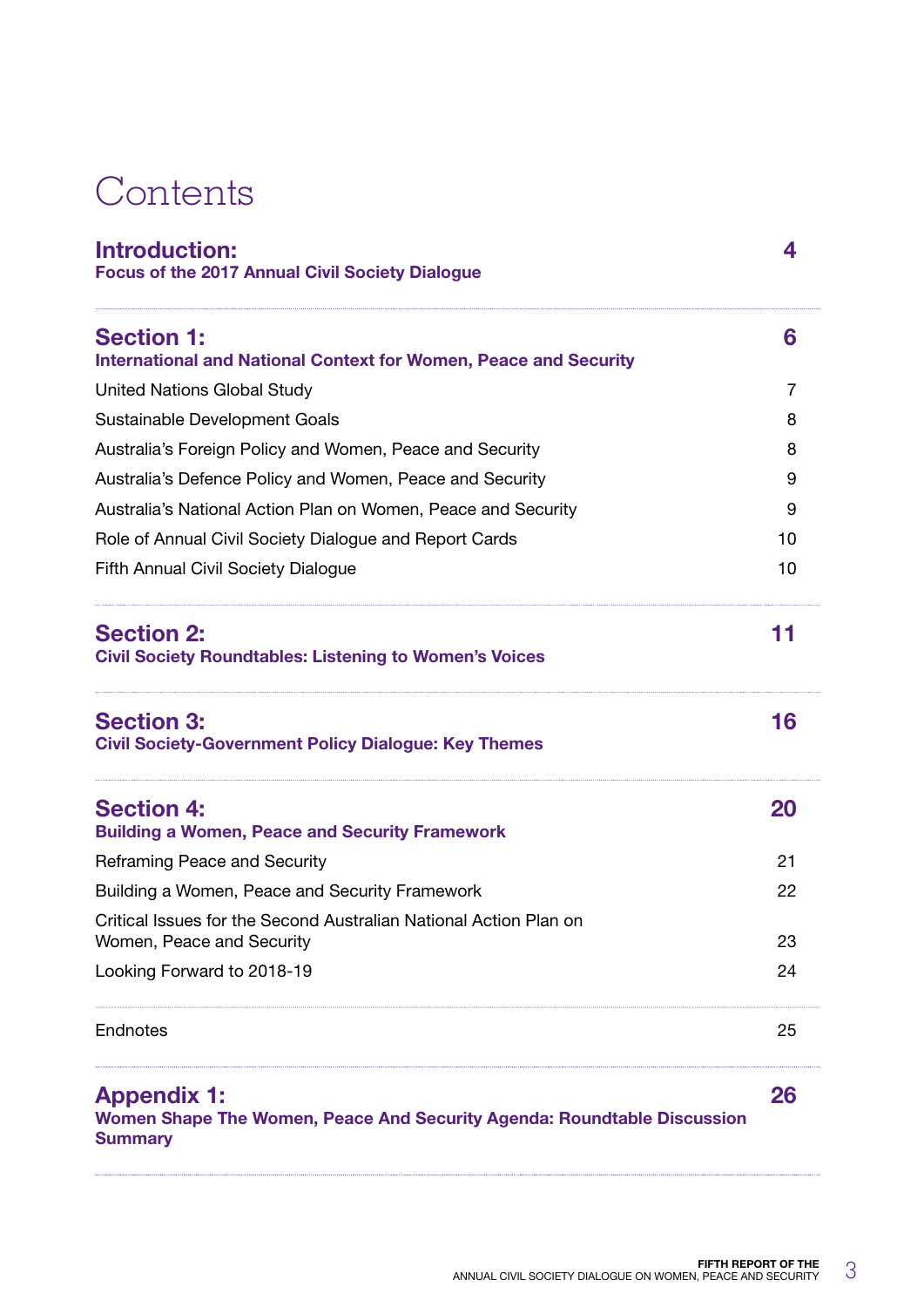# INTRODUCTION:

Focus of the 2017 Annual Civil Society Dialogue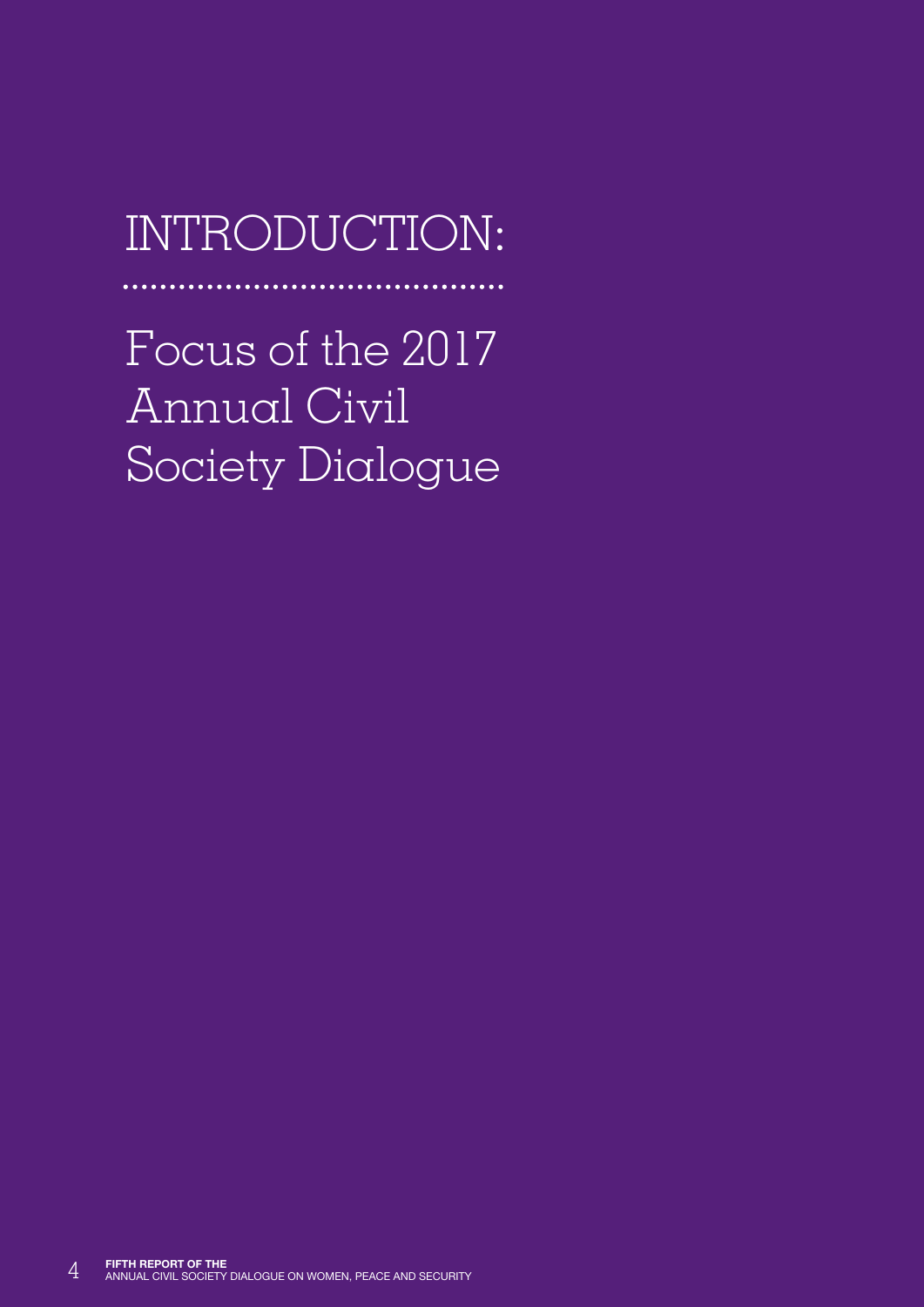### Focus of the 2017 Annual Civil Society Dialogue

As Australia nears the end of the current Australian National Action Plan on Women, Peace and Security 2012-2019 (Australian NAP)<sup>1</sup> and looks toward the development of its next iteration, the Australian Civil Society Coalition on Women Peace and Security (the Coalition)<sup>2</sup> is focused on amplifying the voices of diverse women in Australia and across our region to inform and reshape dialogue, policy development, and practice related to the women, peace and security agenda.

The Annual Civil Society Dialogue on Women, Peace and Security (the Dialogue) is a key process through which civil society and government engage in constructive dialogue on women peace and security.3 The Dialogue, established in 2013, is led by civil society actors and seeks to:4

- Elevate the national discussion on women, peace and security;
- Facilitate effective deliberations between civil society and the Australian Government on women, peace and security in the context of UNSCR 1325; and
- Support shadow reporting on the Australian NAP.

In 2017, the Coalition structured the Dialogue in two complementary parts: the **Civil Society Roundtables (the Roundtables)**; and **the Civil Society-Government Policy Dialogue (the Policy Dialogue)**.

The Roundtables, held in September 2017 in each Australian capital city, provided a space for women from diverse backgrounds to discuss what peace and security mean in practice. A Talanoa discussion was also held at the Triennial Conference of Pacific Women. The Roundtables provided an important opportunity to:

- Hear from the diversity of women's voices in Australia and our region:
- Consider what we mean by peace and security in the current global climate and the context of

emerging issues in our region; and

• Expand the discussion beyond UNSC Resolutions and the first Australian NAP.

These Roundtables informed discussions at the Policy Dialogue held in Canberra on 30 November 2017. The Policy Dialogue was attended by Government officials (with portfolio responsibilities relating to the Australian NAP) and representatives of civil society organisations. Drawing on the Roundtable discussions, the Policy Dialogue focused on three questions:

- What are the key understandings of peace and security in Australia in the current global context? How do the issues raised at the Civil Society Roundtables confirm, challenge and/or develop these understandings?
- How can these understandings contribute to building an informed and effective approach to women, peace and security in Australia? What are the key parameters and issues that need to be addressed?
- How does the approach to women, peace and security we have discussed link to broader Australian discussions on conflict and peace processes; implications for domestic and foreign policy; and Australia's response to the Sustainable Development Goals, particularly Goals 5 and 16?

#### **DIALOGUE REPORT STRUCTURE**

This report provides a summary of the deliberations undertaken as part of the 2017 Annual Civil Society Dialogue on Women, Peace and Security, both at the Roundtables and the Policy Dialogue. The report highlights key issues to be considered during the development of Australia's second National Action Plan on Women, Peace and Security.

Section 1 presents an overview of the International and National policy context for women, peace and security and of relevance to the development of Australia's second NAP. Section 2 summarises the findings from the Roundtables, which informed the Policy Dialogue deliberations; these in turn are summarised in Section 3. The report concludes with Section 4 by highlighting the key policy level questions and issues critical to the development of the second Australian NAP.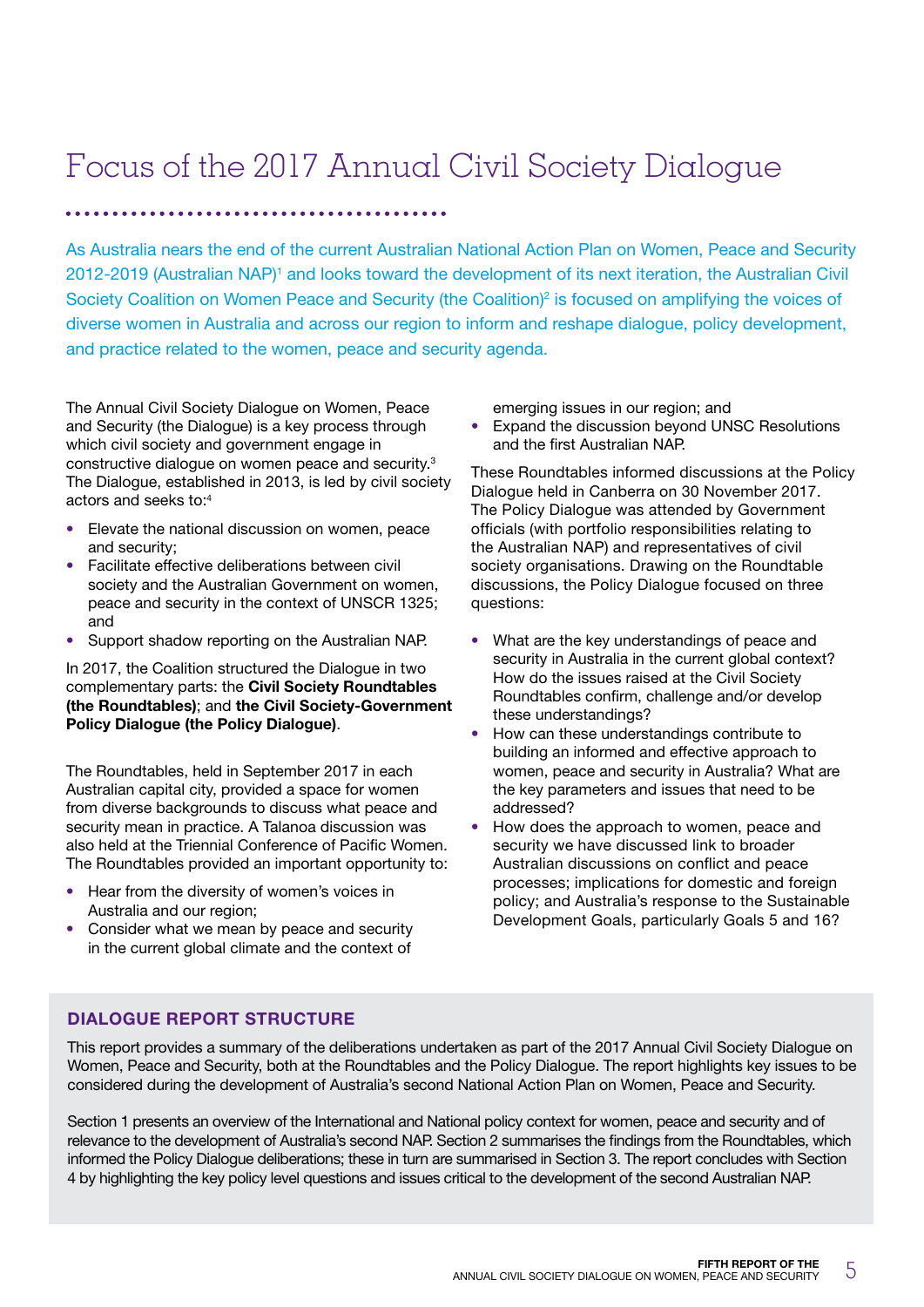# SECTION 1:

. . . . . . . . . .

International and National Context for Women, Peace and Security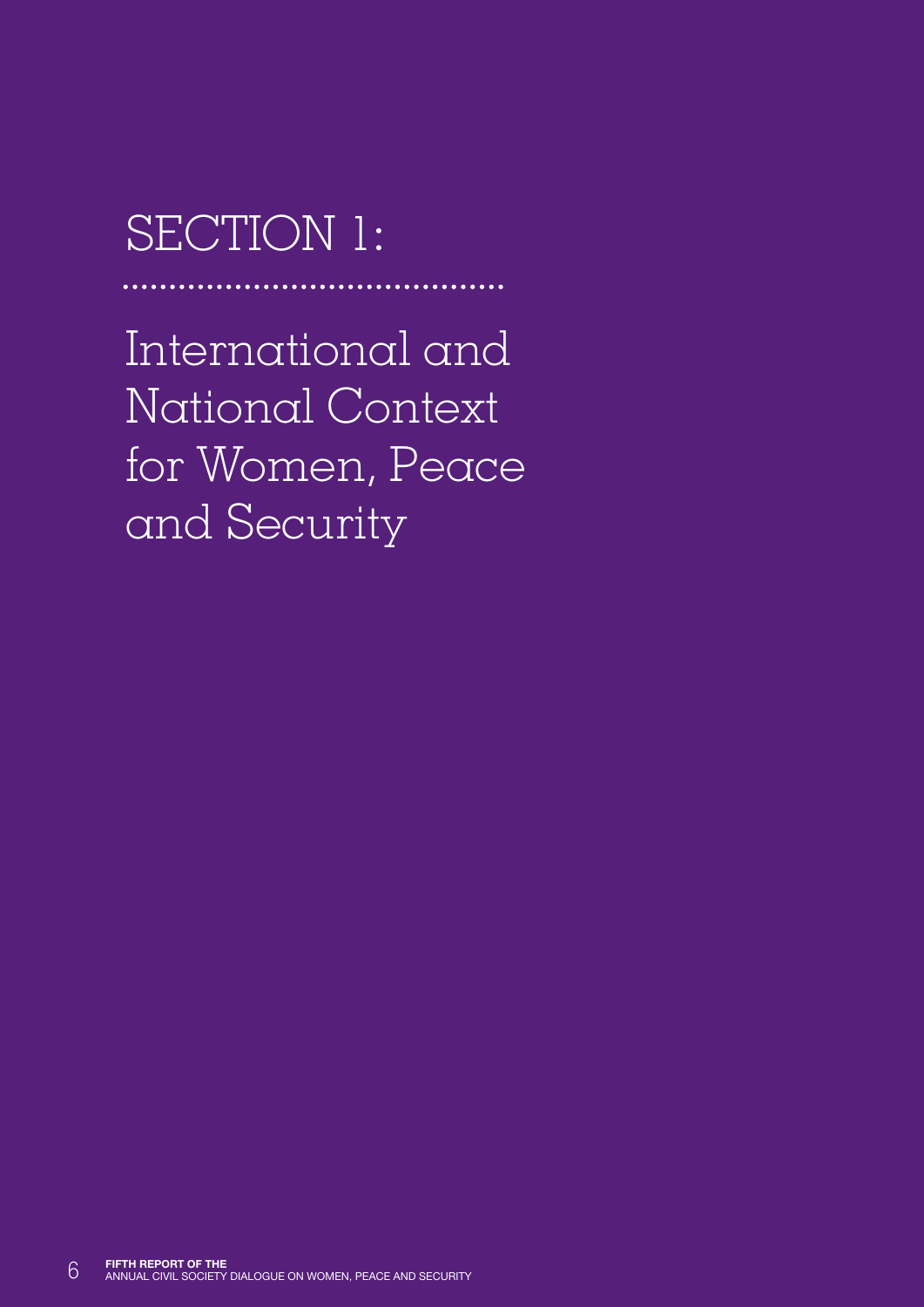

### United Nations Global Study

United Nations Security Council Resolution (UNSCR) 1325 was adopted in 2000, and underpins the international institutionalisation of the women, peace and security agenda. The 2015 review on the implementation of UNSCR 1235 which identified gaps, challenges, emerging trends, and priorities for action, has important lessons for Australia.

The review *Preventing Conflict, Transforming Justice and Securing the Peace* (popularly known as the Global Study),<sup>5</sup> noted that the world has changed since the adoption of resolution 1325 and what we mean by 'peace' and 'security' is evolving.

The Global Study sets out detailed recommendations and outlines the following principles to realise the transformative potential of UNSCR 1325. These principles are relevant to Australia (and indeed the world) as we focus on the second Australian NAP.

#### **GLOBAL STUDY: KEY PRINCIPLES FOR IMPLEMENTING UNSCR 1325**

- Prioritise prevention of conflict, not the use of force
- Recognise UNSCR 1325 as a human rights mandate
- Acknowledge women's participation as key to sustainable peace
- Hold perpetrators of violence to account and enabling transformative justice
- Understand the importance of localised approaches, inclusive and participatory processes as central to the success of national and international peace efforts
- Support women peacebuilders and respect their autonomy as important to counter extremism
- Appreciate that all key actors (UN Member States, regional organisations, the media, civil society and youth) must play their role to implement the WPS Agenda
- Introduce a gender lens into all aspects of the work of the UN Security Council
- Address the persistent failure to adequately finance the WPS Agenda

The Global Study provides important guidance for the second Australian NAP by emphasising the need for a strong focus on the prevention of armed conflict and violence and putting up front and centre the role women play in these processes. A key message is that the normalisation of violence at the local, national and international levels must cease and that networks of women peacebuilders and peacemakers must be expanded and supported to come to the fore if Australia is to act with conviction to prevent wars through dialogue and discussion.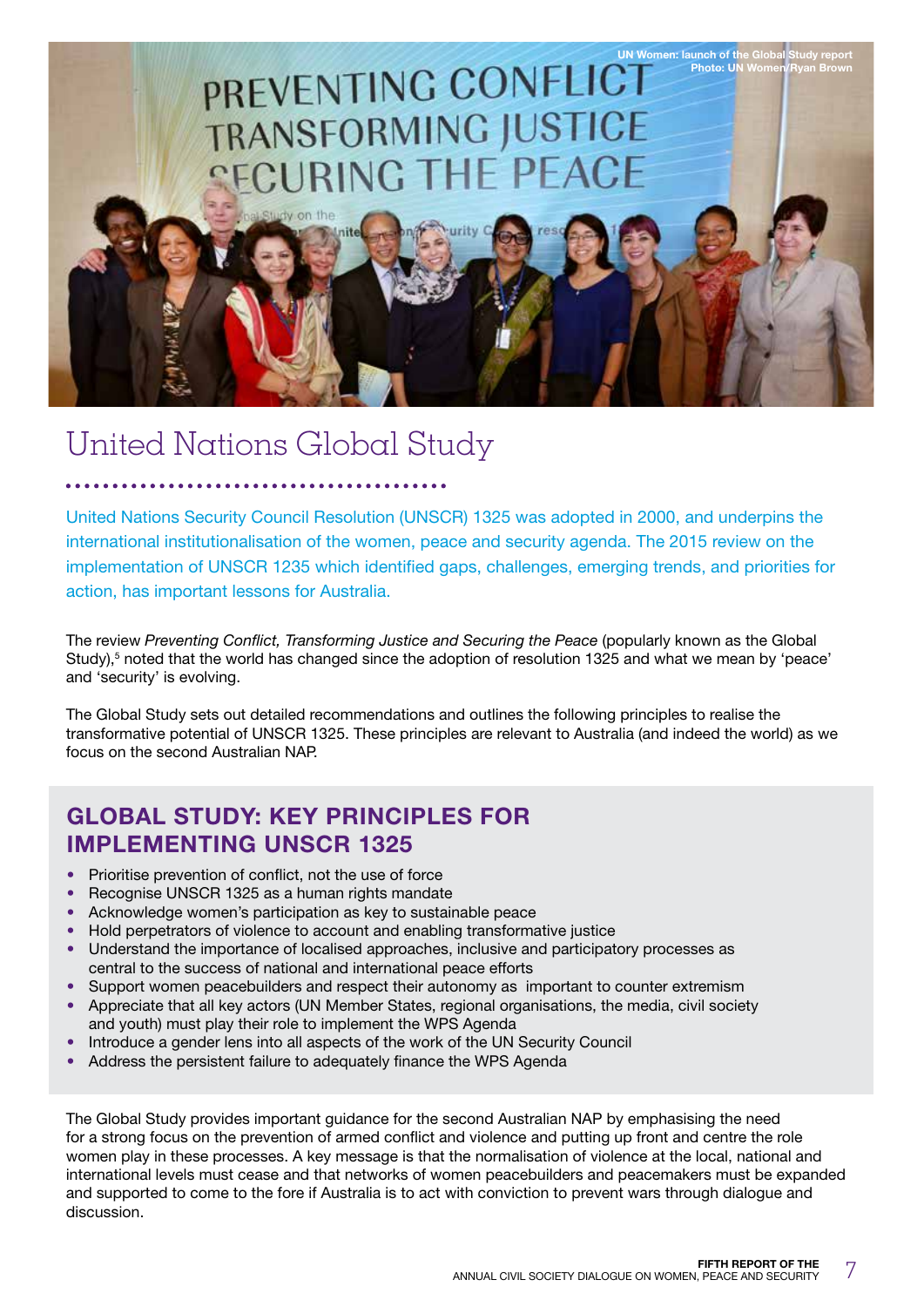### Sustainable Development Goals

The 2030 Agenda for Sustainable Development is another key international commitment that has significant relevance to the second Australian NAP. The 17 Sustainable Development Goals (SDGs) and 169 targets connected to these goals universally apply to all UN Member States and seek to mobilise efforts to end all forms of poverty, fight inequalities and tackle climate change, while ensuring that no one is left behind. The preamble of the UN Resolution (A/RES/70/1) adopted on the SDGs recognises the connected and inextricable link between peace and sustainable development: "*We are determined to foster peaceful, just and inclusive societies which are free from fear and violence. There can be no sustainable development without peace and no peace without sustainable development.*"6

The two goals most relevant to the women, peace and security agenda are Goals 5 (achieve gender equality) and 16 (promote peaceful and inclusive societies).<sup>7</sup> The achievement of peace and the achievement of equality and justice for all people together with the full inclusion and representation of women in all their diversity make these two goals inseparable.

There is, however, no target specific to women, peace and security, not even in Goal 16. Despite this omission, the 2017 report of the UN Secretary-General on women and peace and security (S/2017/861)<sup>8</sup> details how the implementation of the women, peace and security agenda contributes to the achievement of the SDGs, enhances the effectiveness of interventions and facilitates sustained peace and the prevention of conflict.

Where peace is understood as being more than simply the absence of armed conflict, gender inequality

becomes a key indicator of a pre-conflict concept of security skewed in favour of men and towards the state. Militarism and cultures of militarised masculinities continue to create and sustain political decision making that normalises resorting to force as a mode for dispute resolution.

Women are largely excluded from processes and forums where decisions are made regarding approaches to national security and peace. This applies in Australia just as in conflict affected countries. Women's voices must be heard in all decision making processes that lead to policy decisions on national security, in all its forms, so that all sources of preventing and resolving violent conflict are included – not only military or armed police action. All forms of peacebuilding must be included to ensure we have a genuinely inclusive and peaceful society which can influence other nations to pursue a less militarised approach to order, peace and security in the world.

To achieve this, peace needs to be reimagined and security redefined. While women's meaningful participation in conflict prevention and resolution and their contribution to durable peace is recognised and that inclusive processes must be the norm, not the exception, inclusiveness in itself does not necessarily lead to change. This point was clearly articulated by women all across Australia in the Roundtable discussions – highlighted in Section 2. There must be specific goals to work towards sustainable peace and the second Australian NAP should include clear indicators to show whether these targets are being met.

### Australia's Foreign Policy and Women, Peace and Security

The Ministerial forward to *Women Peace and Security: DFAT's implementation of UN Security Council*  Resolution 1325 Australia (2015)<sup>9</sup> suggests that Australia "has been a strong and consistent advocate for women, peace and security. This agenda was a priority during Australia's term on the UN Security Council and beyond." However, the Department

of Foreign Affairs and Trade (DFAT) 2017 Foreign Policy White Paper<sup>10</sup> does not refer to either women peace and security or the first Australian NAP. This is a missed opportunity to shift gender equality and women, peace and security from being seen exclusively as a development issue to a strategic foreign policy issue.<sup>11, 12</sup>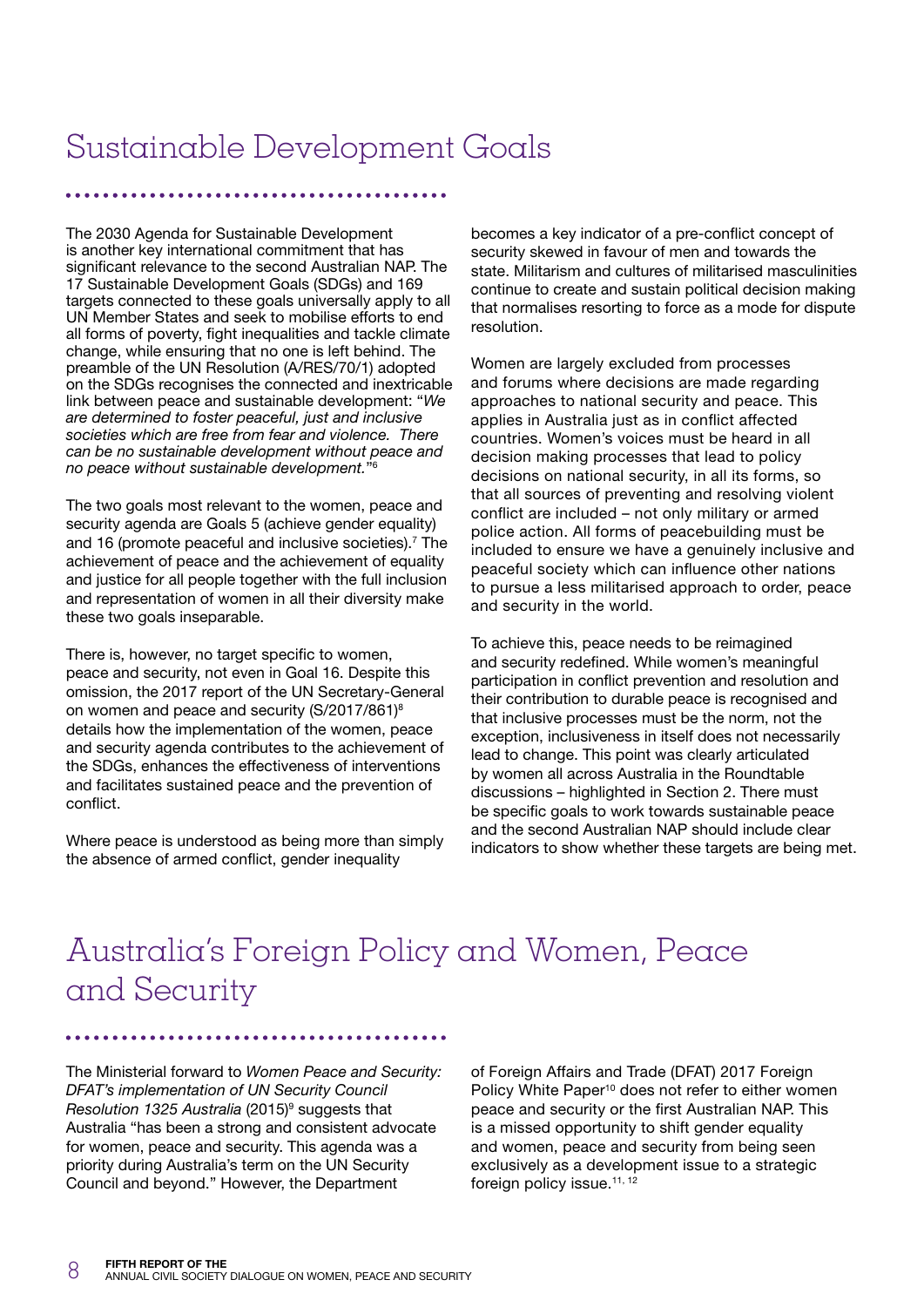### Australia's Defence Policy and Women, Peace and Security

In comparison the 2016 Defence White Paper<sup>13</sup> does a slightly better job of addressing some women, peace and security issues, particularly with reference to issues around women's participation in the Australian Defence Forces (ADF), the importance of integrating gender expertise on ADF operations and in providing training

on women, peace and security. However, similar to the Foreign Policy White Paper, there are several missed opportunities to frame women, peace and security in terms of strategic importance; for example in addressing defence responses to terrorism and violent extremism or in bilateral programs.<sup>14</sup>

### Australia's National Action Plan on Women, Peace and Security

Australia's bid for a temporary seat on the UN Security Council (2013-2014) provided an impetus for the development of the first Australian National Action Plan on Women, Peace and Security 2012-2018, now extended to 2019. The first Australian NAP acknowledges the intersectional and gendered impacts of conflict, presents an overview of the work done by Australia to promote the women peace and security agenda, lays down a rationale for the development of a national action plan, and outlines strategies and actions to be achieved over a six-year time frame. The first Australian NAP is 'outward looking' in orientation – i.e. more focused on Australia's work overseas than on domestic policy and activities.

The first Australian NAP aligns five thematic areas (preventing, participation, protection, relief and recovery and normative) with five strategies linked to 24 actions for six government agencies to implement. The Women, Peace and Security Inter Departmental Working Group, now known as the Inter Departmental Committee (IDC), is coordinated by the Office for Women (OFW) (in the Department of Prime Minister and Cabinet) and is comprises of high-level representation from Department of Foreign Affairs and Trade, Department of Defence, Australian Federal Police, Australian Civil-Military Centre, and the Attorney General's Department. The IDC is the primary Australian Government mechanism responsible for the governance and implementation of the Australian NAP.

Recognising the instrumental role played by civil society in the development of the NAP, the plan includes the provision "to nominate a selection of representatives to meet with the Women, Peace and Security Inter-Departmental Working Group each

year."15 In practice, this has translated into civil society representation on the IDC. To support the work of the IDC, an IDC Sub-committee was set up to monitor on a regular basis the implementation of the Australian NAP. The Australian Civil Society Coalition on WPS nominate one member to the IDC and two members to the IDC Sub-committee.

#### **PROGRESS REPORTS**

Three Progress Reports (one every two years), tabled before Australian Federal Parliament, tracks the progress of the Australian NAP. Also, two independent reviews (Interim and Final) serve as mechanisms to assess the effectiveness of implementation, providing guidance on emerging issues and the direction and focus of the next NAP.

To date, two Progress Reports have been completed and account for implementation during 2012-2014 and 2014-2016. The final Progress Report is due in 2018. These reports are highly descriptive and outline actions that were undertaken by the Australian NAP implementing agencies as represented on the IDC.

#### **INDEPENDENT INTERIM REVIEW**

The 2015 Independent Interim Review of the Australian National Action Plan on Women, Peace and Security 2012-201816 tracks the whole of government progress on the implementation, analyses the relevance of actions listed in the Australian NAP against the intended outcomes, and analyses the relevance of the Australian NAP to inform actions to implement the women, peace and security agenda more broadly.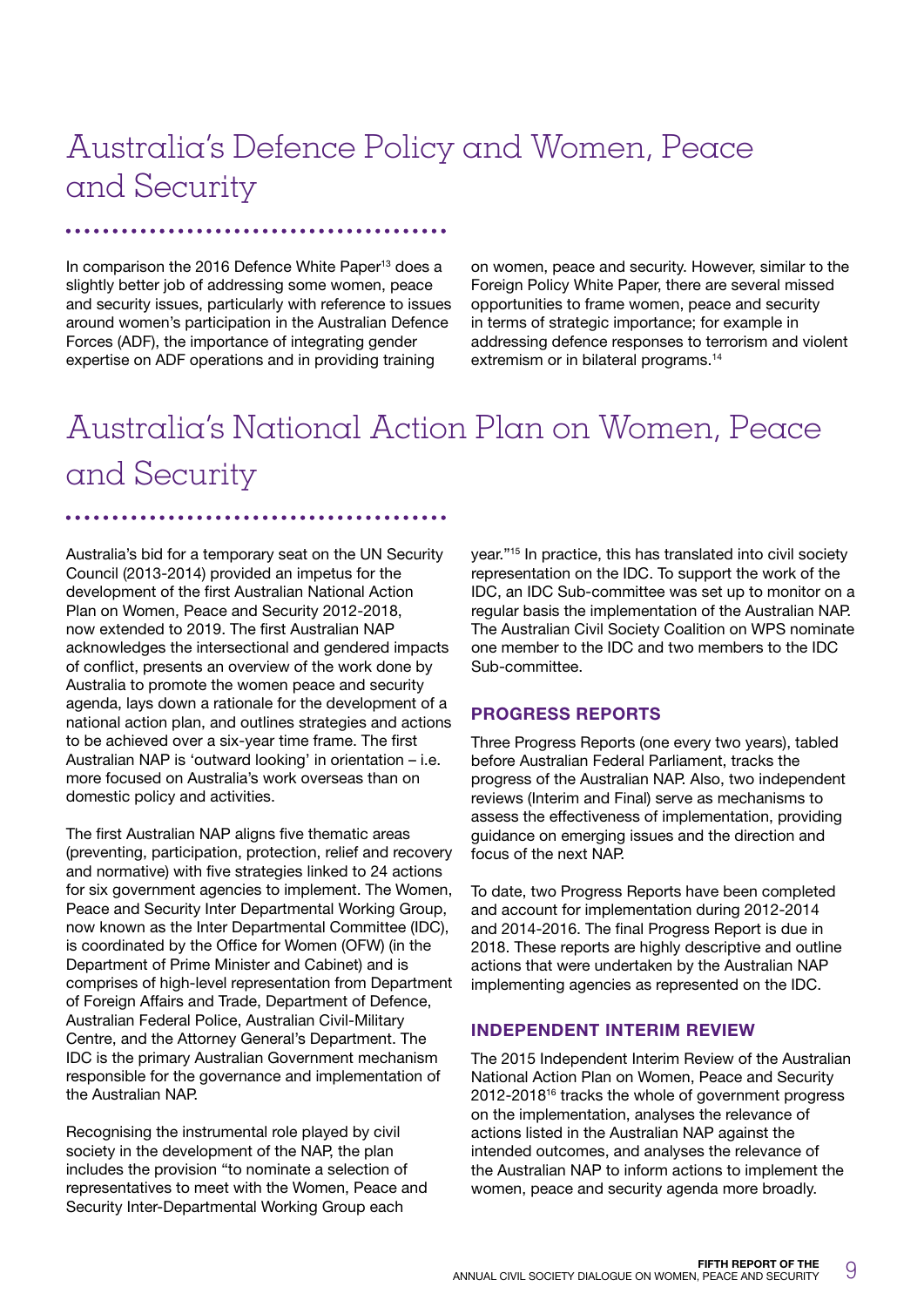In summary, the Interim Review found the current Australian NAP relevant, broad, flexible and consistent with approaches adopted by other UN Member States. However, monitoring and evaluation were insufficient to track progress, and most importantly insufficient to measure impact. With respect to implementation, the Review found gaps and challenges with the level of institutionalisation, awareness, funding and resource allocation across implementing agencies. While the Australian government was noted to value the role of civil society in implementing the women, peace and security agenda, opportunities for formal engagement were limited, with engagement from civil society limited by access to resources. With respect to the Final Review, the Interim Review suggested a participatory framework for the review and the development of the second Australian NAP.

The Australian Government's response to the Interim Review notes some modifications to allocated actions and reporting and indicates that "most of the recommendations from the Interim Review apply at the whole of government level and many will be addressed in the next National Action Plan."17

#### **INDEPENDENT FINAL REVIEW**

The Independent Final Review is expected to be undertaken during 2018. It is expected to review the effectiveness of the first Australian NAP, and provide recommendations for the development of the second Australian NAP.

### Role of Annual Civil Society Dialogue and Report Cards

Australian and international civil society organisations (CSOs) have been active in supporting the women, peace and security agenda well before the development of the first Australian NAP. Large numbers of CSOs and NGOs have undertaken advocacy and programs shaped around women, peace and security, while not initially recognising their work through the lens of United Nations Security Council Resolution 1325.

CSOs also made substantial, constructive recommendations to the Consultation Draft of the first Australian NAP which was developed by the Australian government across 2010-11. The process and lack of effective engagement with civil society around the Consultation Draft were disappointing. As a result, the Women's International League for Peace and Freedom (WILPF), UN Women Australia, and

the Australian Council for International Development (ACFID) - later joined by the Australian National University's Gender Institute - agreed to host an Annual Civil Society Dialogue on Women, Peace and Security in 2013. The expected output from the Annual Dialogue was to be a report card on NAP implementation, which over the life of the NAP, would form the basis of a shadow report.<sup>18</sup>

The Australian Civil-Military Centre has been proving funding for the Annual Civil Society Dialogue on Women, Peace and Security. The 2013-2016 Annual Dialogues have served to monitor progress against each of the NAP's strategies and to ensure implementation of the first Australian NAP remains both accountable to civil society and informed by its input and deliberations.

### Fifth Annual Civil Society Dialogue

The 2017 Annual Civil Society Dialogue has specifically built on the experiences of the previous Dialogues and the Interim Review. The focus of this Fifth Annual Dialogue was on listening to the voices of diverse women in Australia and the region and their complex understandings of peace and security, and

to reflect on these understandings as a platform to be integrated into focused policy discussions, which bring together the domestic and the global. Section 2 provides an overview of the Civil Society Roundtables held during 2017.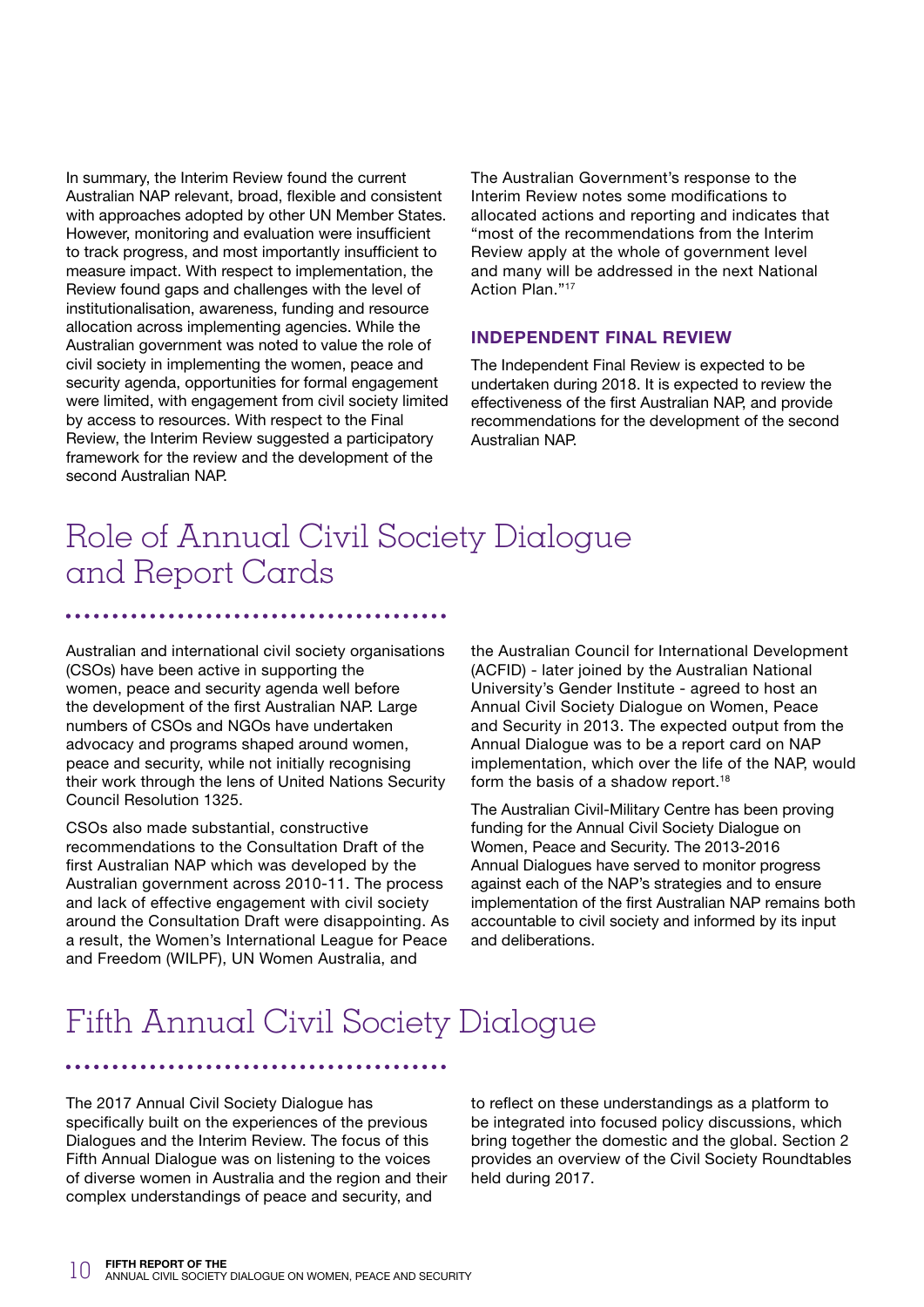# SECTION 2:

. . . . . . . . . . . .

Civil Society Roundtables: Listening to Women's Voices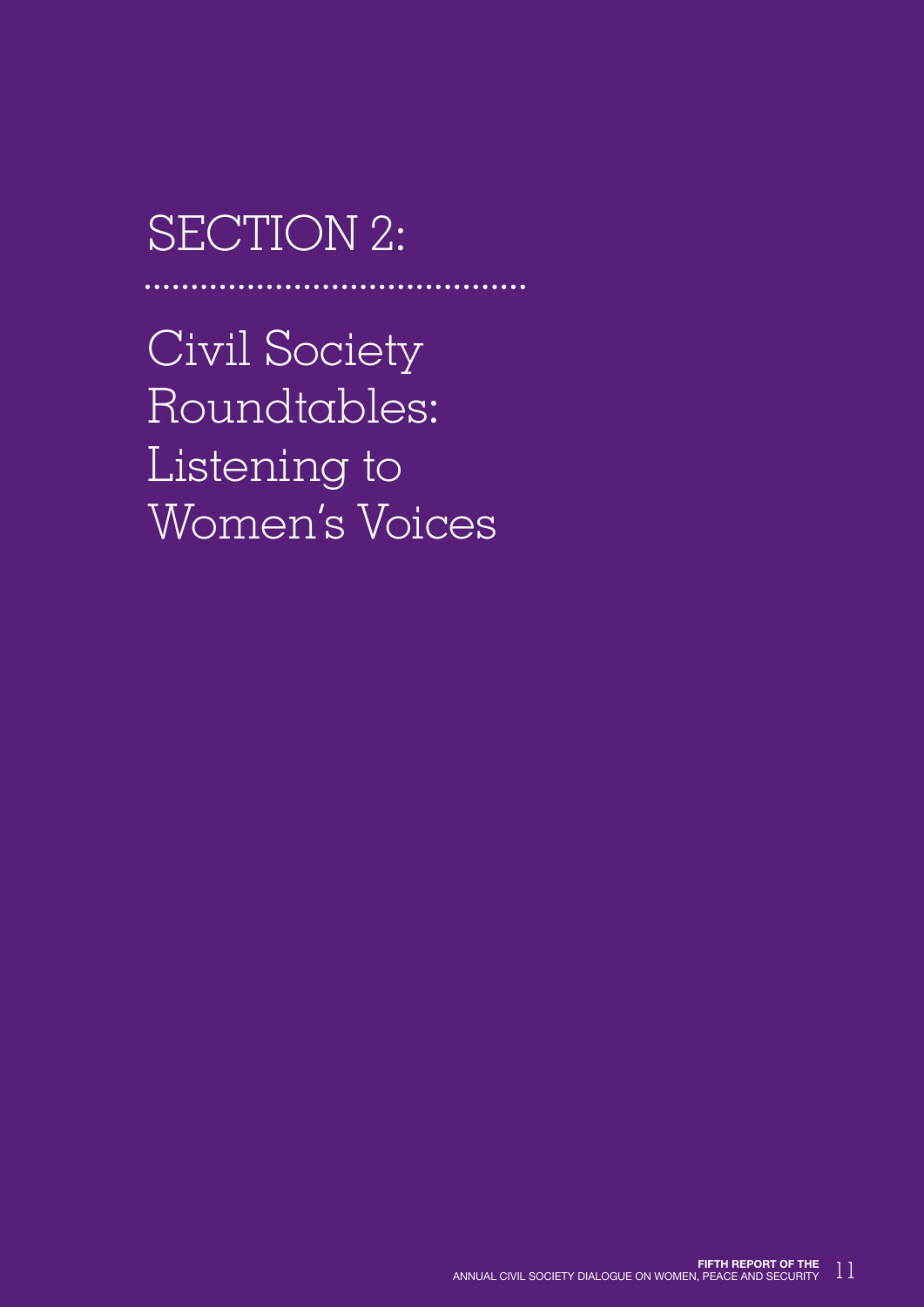### Civil Society Roundtables: Listening to Women's Voices

The Roundtables provided a forum for women and girls from diverse backgrounds in Australia and across our region to express their views on what peace and security mean in practice today. The Roundtables, which engaged individuals and organisations working domestically and those with an international focus were conducted in all Australian capital cities during September 2017; there were multiple events in Adelaide, Canberra, Melbourne, and Sydney.

The Roundtables were supplemented by a session on women peace and security organised at the 13th Triennial Conference of Pacific Women. This Talanoa<sup>19</sup> discussion was hosted in the Pacific Feminist Hub, with Pacific feminists and women's human rights defenders coming together to voice their concerns, priorities, and ideas for Australia's women, peace and security agenda in the Pacific. Over 200 women from diverse backgrounds attended a total of thirteen roundtables and the Talanoa discussion.

#### **THREE QUESTIONS FRAMED THE DISCUSSIONS AT THE ROUNDTABLES:**

In today's global context, what does peace and security mean to women from diverse backgrounds, living in Australia and our region; 1

2 3

What are the stories, experiences, and information which influence these understandings of peace and security; and

What decisions/actions are required to promote peace and security in Australia and internationally?

This section provides a summary of the key findings from the Roundtables. The complete **Roundtable Report** *Women Shape the Women, Peace and Security Agenda: Roundtable Discussion Summary is provided in* Appendix 1.

#### 

#### 1 **WHAT PEACE AND SECURITY MEANS TO WOMEN FROM DIVERSE BACKGROUNDS, LIVING IN AUSTRALIA AND OUR REGION**

Discussions on meanings of peace and security set the context for the Roundtables. Participants' ideas ranged across the personal, political, community, national and international, with four key themes emerging:

- Respect for human rights and gender equality;
- Acknowledging the diversity of women's voices around peace and security;
- Marginalisation and women's voices; and
- Freedom and "humanising" security.

Figure 1 highlights the main points discussed under each theme.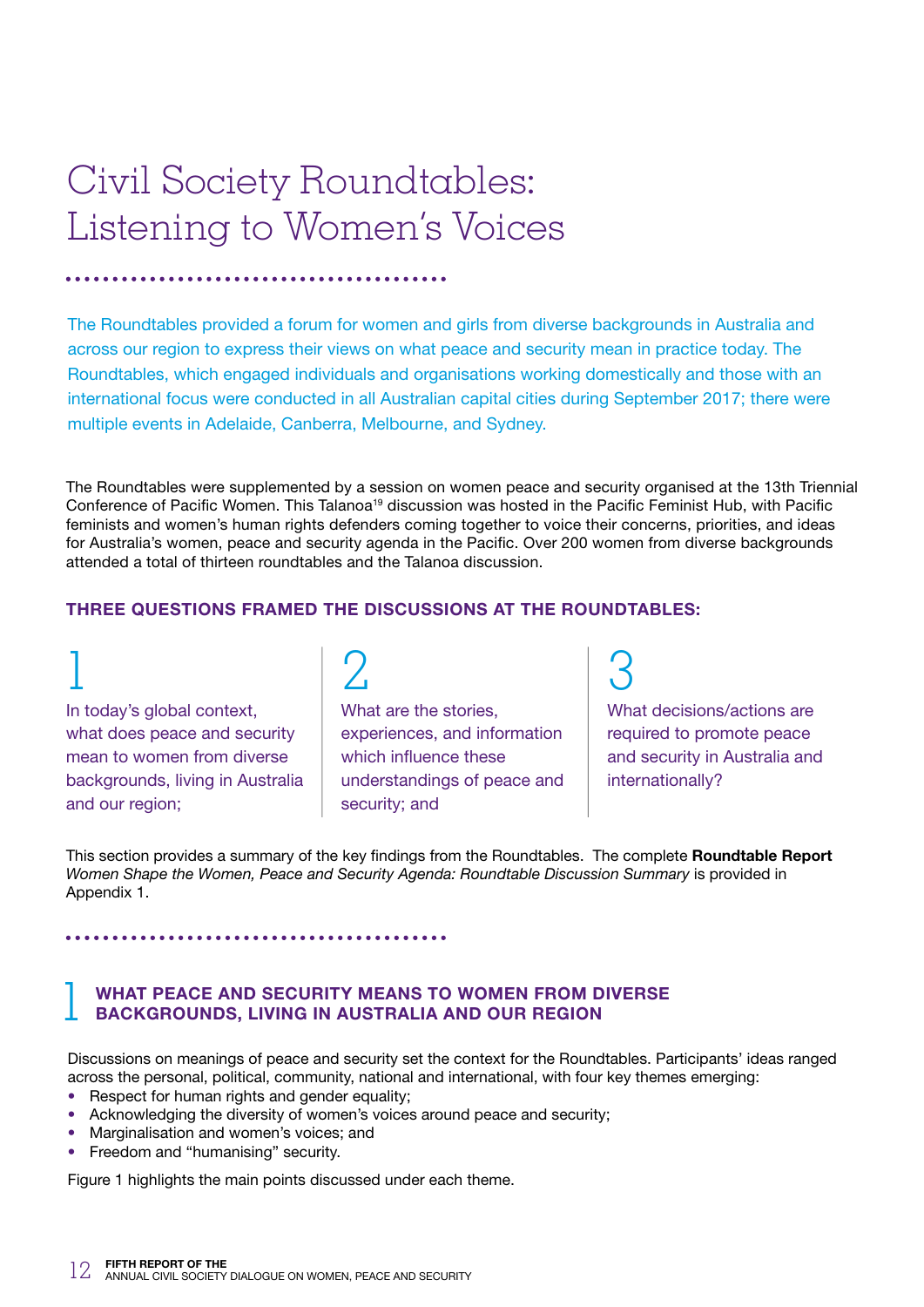#### **Figure 1: Key Themes on Peace and Security**



### **Respect for human Rights and Gender Equality**

- Enabling people to claim their rights and holding governments accountable for guaranteeing all human rights.
- Ensuring public policy, programs, services adhere to principles of equality and non-discrimination.
- Crating spaces for people, especially women and girls from diverse backgrounds to participate in making decisions.





### **Marginalisation & Women's Voices**

- Individual and collective pressure to challenge discrimination & racism from a position of disadvantage
- Discussions on peace and security, within government and mainstream civil society organisation/movements have failed to listen to and acknowledge the needs, experiences and concerns of women from diverse backgrounds.

### *Freedom From and Freedom To*

- "Freedom From" homelessness, statelessness, personal and intimate partner violence, sexual violence and harassment, all forms of discrimination, oppression, threats, intimidation, coercion, and stigma.
- "Freedom (and opportunity) to": access justice, make informed choices and power to act on those choices; autonomy and control over one's body; ability to protest and mobilise for action; speak and be heard; freedom of movement.

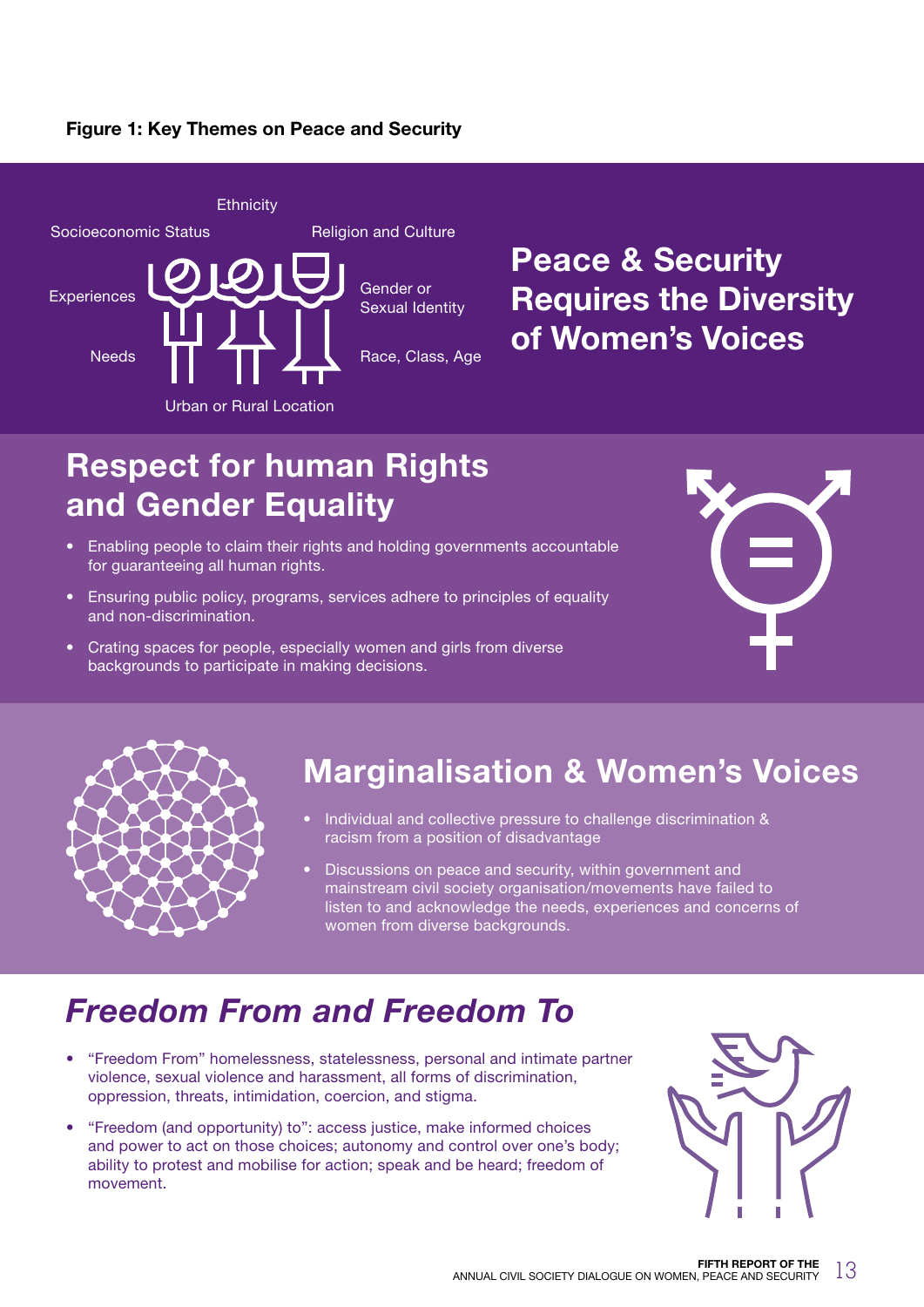#### WHAT ARE THE STORIES, EXPERIENCES, AND INFORMATION WHICK INFLUENCE THESE UNDERSTANDINGS OF PEACE AND SECURITY? **WHAT ARE THE STORIES, EXPERIENCES, AND INFORMATION WHICH**

Women's perspectives on peace and security are drawn from lived personal experiences, including inherited narratives, and public discourse through the media, government institutions, politically expressed positions, and positions taken by community leaders. Across the Roundtables there were four main themes that contributed to this discussion.

#### **LIVED EXPERIENCE AND AGENCY**

Lived experiences of conflict and peace and stories inherited through generations informed understandings and influenced how participants viewed the world and their place in it. Specifically, the duality of vulnerability and agency in violent situations has shaped how participants engaged in peace and security.

#### **DIVERSITY OF WOMEN'S VOICES**

The diversity of personal and collective experiences of peace and security was a recurrent theme. The backgrounds (race, class, age, socioeconomic status, gender, sexual identity, religion, culture, ethnicity, physical or mental ability, urban/ rural location) of participants clearly influenced their perceptions of peace and security, and the reality of their peace and security experiences.

#### **PUBLIC DISCOURSE AND THE ROLE OF MEDIA**

Participants at the Roundtables noted that persistent stereotypical representations of particular communities and women in the media are related to the way that ideas about threats and insecurities are produced and reinforced. This discourse is seen as justifying the inevitability of violence, undermining alternative means to resolve conflict, and resulting in solutions which divert funds from investing in peaceful non-violent initiatives to militarised and securitised responses.

#### **TRUST IN INSTITUTIONS**

The *lack of* trust in institutions was a recurrent theme at the Roundtables. Participants noted that safety in everyday life requires trusting institutions to uphold the rule of law and further trusting those in positions of power to work for the common good. A sense of security was also seen as emerging from having power and access to mechanisms that influence public and political decision-making.

#### 3 **WHAT DECISIONS/ACTIONS ARE REQUIRED TO PROMOTE PEACE AND SECURITY IN AUSTRALIA AND INTERNATIONALLY?**

Roundtable participants identified a broad range of ideas, activities, and strategies for promoting peace and security. Notably, there was an emphasis on the need for **a dual focus** as captured in Figure 2:

- A domestic program built around addressing inequality; and
- A peace-based foreign policy grounded in principles of ensuring gender equality, promoting

peace and stability, focusing on preventing conflict and reflective of our international human rights commitments.

Participants were clear that both spaces, domestic and international, will require bold actions: 'business as usual' will not achieve the deep structural change required for sustainable peace and security.

#### **FRAMING THE WOMEN, PEACE AND SECURITY AGENDA**

The 2017 Roundtables have provided a valuable and timely lens on what peace and security mean in practice across the diversity of women's experiences in Australia and across our region. Discussions provided unequivocal community support for a peace and security agenda that has a strong domestic focus, while recognising the need to be linked with international priorities and activities as well. **The recommendation is therefore that the second Australian NAP will need to demonstrate how Government policies, plans, and actions are promoting peace and security both domestically and internationally.**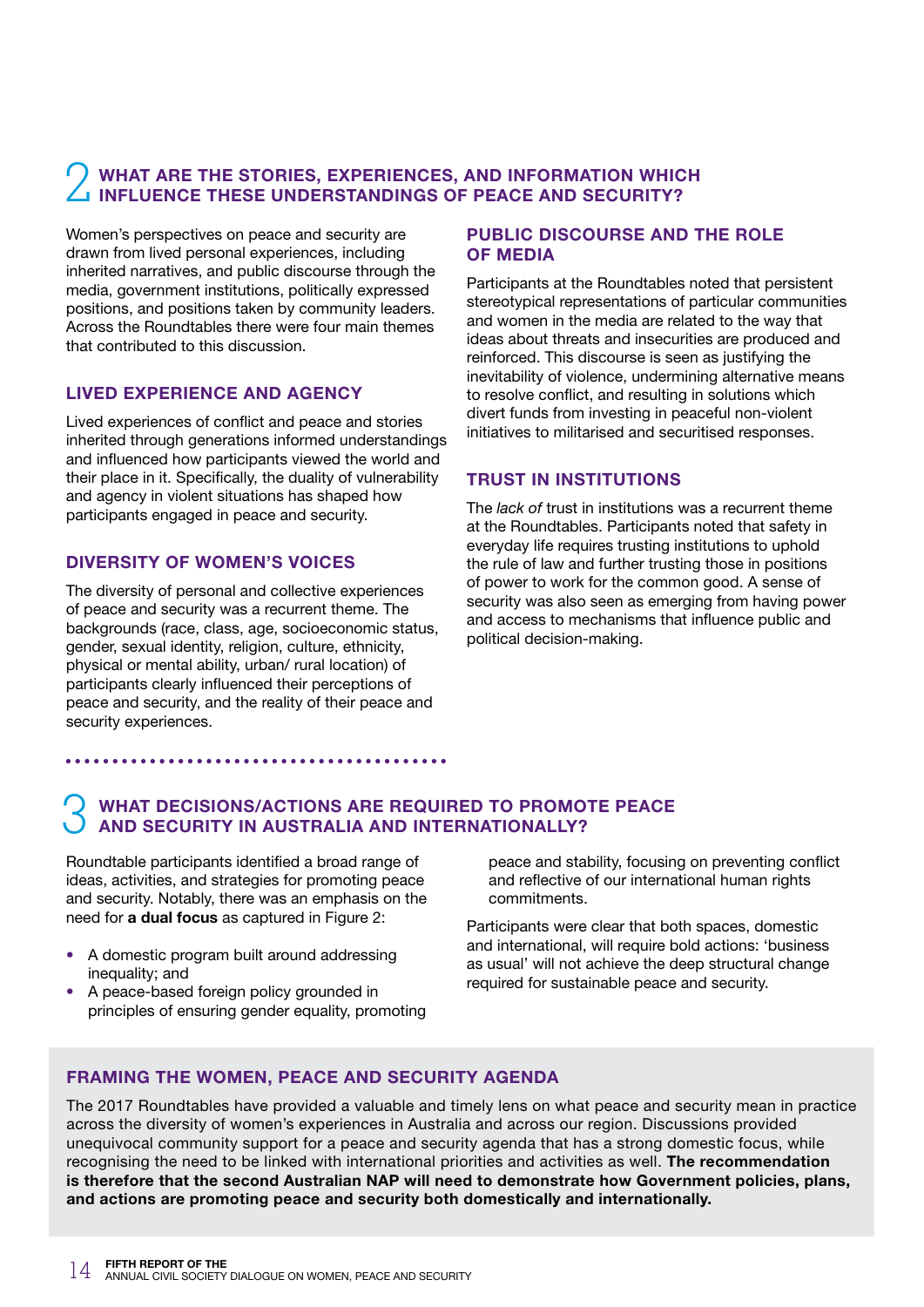#### **Figure 2: Dual Focus for Peace and Security**

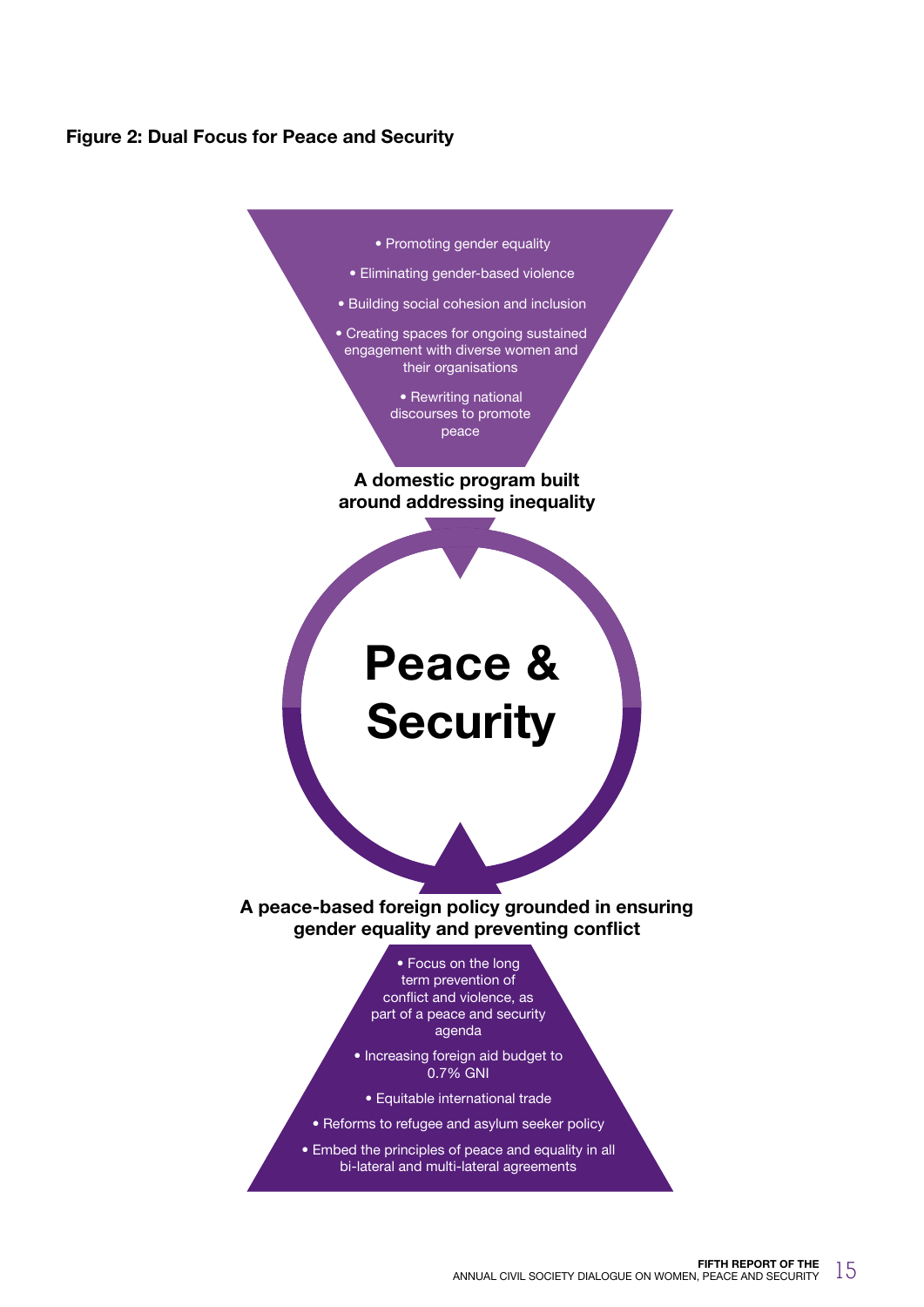# SECTION 3:

. **. . . . . . . . .** 

Civil Society-Government Policy Dialogue: Key Themes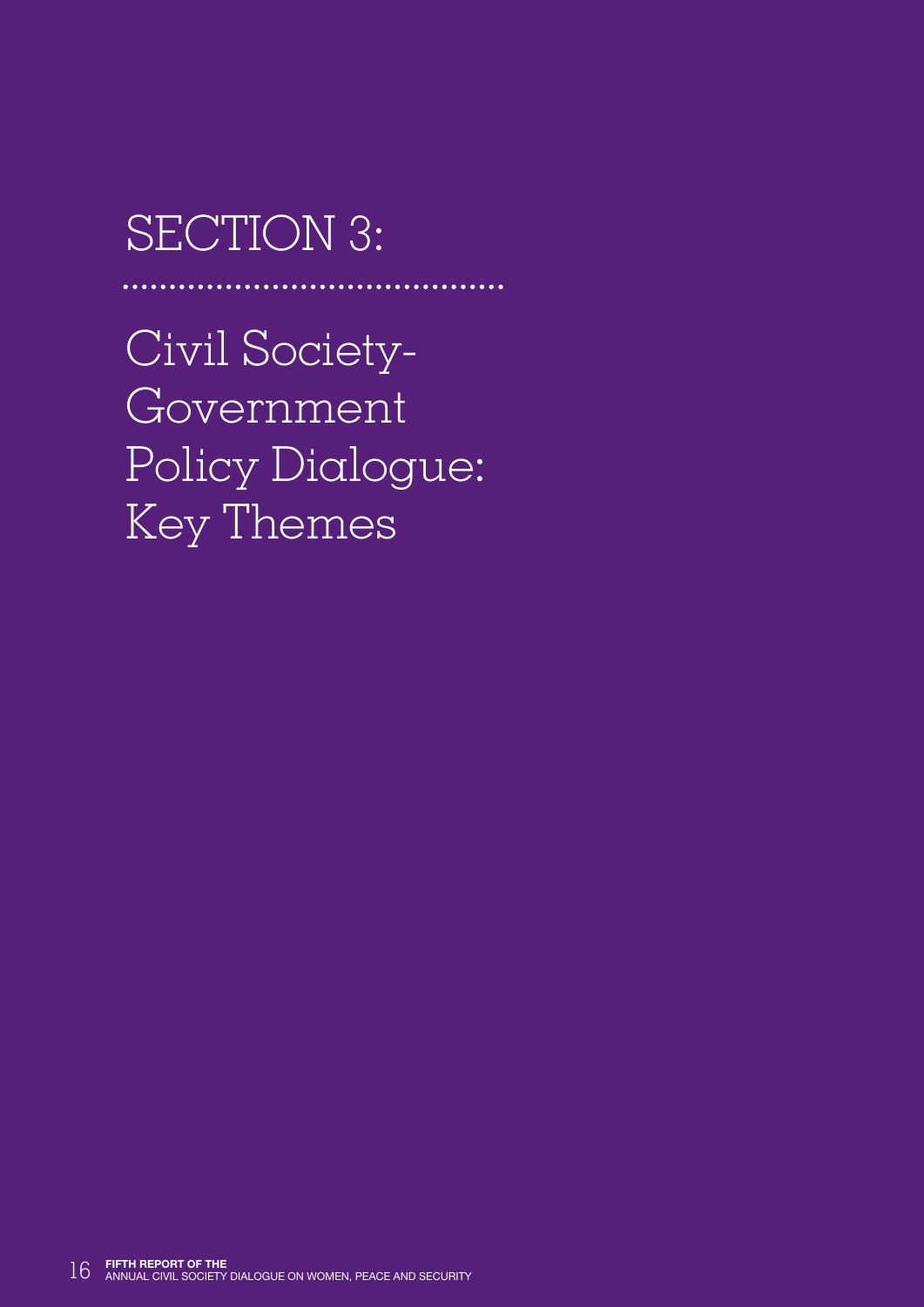## Civil Society-Government Policy Dialogue: Key Themes

The Civil Society Roundtables provided an important platform for discussions at the Civil Society-Government Policy Dialogue held on 30 November in Canberra.20 The Policy Dialogue included representation from Government agencies (with portfolio responsibilities relating to the Australian NAP) and representatives from civil society organisations and focused on:

What are the critical understandings of peace and security in Australia in the current global context? How do the issues raised at the Civil Society Roundtables confirm, challenge and develop these understandings? 1 2 3

How can these understandings contribute to building an informed and effective approach to women peace and security in Australia? What are the critical parameters and issues to address?

How the approach to women, peace and security discussed links to broader Australian discussions on conflict and peace processes; implications for domestic and foreign policy; and Australia's response to the Sustainable Development Goals, particularly Goals 5 and 16?

This section provides a summary of the key themes that emerged from the Policy Dialogue.

#### **1 WHAT ARE THE CRITICAL UNDERSTANDINGS OF PEACE AND SECURITY IN<br>4USTRALIA IN THE CURRENT GLOBAL CONTEXT? HOW DO THE ISSUES RA<br>THE CIVIL SOCIETY ROUNDTABLES CONFIRM CHALLENGE AND DEVELOP AUSTRALIA IN THE CURRENT GLOBAL CONTEXT? HOW DO THE ISSUES RAISED AT THE CIVIL SOCIETY ROUNDTABLES CONFIRM, CHALLENGE AND DEVELOP THESE UNDERSTANDINGS?**

Similar to the Roundtables, participants at the Policy Dialogue framed peace and security in terms of human security. There was a strong recognition that the security of states (and peace within a system of states) are increasingly bound up with the security of individuals within them. Described as intergenerational, and encompassing the personal and the public spheres of life, dimensions of security extend beyond the physical to include environmental, economic, civil and political. In this context, meaningful participation in decision-making and civil society, i.e. having a voice that is respectfully heard and not discounted, was seen as vital to inclusive peace and security. To enable meaningful participation, participants highlighted the need to focus on social inclusion and a human rights-based approach to peace and security policy.

Another point of convergence with themes raised at the Roundtables was the focus on equality. However, at the Policy Dialogue, equality was most often spoken about with reference to the principle of non-discrimination. At the Roundtables, greater emphasis was placed on substantive equality and in particular gender equality as fundamental to peace and security.

Common to both the Policy Dialogue and the Roundtable was the emphasis on recognising the continuum of violence that spans across times of conflict and peace. The artificial separation of domestic violence from gender-based and sexual violence during conflict obscures the deep structural and socio-economic causes that lie at the heart of gender inequality and contributes to perpetuating violence against women.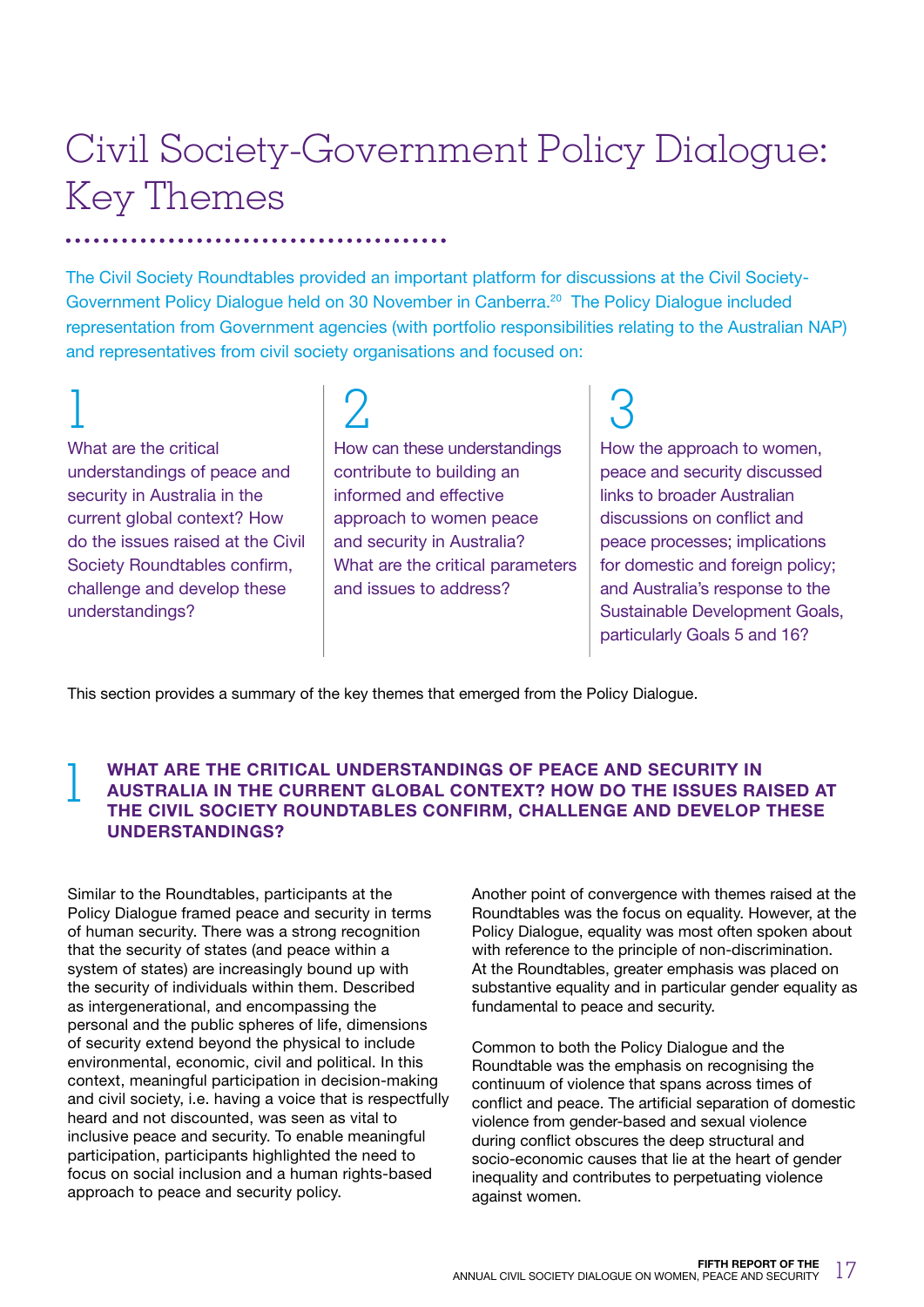### **EXAMPLE AND FIRE CONTRIBUTE TO BUILDING AN INFORMED**<br>
AND EFFECTIVE APPROACH TO WOMEN, PEACE AND SECURITY IN AUSTRALIA?<br>
WHAT ARE THE CRITICAL PARAMETERS AND ISSUES TO ADDRESS? **WHAT ARE THE CRITICAL PARAMETERS AND ISSUES TO ADDRESS?**

The Australian NAP was the primary focus of these discussions on building towards an informed and effective approach to women, peace and security. The current Australian NAP articulates a purpose, thematic areas of work, high-level strategies and detailed actions to deliver on the strategies. What is conspicuously absent is a vision and goal. The development of the second Australian NAP provides an opportunity to address this omission.

#### **Participants at the Policy Dialogue highlighted four core elements of a vision for the second Australian NAP:**

- 1. **The second Australian NAP's vision must be grounded in a human security approach that recognises freedom from fear and oppression as fundamental to the promotion of peace and security**. This approach resonates with ideas of positive peace rather than bounding peace and security by an absence of conflict and violence alone. The framing of 'freedom from' and 'freedom to' by Roundtable participants was seen as providing a good starting point.
- $2.$  Foregrounding women's substantive participation and agency in conflict prevention, protection and post-conflict reconstruction is an essential element for the second Australian NAP's vision statement. This will require giving **primacy to women's roles as change agents - a shift from the current focus of the first Australian NAP from protection to participation and conflict prevention is advised**.
- $3.$  The vision statement should also underscore **the vital importance of ongoing of engagement with civil society (especially women's organisations) in all aspects of peace and security policy development and implementation**.
- 4. **The second NAP must make explicit the link between achieving gender equality and peace and security**. There is growing evidence that gender equality is the best predictor of a country's peacefulness and stability. The second Australian NAP should unequivocally state that women, peace and security is not a "women's agenda" alone but a peace and security agenda with broader implications for sustainable development. The recognition that power imbalances, resulting from gendered norms and institutions, fuel conflict and violence is at the heart of the women, peace and security agenda. Therefore, to achieve sustainable peace and security, gender inequality must be addressed.

In addition to outlining the core elements of a vision, participants also delineated a range of issues that could be part of the scope of the second Australian NAP. Notably there was a strong proviso that addressing all these issues may be impractical, and may run the risk that that the second Australian NAP attempts to do too much and ends up achieving little. At the same time, participants did recognise that there needed to be better recognition of, and linkages at, the policy level, and in practice, between the issues identified and the NAP. The potential range of issues discussed included: overseas aid, climate change, internally displaced people, refugees, asylum seekers, justice reform, arms trade and proliferation, trafficking, preventing violent extremism, sexual and reproductive health, violence and conflict prevention, and humanitarian and disaster response.

At the centre of all these issues was an emphasis on the role of women, and specifically women's agency in addressing all the issues identified, and their contribution to building an informed and effective approach to women, peace and security in Australia.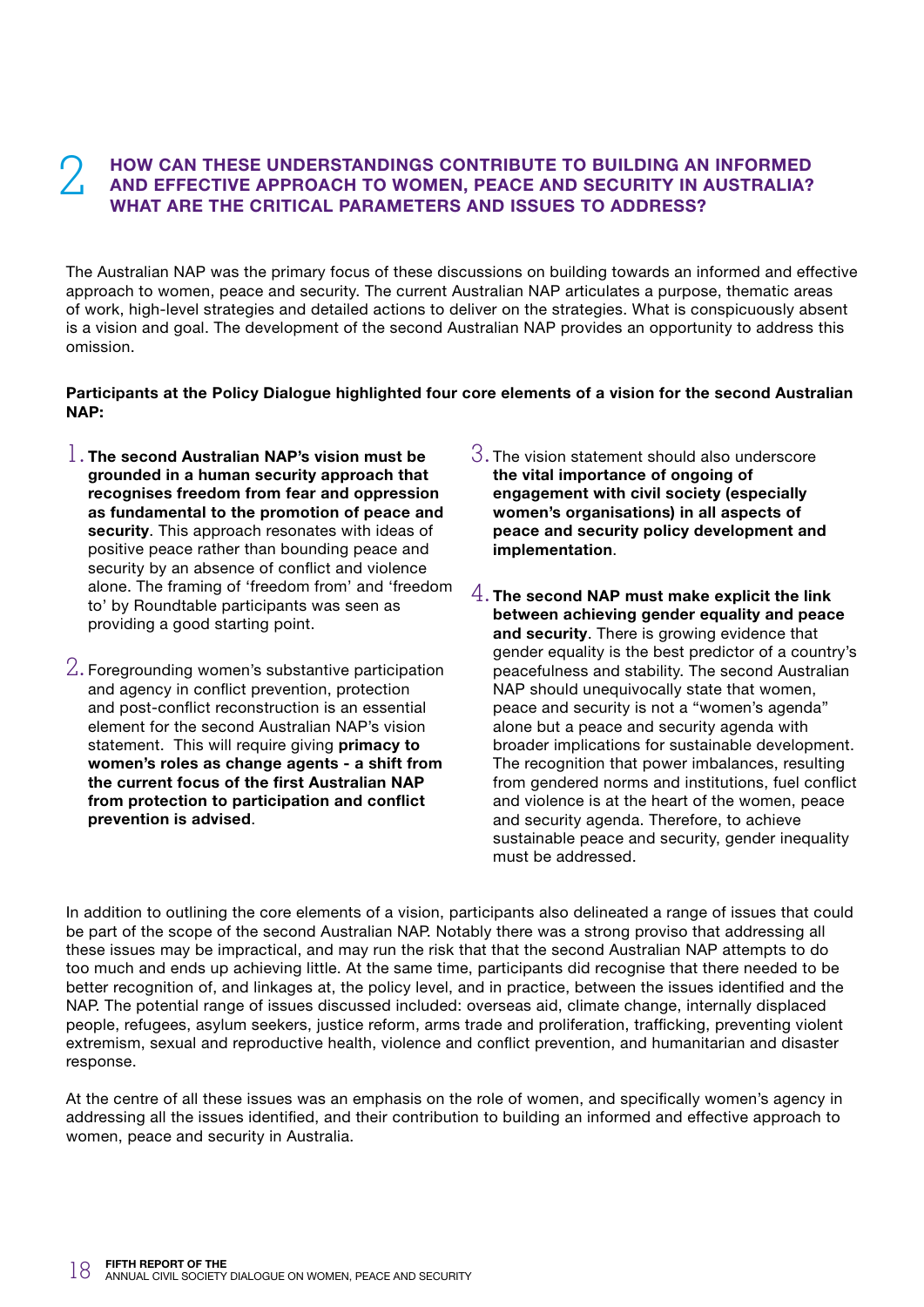#### 3 **HOW THE APPROACH TO WOMEN, PEACE AND SECURITY DISCUSSED LINKS TO BROADER AUSTRALIAN DISCUSSIONS ON CONFLICT AND PEACE PROCESSES; IMPLICATIONS FOR DOMESTIC AND FOREIGN POLICY; AND AUSTRALIA'S RESPONSE TO THE SUSTAINABLE DEVELOPMENT GOALS, PARTICULARLY GOALS 5 AND 16?21**

The Policy Dialogue's participants acknowledged that broader Australian discourse on conflict and peace had neglected critical concerns articulated by the women, peace and security agenda. The current Australian NAP, developed in 2010-11, is based for example, in the existing priorities of the current stakeholder and implementing agencies. Participants recognised that the women, peace and security agenda needs to build better linkages and to re-examine Australia's approach to conflict prevention, conflict resolution, and peacebuilding from a gendered perspective. **The development of the second Australian NAP provides a space for policy makers, implementing agencies and civil society to adopt a gendered lens in elucidating Australia's approach to security, peacebuilding, conflict prevention and resolution.** 

#### **SUSTAINABLE DEVELOPMENT GOALS**

Participants at the Policy Dialogue appreciated the cyclical link between sustainable development, peace and security. Conflict, instability and insecurity impede socioeconomic development; similarly, reducing poverty and inequality contributes to fewer conflicts and increased stability and security.

While participants noted that the SDGs and women, peace and security agendas are complementary, they also recognised that the focus of the two is different; with the former outlining global development outcomes and the latter representing a framework for explicitly addressing the gender dimensions of peace and security. What links the two agendas is the focus on gender equality.

However, participants at the Policy Dialogue were cautious about recommending a new National Action Plan with a dual domestic and international focus. This is in contrast to the unequivocal support for a dual focus advocated by participants at the Roundtables. For participants at the Policy Dialogue, Australia's Federal structure posed a challenge to a domestically focused NAP and raised both policy and practical implementation concerns.

#### **CONNECTEDNESS AND COLLABORATION**

The overarching theme that binds together the discussions at the Policy Dialogue is connectedness and collaboration. The Policy Dialogue, through its format and in its deliberations highlights the value of ongoing engagement and collaboration between government and civil society. At the same time, the importance of a whole of government mechanism connecting relevant government agencies is vital to ensuring dual accountability to both women, peace and security issues and the individual work of government departments in advancing the women, peace and security agenda.

The Policy Dialogue acknowledged the need to understand the continuum of violence and its connection to peace and security. Importantly, the discussions also recognise the importance of opening and sustaining conversations about peace for all, especially diaspora and Aboriginal and Torres Strait Islands communities. In recognising and acknowledging these key points, the participants also illustrated the significance of locating the second Australian NAP at the intersection of domestic and foreign policy.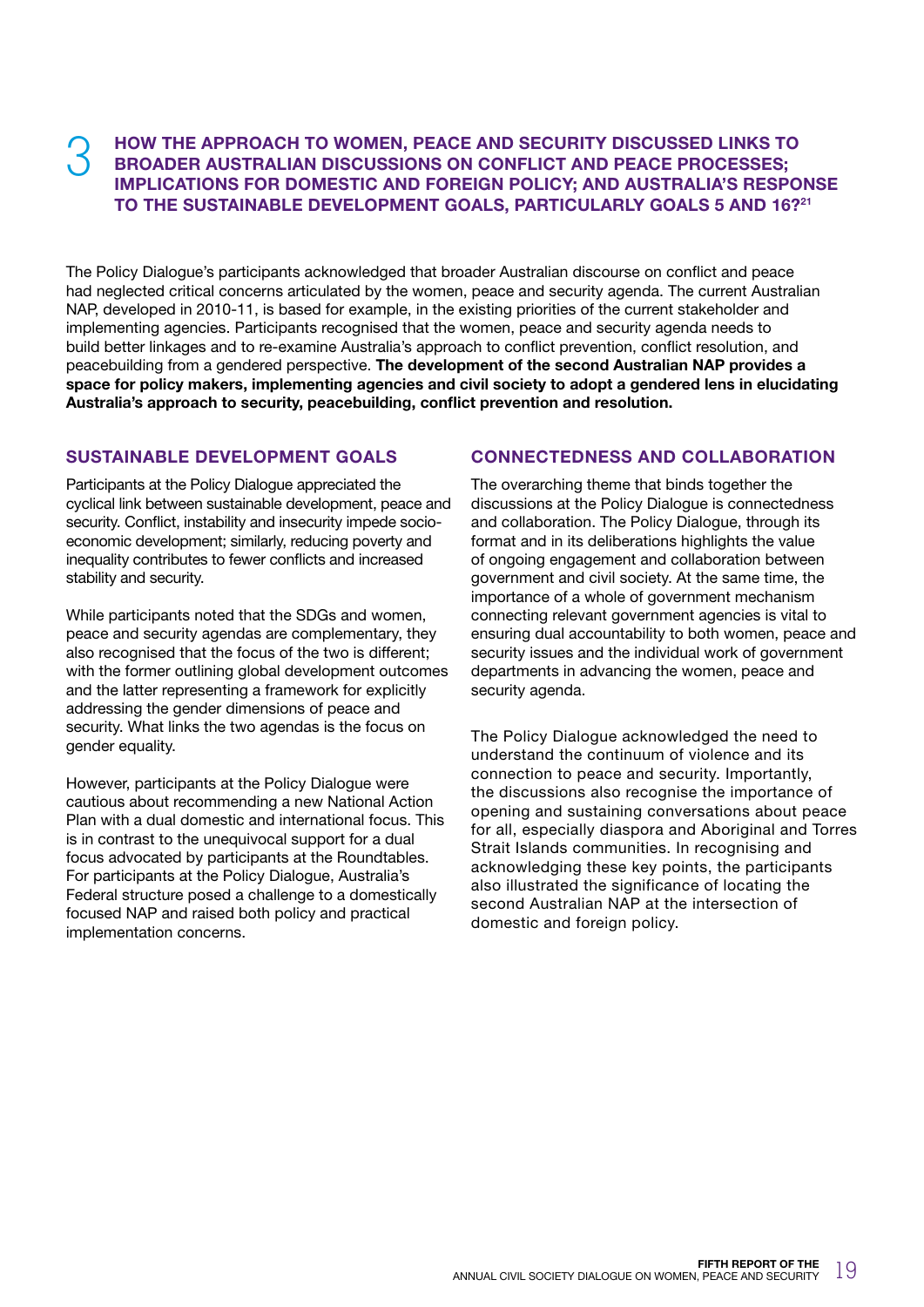# SECTION 4:

. . . . . . . . . . . . . .

Building a Women, Peace and Security Framework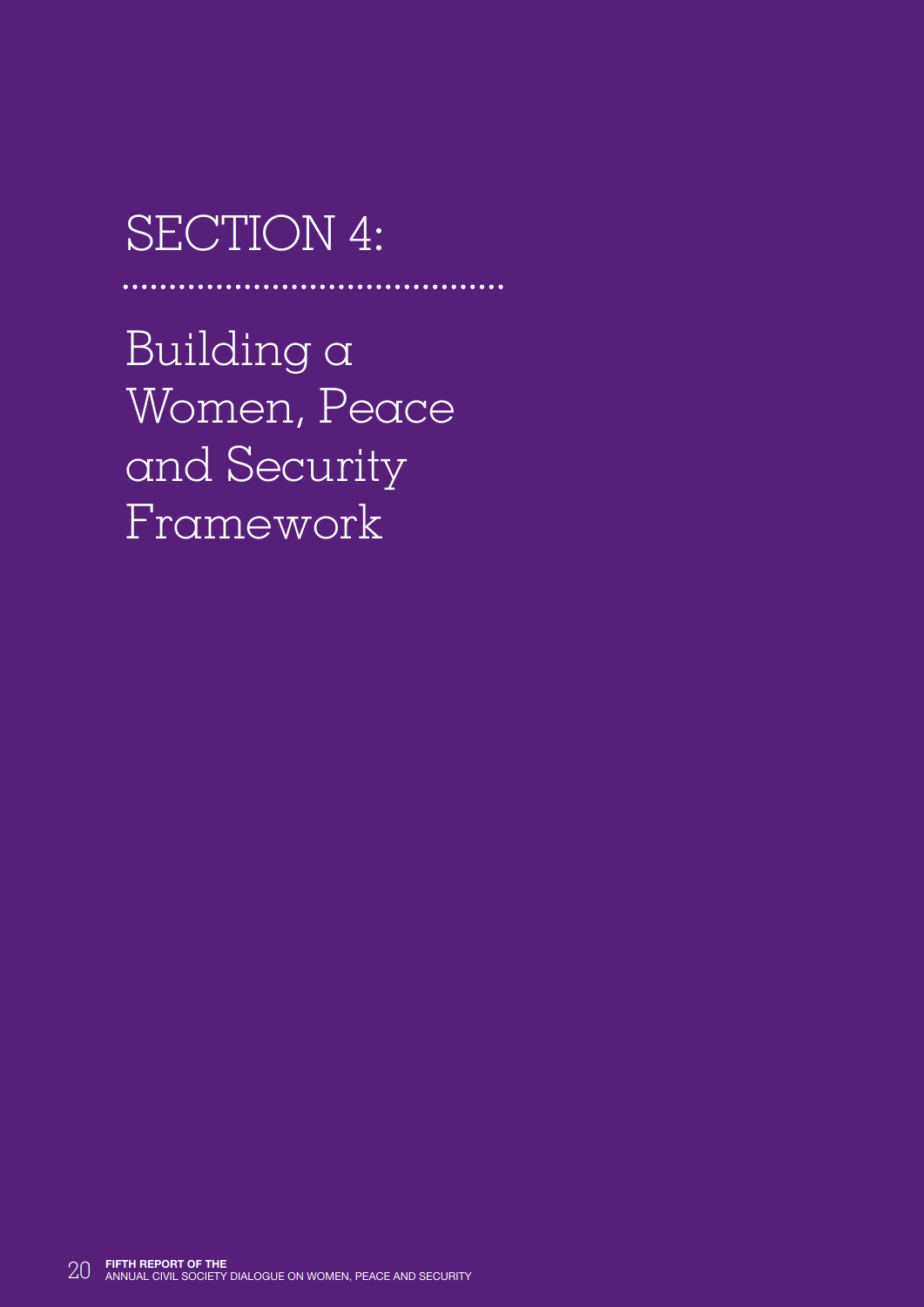### Reframing Peace and Security

In the 21st Century, the global challenges of climate change, extreme poverty and inequality, armed conflict and widespread human rights violations require global solutions. Yet rather than seeing the threats of war and violence recede we are faced with greater numbers of refugees than ever before; actions affecting large ethnic populations verge on genocide; and tensions on the Korean Peninsula threaten to lead to the unthinkable – nuclear war.

In this context, last year's open debate in the Security Council on Women, Peace and Security<sup>22</sup> demonstrated that the women, peace and security agenda is no longer considered simply as a thematic issue but as an essential pillar of global affairs. The debate's focus on women's participation in crisis prevention, mediation, peacebuilding and maintenance of international peace and security highlights that preventing conflict and violence occurring in the first place is the most desirable way of dealing with it. All countries need to play a role in preventing violent conflict, not simply responding to it. To do so, governments must have the confidence that they have the backing of their own citizens in pursuing such a path.

Australia needs to develop and implement policies and practices that emphasise peacebuilding over militarism and, crucially, ensure the participation of women in all such processes. What makes for a peaceful and secure society within Australia informs how we deal with conflict prevention and peacebuilding internationally and how we, as a nation, can contribute to a peaceful and secure world; i.e. how our domestic policies contribute to, intersect with and influence our foreign policy. Current Australian government policies and practices, both domestic and foreign, lean towards increasing militaristic approaches to dealing with threats; for example - the creation of the 'super' Ministry of Home Affairs; increasing defence expenditure; issuing the police with military style weapons; proposals to make Australia a prominent arms manufacturer and exporter; and the refusal to sign the Nuclear Weapons Ban Treaty.

The development of the second Australian NAP presents a window of opportunity to change this trajectory, and to critically reframe the peace and security agenda towards human security and conflict prevention. The second Australian NAP needs to include ideas and action that provide new ways of dealing with war and threats of war and violent conflict. This means looking at conflict prevention through different eyes, including countering the normalisation of military action as the pre-eminent way of dealing with conflict. It also means increasing the focus on disarmament and recognising the role of women in disarmament efforts. Peace must be visible and tangible and needs to be sustainable. Australia has a long way to go to achieve this. The views expressed by many of the women attending the Roundtable discussions indicate that **they feel neither safe nor secure, either at home, in their communities or within the world**.

The 2017 Security Council open debate on WPS revealed that there was some recognition of the critical role of women in maintaining peace and security. But it also revealed that the meaningful inclusion of women remains an under-utilised tool in conflict prevention, disarmament, and peacebuilding. The second Australian NAP needs to exhibit full support for the women, peace and security agenda by making clear the relevance of gender equality to conflict prevention and peacebuilding and by ensuring the participation of women and their voices in peace processes.

#### **TWO LEVELS OF ACTION ARE REQUIRED:**

- **• A gender analysis of power and a questioning of systems and practices that deepen traditional gendered roles**, particularly where practices facilitate conflict and militarised security, limit women's participation, and promote women as victims not actors; and
- **• Specific initiatives to strengthen and sustain women's participation in conflict prevention and peacebuilding** in a meaningful way.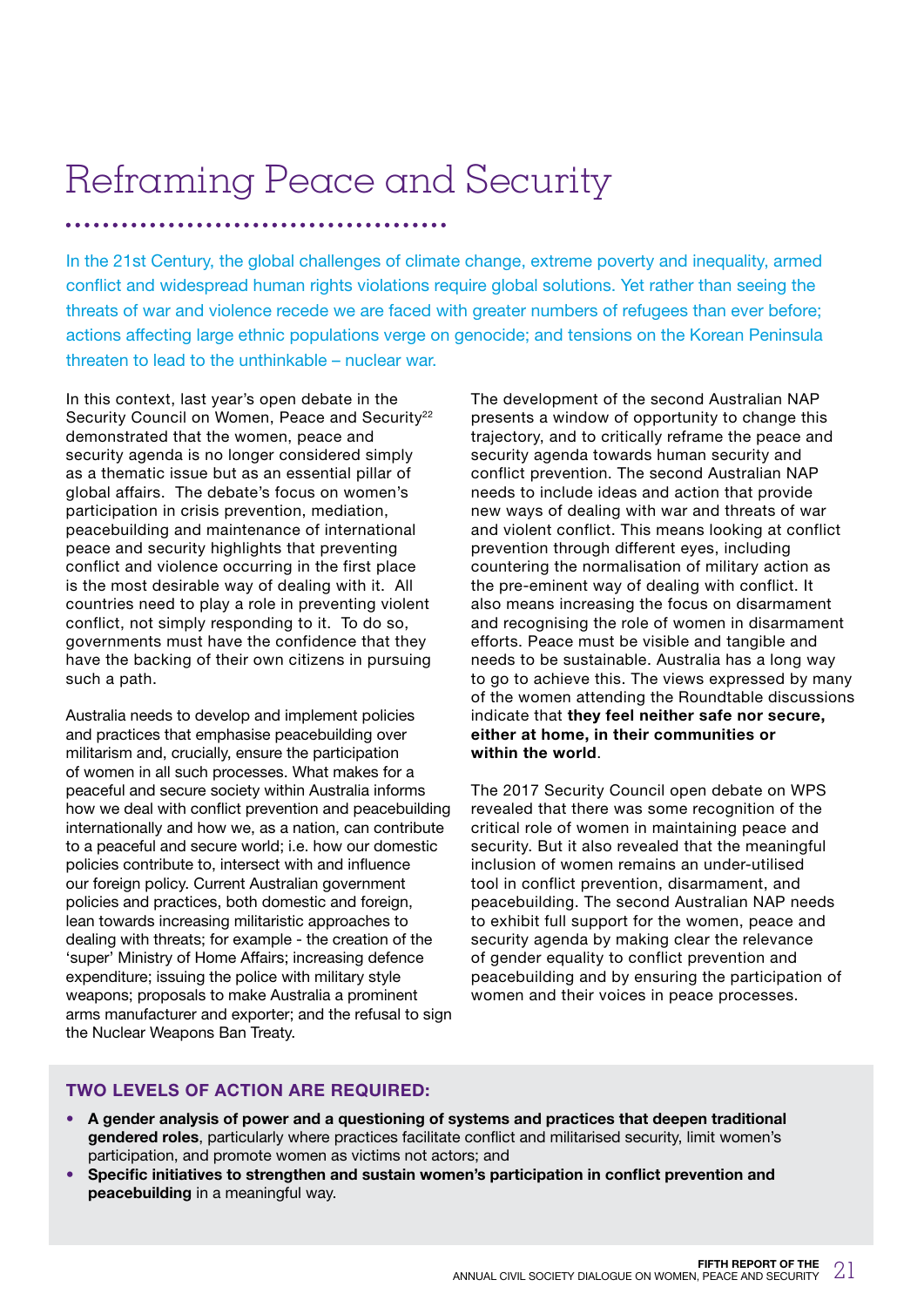## Building a Women, Peace and Security Framework

As Australia looks to advance its women, peace and security agenda, the proposed second Australian NAP will be an important tool. The first Australian NAP has been primarily internationally focused. However, Roundtables demonstrate that there is unequivocal community support for a peace and security agenda that has a strong domestic focus while recognising the need to be linked internationally as well.

**The four key elements for developing a robust Women, Peace and Security framework for Australia include:**

- 1. **Giving primacy to peace and conflict prevention in ways that resources and supports the work of diverse women and their organisations**; including adopting a rights-based human security approach to peace and security policy.
- 2. **Implementing an interlinked domestic and international focus on women, peace and security**; and in this regard, the Sustainable Development Goals, in particular Goals 5 (gender equality and women's empowerment) and 16 (promote peaceful and inclusive societies), can provide a pathway to peace and stability.
- 3. **Resourcing and protecting robust, diverse and vibrant civil society spaces that proactively engage (on an ongoing basis) with policy makers** on framing what peace and security means; especially ensuring that diverse women's leadership and voices are heard in this space; and which sees civil society organisations and involving women's organisations as partners not instrumentalised for their expertise, or just as a mechanism for consultation.
- 4. **A collaborative approach to peace and security policy making and implementation** that recognises that no one actor alone can achieve collective impact.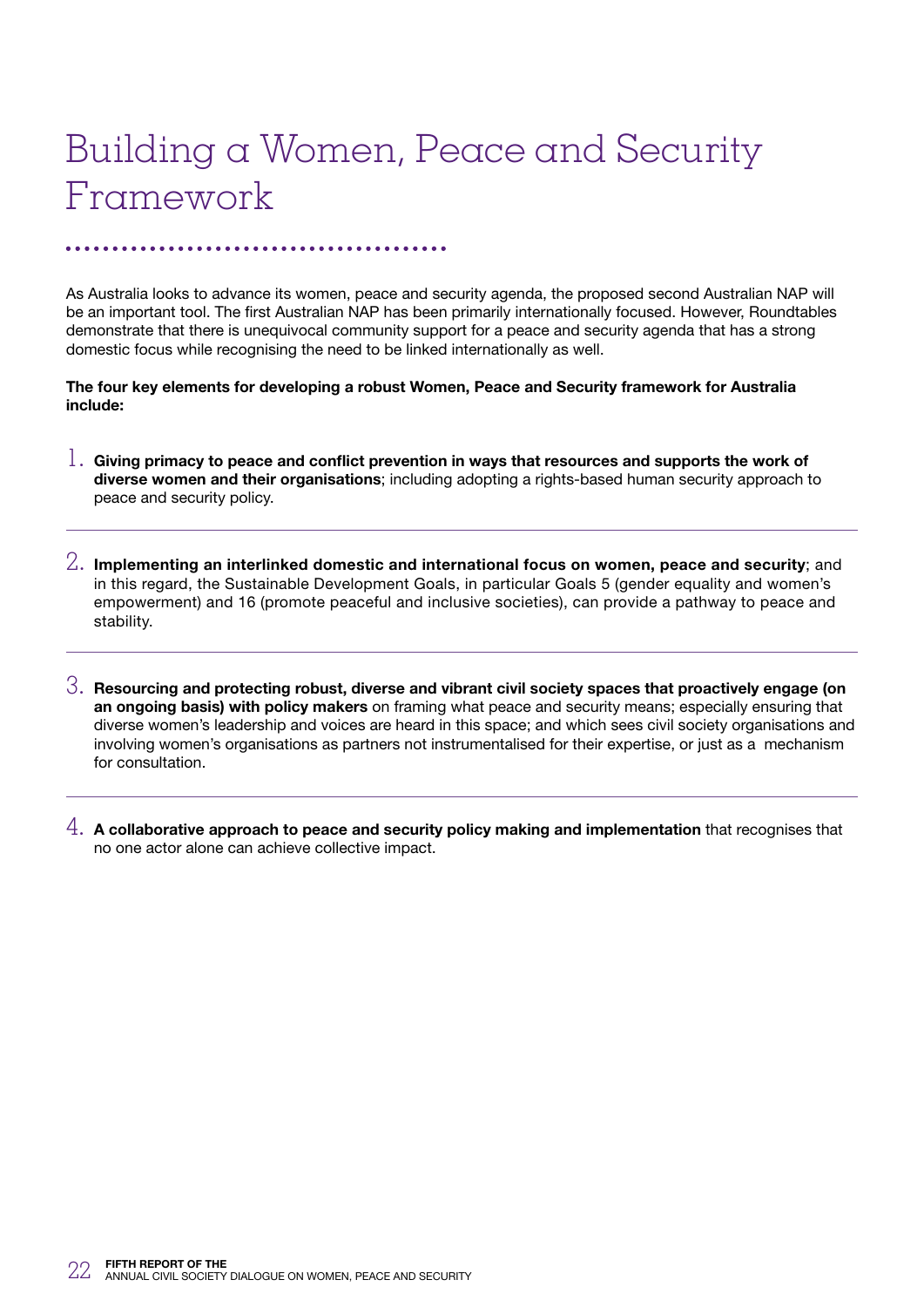## Critical Issues for the Second Australian National Action Plan on Women, Peace and Security

The 2017 Fifth Annual Civil Society Dialogue on Women, Peace and Security has provided a valuable opportunity to discuss critical messages on the women, peace and security agenda. It provided a vital opportunity to hear from a diversity of women's voices and experiences on peace and security, followed by a reflection on the Roundtables within the context of a civil society-government Policy Dialogue to consider the vision and issues for the second Australian NAP.

Throughout the Dialogue, the following key issues and questions have emerged as critical to furthering the understanding of women, peace and security in Australia and the development of the second Australian NAP.

#### **FRAMING THE SCOPE OF THE SECOND AUSTRALIAN NAP**

1 What will be the vision and goal of the second Australian NAP?

2 How will the second Australian NAP take a holistic approach to the women, peace and security agenda which integrates gender equality, human rights, and intersectionality, and demonstrates the links between gender equality and peace and security?

O What approach will the second Australian NAP take to include a specific focus on prevention of conflict and<br>
O participation of women and girls across all aspects, to move beyond the promotion of protection of women and participation of women and girls across all aspects, to move beyond the promotion of protection of women and girls, which dominated the first Australian NAP?

4 How will Australia address its focus on conflict prevention, disarmament and peace building, to implement the women, peace and security agenda and the Sustainable Development Goals (SDGs 5 and 16)?

Unat approach will the second Australian NAP take to addressing the broad range of issues identified as part<br>
U of the women, peace and security agenda? For example - overseas aid, climate change, internally displaced *people, refugees, asylum seekers, justice reform, arms trade and proliferation, trafficking, violence against women, preventing violent extremism, sexual and reproductive health, violence and conflict prevention, humanitarian and disaster respons*e.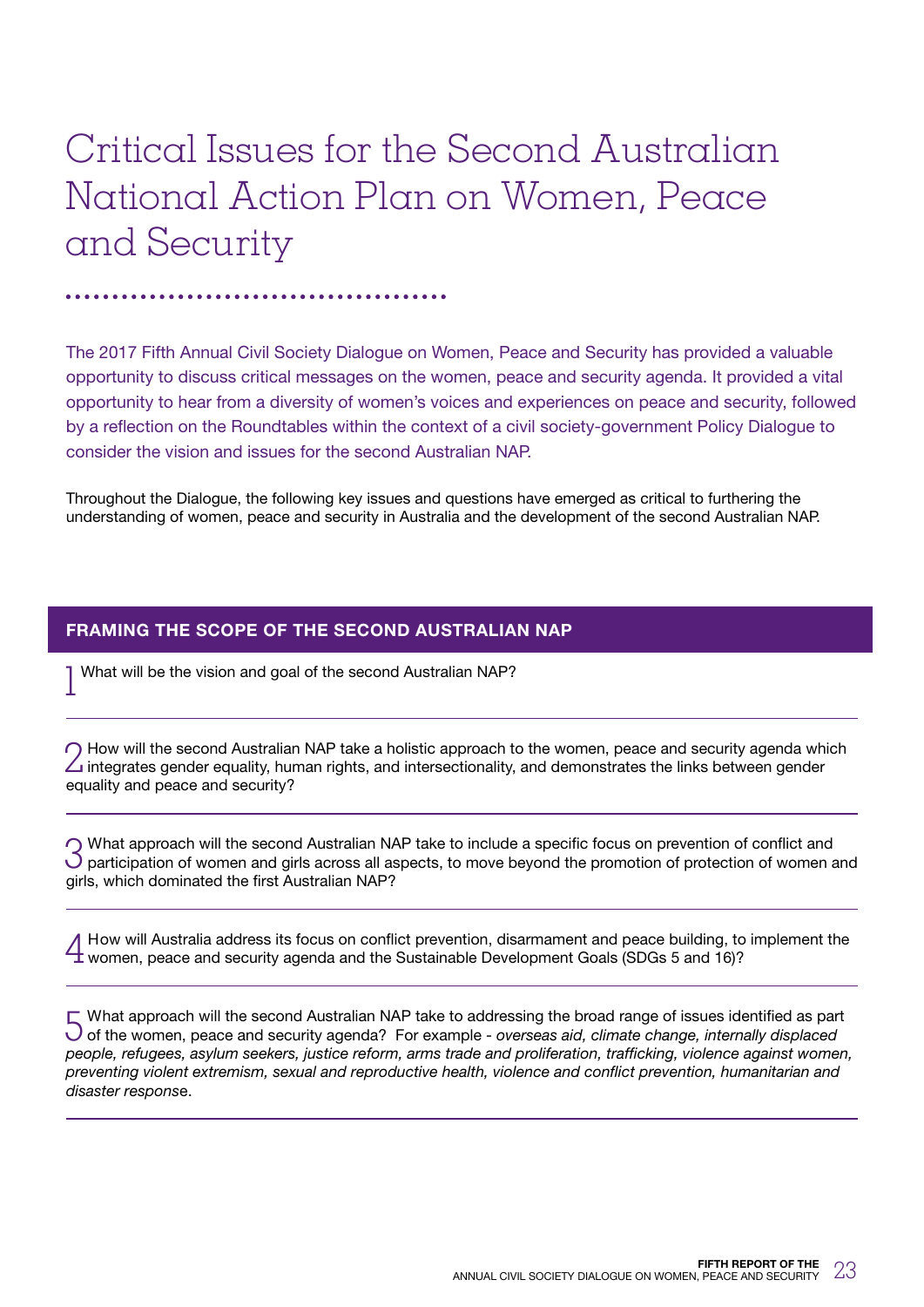#### **LINKING THE INTERNATIONAL AND DOMESTIC**

How will the second Australian NAP link and integrate the local, national and global perspectives of the women,  $\bigcup$  peace and security agenda?

7 How will the second Australian NAP demonstrate how Government policies, plans, and actions are promoting peace and security both domestically and internationally?

8 How will the vision, policy and implementation of the second Australian NAP provide complementarity and policy coherence with other government policies and portfolios? For example – *Defence, Foreign Affairs and Trade, Refugees, Domestic Violence, Countering Violence Extremism, Climate Chang*e.

#### **STAKEHOLDER ENGAGEMENT**

Who are the stakeholders for the second Australian NAP, and how will they be involved in its development?

10 How will an appropriate strategy be developed and resourced for development of the NAP in a timely manner? For example – *will this be stakeholder engagement, consultation, face to face meetings, or online interaction?*

#### **ROLE OF CIVIL SOCIETY**

What will be the role of civil society in contributing to the development of the second Australian NAP

12 What will be the approach to ensuring that the diversity of women's voices in Australia and the region, civil society organisations and individuals with interest in women, peace and security - can be heard and meaningfully integrated into the development of the second Australian NAP? For example – *how will indigenous Australian women, diaspora women, and civil society organisations from our region be included?*

### Looking Forward to 2018-19

The 2017 Annual Civil Dialogue has delivered an explicit message. The development of the second Australian NAP needs to be grounded in an approach that recognises:

- the primacy of the link between gender equality, human rights and peace and security;
- women's meaningful participation in conflict prevention, resolution and peacebuilding as the norm;
- women, peace and security is not a "women's agenda" alone but a peace and security agenda with broader implications for sustainable development; and
- the vital importance of ongoing engagement with civil society (especially women's organisations) in all aspects of peace and security policy development and implementation.

The Australian Civil Society Coalition for Women, Peace and Security will be taking up the issues and questions raised in this report in further Civil Society Roundtables and Civil Society-Government Policy Dialogues throughout 2018-19. We look forward to working with all stakeholders to promote the women, peace and security agenda and to critically informing the development of the second Australian NAP.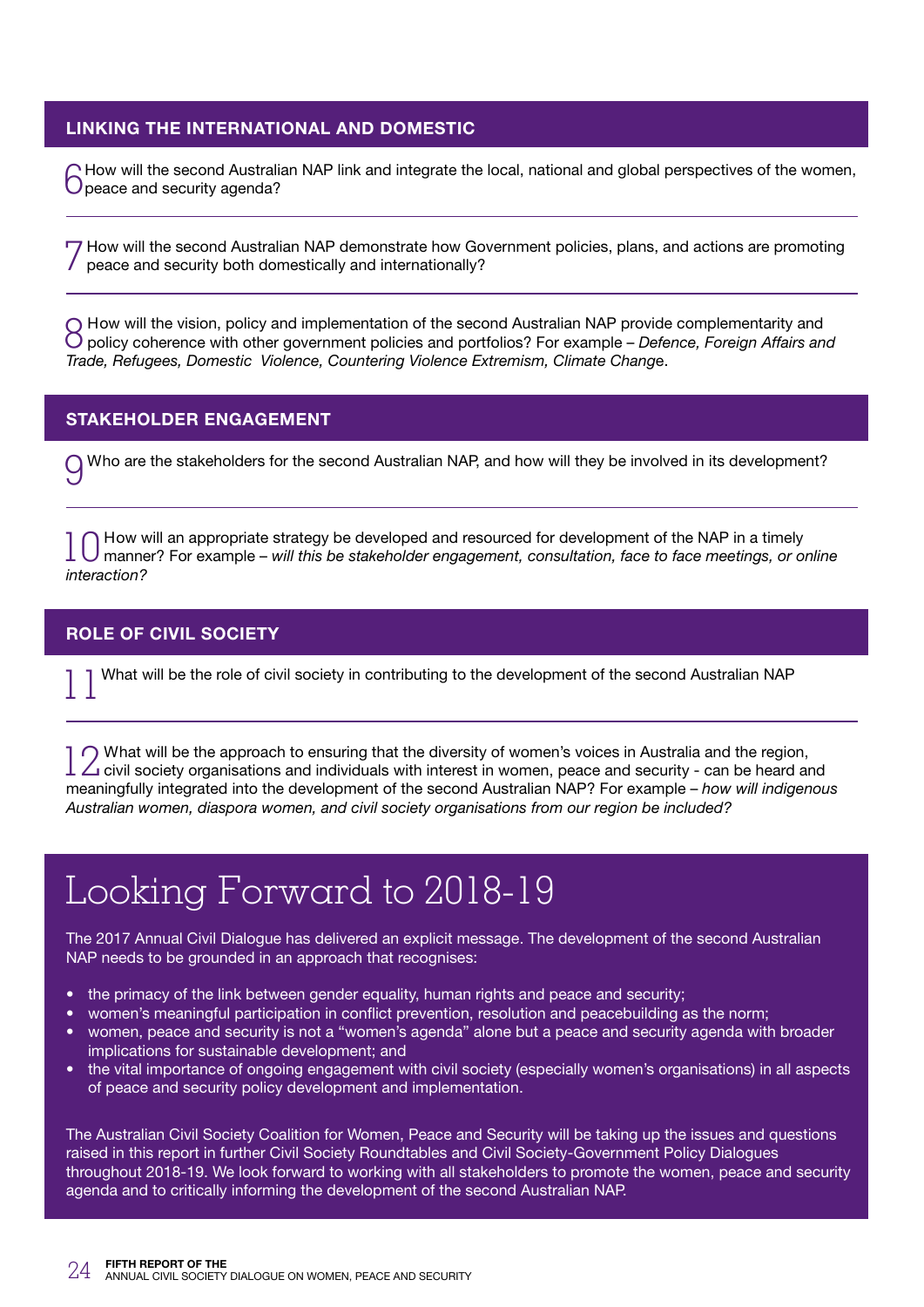### Endnotes

................

- Australian National Action Plan on Women Peace and Security (2012-2018). The plan was officially extended (in late 2017) until 2019, to accommodate the development of the second NAP. It is anticipated that the second NAP will be launched in mid-2019. The Australian NAP, Progress Reports and the Independent Interim Review are available at https://www.pmc. gov.au/office-women/international-forums/australian-national-action-plan-women-peace-and-security-2012-2018. The Addendum to the Australian National Action Plan on Women, Peace and Security 2012–2018 is available at https://www. pmc.gov.au/sites/default/files/publications/addendum-australian-national-action-plan.pdf
- 2 The Australian Civil Society Coalition for Women, Peace and Security is a non-partisan, independent coalition of civil society organisations, networks, and individuals working to advance women, peace and security agenda in Australia, Asia-Pacific region, globally. https://wpscoalition.org/
- 3 Reports from the past Dialogues are available at https://wpscoalition.org/annual-civil-society-dialogue-on-women-peaceand-security-2/
- 4 An additional aim of the Annual Civil Society Dialogues from 2013-2016 was to showcase civil society contributions to the women, peace and security agenda.
- 5 Preventing Conflict, Transforming Justice and Securing the Peace. http://wps.unwomen.org/
- 6 Resolution adopted by the General Assembly on 25 September 2015. Transforming our world: the 2030 Agenda for Sustainable Development (page 2/35). http://www.un.org/en/development/desa/population/migration/generalassembly/ docs/globalcompact/A\_RES\_70\_1\_E.pdf
- 7 SDG Goal 5: Achieve gender equality and empower all women and girls; SDG Goal 16: Promote peaceful and inclusive societies for sustainable development, provide access to justice for all and build effective, accountable and inclusive institutions at all levels. https://sustainabledevelopment.un.org/
- 8 Report of the Secretary-General on women and peace and security. http://www.securitycouncilreport.org/atf/ cf/%7B65BFCF9B-6D27-4E9C-8CD3-CF6E4FF96FF9%7D/s\_2017\_861.pdf
- 9 Women, Peace and Security: DFAT's implementation of UN Security Council Resolution 1325. http://dfat.gov.au/about-us/ publications/Pages/women-peace-security-dfats-implementation-unsc-resolution-1325.aspx
- 10 2017 Foreign Policy White Paper. https://www.fpwhitepaper.gov.au/foreign-policy-white-paper
- 11 This contrasts with the DFAT *Gender Equality and Women's Empowerment Strategy* which notes Global advocacy on women, peace and security as one of its gender and foreign affairs practice examples. *Annex 2.* 2016. p. 40.
- 12 See also Sarah Boyd, An opportunity missed for a feminist foreign policy https://www.lowyinstitute.org/the-interpreter/ opportunity-missed-feminist-foreign-policy
- 13 2016 Defence White Paper. http://www.defence.gov.au/WhitePaper/
- 14 See also Lisa Sharland DWP 2016: women, gender advice and future defence capabilities https://www.aspistrategist.org. au/dwp-2016-women-gender-advice-and-future-defence-capabilities/
- 15 Australian National Action Plan on Women, Peace and Security 2012-2018, p. 26.
- 16 Independent Interim Review of the National Action Plan on Women, Peace and Security 2012–2018. https://www.pmc. gov.au/resource-centre/office-women/independent-interim-review-australian-national-action-plan-women-peace-andsecurity-2012-2018
- 17 2016 Progress Report on the Australian National Action Plan on Women, Peace and Security 2012-2018, pg. 136 (Annex B – Interim Review Response). https://www.pmc.gov.au/resource-centre/office-women/2016-progress-report-australiannational-action-plan-women-peace-and-security-2012-2018
- 18 August 2013 Annual Civil Society Report Card on Australia's National Action Plan on Women, Peace and Security 2012- 2018. https://wpscoalition.org/category/2013/2013-report-card/
- 19 Talanoa is a traditional word used in Fiji and across the Pacific to reflect a process of inclusive, participatory and transparent dialogue. The purpose is to share stories, build empathy and to make wise decisions for the collective good.
- 20 Policy Dialogue participants were provided with a copy of the Roundtable Report before the meeting, and a summary of key Roundtable findings was presented at the Policy Dialogue.
- 21 SDG Goal 5: Achieve gender equality and empower all women and girls; SDG Goal 16: Promote peaceful and inclusive societies for sustainable development, provide access to justice for all and build effective, accountable and inclusive institutions at all levels. https://sustainabledevelopment.un.org/
- 22 Focused on women's meaningful participation in prevention and resolution of conflict. Importantly, the debate demonstrated that the women, peace and security agenda is no longer considered simply as a thematic issue but as an essential pillar of global affairs.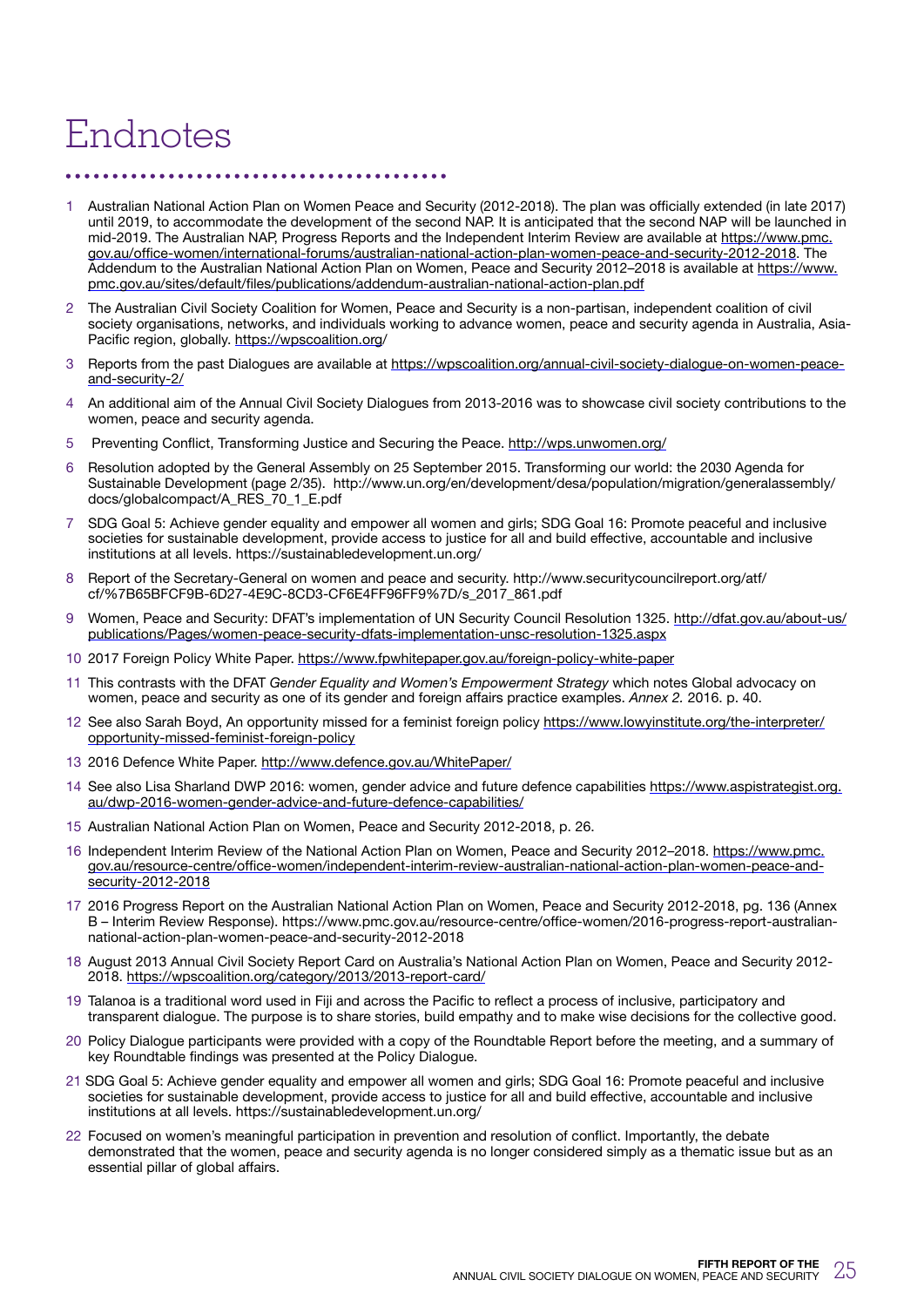# APPENDIX 1:

. . . . . . . . .

Women Shape The Women, Peace And Security Agenda:

Roundtable Discussion Summary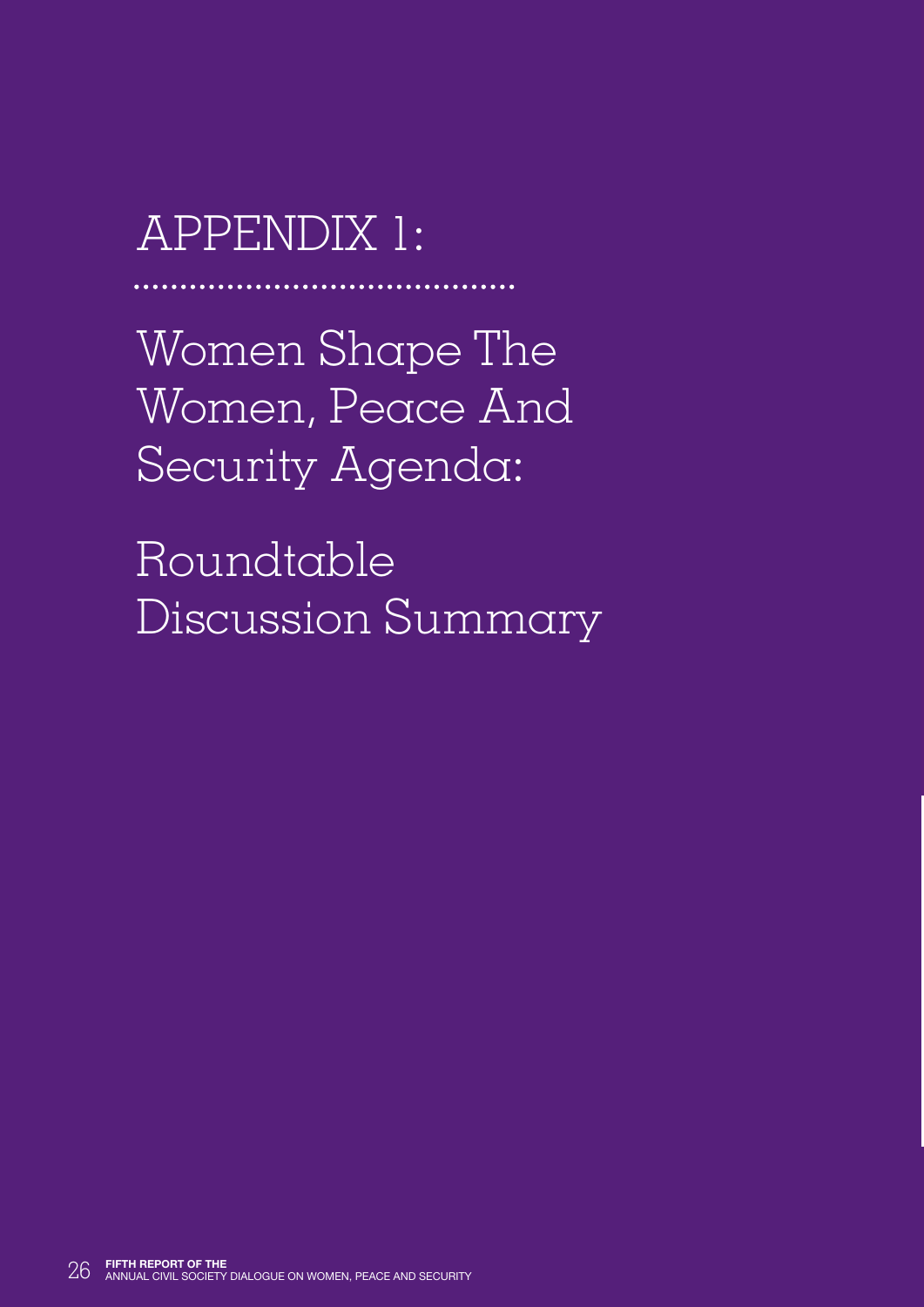### **WOMEN SHAPE THE WOMEN, PEACE AND SECURITY AGENDA:**

ROUNDTABLE DISCUSSION SUMMARY

AUSTRALIAN CIVIL SOCIETY COALITION FOR WOMEN, PEACE AND SECURITY 23 November 2017

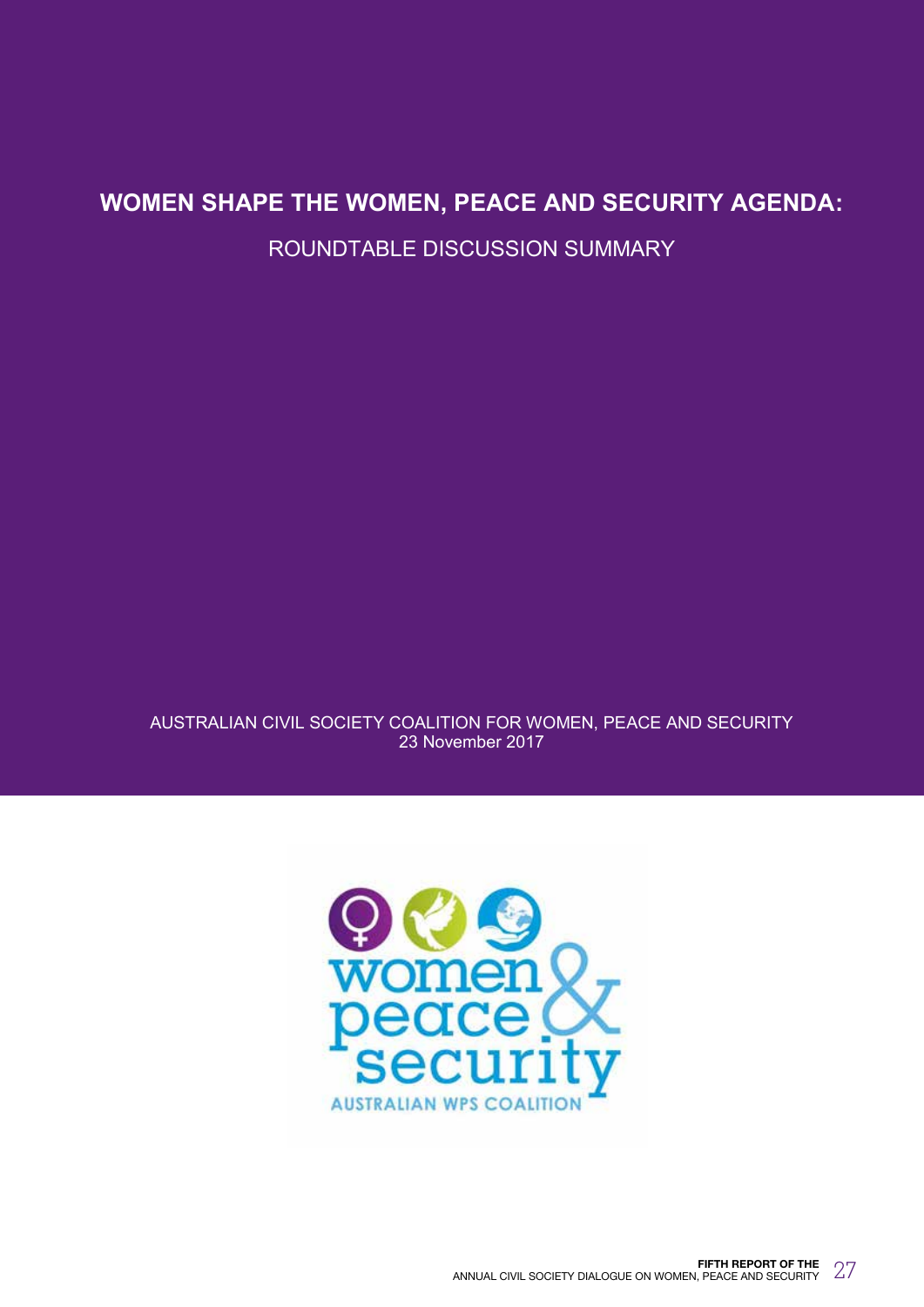#### *The Australian Civil Society Coalition for WPS*

The Australian Civil Society Coalition on Women, Peace and Security is a non-partisan and independent coalition of civil society organisations, networks and individuals working to advance the Women, Peace and Security (WPS) Agenda in Australia, Asia and the Pacific region and globally.

Our vision is a world in which gender equality, and the contributions and rights of diverse women and girls, are at the forefront of transforming conflict to build peace.

www.wpscoalition.org

#### *Acknowledgements*

The Coalition gratefully acknowledges the financial support for the 2017 Dialogue provided by the Australian Civilian-Military Centre. In addition, generous in-kind and voluntary support from members of the Coalition has significantly contributed to the planning and implementation of the 2017 Roundtables and Policy Dialogue.

The Coalition would also like to thank all Roundtable participants for sharing their ideas, stories, and contributions to promote diverse women's voices of Australia and our region in speaking about women, peace and security. The Coalition looks forward to working further with all participants on the **women, peace and security agenda,** particularly as Australia moves to develop its 2nd National Action Plan on Women, Peace and Security in 2018-19.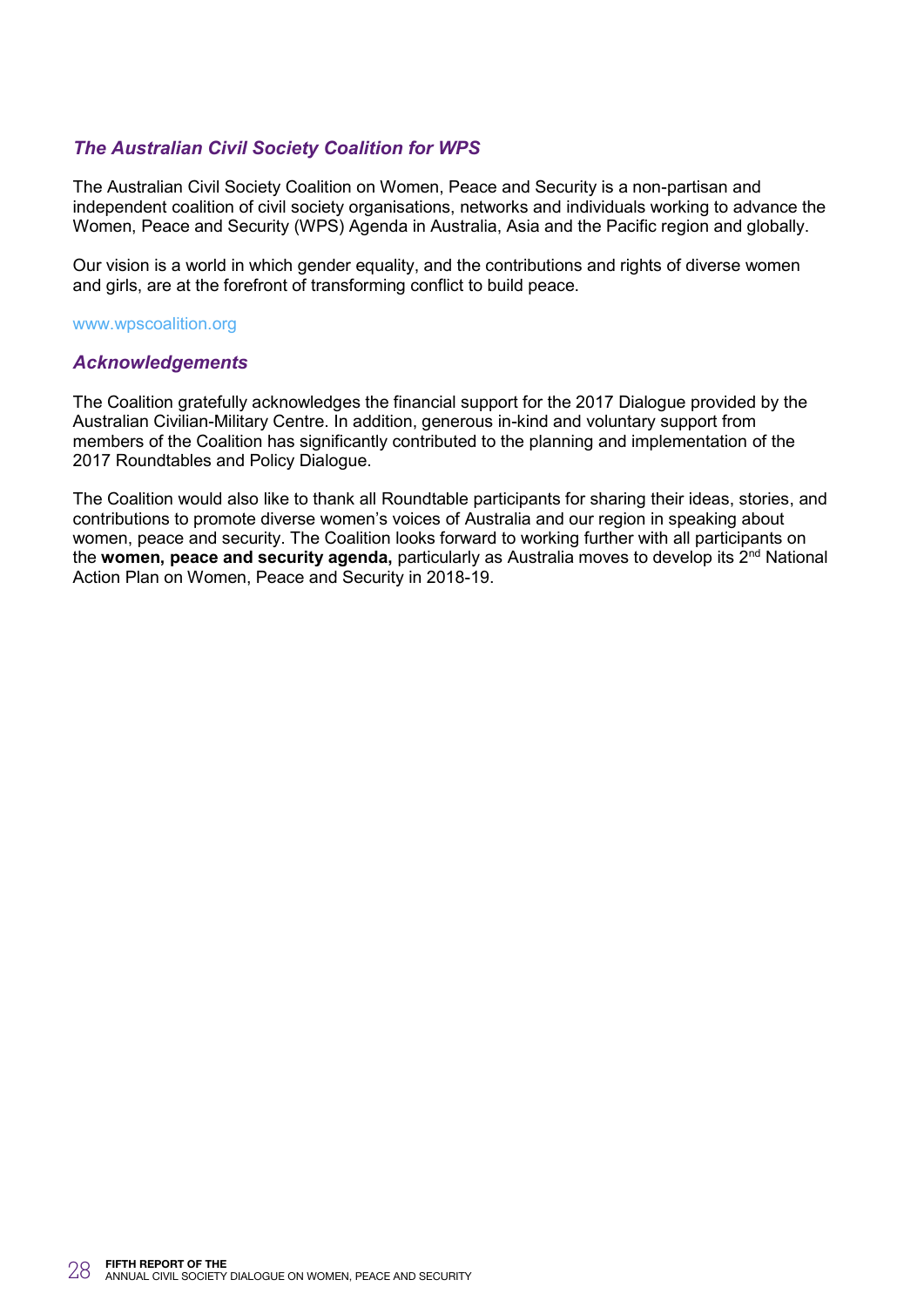#### **Introduction: Listening to women's voices**

As Australia nears the end of its current National Action Plan (NAP) on Women, Peace and Security (2012-2018) and look toward the development of the next iteration of the NAP, the Australian Civil Society Coalition on Women Peace and Security ('the Coalition') is focussed on amplifying the voices of diverse women in Australia and our region to inform policy development. In September 2017, the Coalition organised a series of roundtables in each Australian capital city, with the support of the Australian Government, to provide a space for women to discuss what peace and security mean in practice. A Talanoa discussion was also held at the Triennial Conference of Pacific Women.

This report provides a summary of these roundtable discussions and will inform the discussions to be held on 30 November 2017 at the Annual Dialogue between the Australian Government and civil society. The Dialogue discussions, together with this summary, will be published in a report in early 2018.

#### **The Global Picture**

The 2017 Global Peace Index presents a mixed picture of good and bad news. While on one hand as a global community we are slightly more peaceful than in 2016; on the other hand looking over the last decade shows us that actually, the globe has become less peaceful. There is a trend in rising peace inequality – "with most countries having only small increases in peacefulness, while a handful of countries have had very large deteriorations in peace."<sup>1</sup> Overall 93 countries improved while in 68 countries, peace deteriorated.

Iceland remains the most peaceful country in the world, a position it has held since 2008. It is joined at the top of the index by New Zealand, Portugal, Austria, and Denmark. There was also little change at the bottom of the index. Syria remains the least peaceful country in the world, followed by Afghanistan, Iraq, South Sudan, and Yemen. Countries at the bottom of the Global Peace Index are also at the bottom of the newly released Women, Peace and Security Index (2017) which ranks 153 countries across 3 dimensions of Inclusion, Justice and Security. Australia ranks  $12<sup>th</sup>$  on the Global Peace Index and 17<sup>th</sup> on the Women, Peace, and Security Index.<sup>2</sup>

Women's leadership and substantive participation are essential for sustainable peace, yet women are still being excluded from peace talks. Post-conflict recovery processes are still failing to reflect the priorities of women and girls; police and peacekeeping forces remain male-dominated and women and girls continue to face violence on an alarming scale.

#### **Women's participation is critical to the 'Women, Peace and Security Agenda'**

*From Bogotá to Baghdad, women are on the front lines of providing services, heading households, caring for the sick and the elderly, and sustaining and ensuring the survival of their* families ... It is often women who first give voice to civilians silenced by atrocities. Increasingly, *they are claiming their place as major stakeholders and active agents in resisting war, building peace, and defining security on their terms…. There is no single ideology, approach, or even motivation that defines this growing sector, which veteran activist Cora Weiss calls "peace women." In effect, these women—be they antimilitarists, former fighters, the elite, or grassroots actors—come together through their commitment to social justice, fairness, and equality for all.*

Women Building Peace: What They Do, Why It Matters by Sanam Naraghi Anderlin. 2007.

 $\overline{a}$ <sup>1</sup> Global Peace Index 2017. http://visionofhumanity.org/indexes/global-peace-index/

<sup>2</sup> Women, Peace, and Security Index. https://giwps.georgetown.edu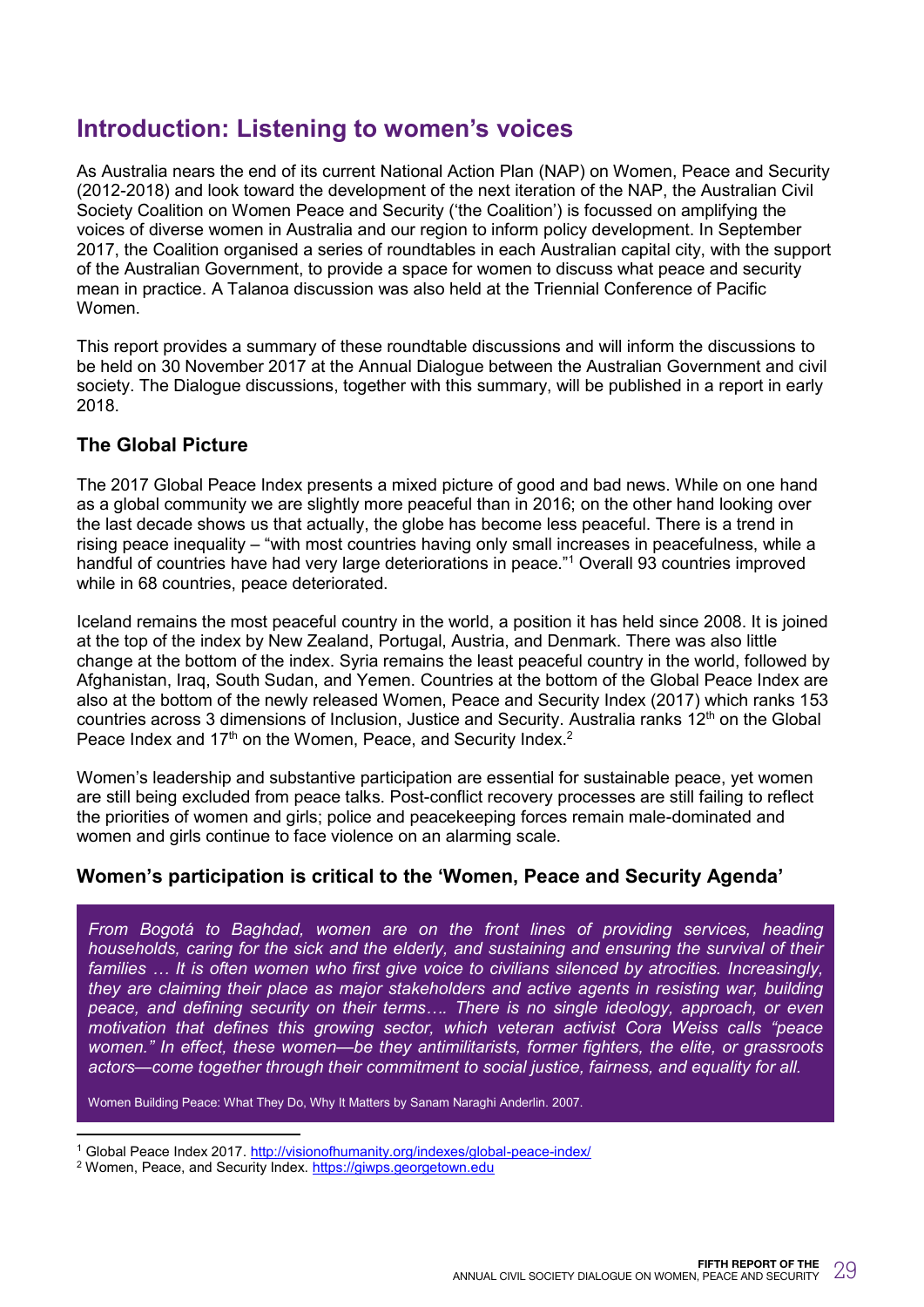For over 100 years *women have been shaping and actively engaging in the Women, Peace and Security Agenda*. During World War 1, suffragettes convened the International Congress of Women at The Hague 'to protest against war and to suggest steps *which may lead to warfare becoming an impossibility*'.<sup>3</sup> It took another 85 years before the United Nations Security Council (UNSC) passed a resolution, on 30 October 2000, acknowledging for the first time women's pivotal role in building and maintaining peace, as well as the disproportionate impact of conflict on women and girls. This resolution – *United Nations Security Council Resolution 1325* (UNSCR 1325) - forms the foundation of the framework that has become known as the **Women, Peace and Security (WPS) agenda**.

Since 2000, there have been seven additional resolutions from the UNSC seeking to support and expand the provisions of UNSCR 1325.<sup>4</sup> These resolutions build on a critical body of work that has sought to "guide work to promote gender equality and strengthen women's participation, protection, and rights in conflict prevention through post-conflict reconstruction contexts".<sup>5</sup>

To implement United Nations Security Council resolutions on women, peace and security, and to ensure that women's participation is central to all aspects of peacebuilding, the Member States of the United Nations have been encouraged to develop National Action Plans (NAPs). To date, 71 countries, including Australia, have developed NAPs. Australia's first NAP was released in 2012.<sup>6</sup>

In 2017, as Australia prepares to develop its  $2<sup>nd</sup> NAP$  what do these resolutions and the WPS agenda mean to *women from diverse backgrounds living in Australia and our region, and what do women from diverse backgrounds have to say about what peace and security mean to them?* For women and girls from diverse backgrounds in Australia and our region, this is a critical time to have our voices heard on peace and security.

<sup>3</sup> The Hague, Kingdom of the Netherlands. Report of the International Congress of Women<br>https://ia800306.us.archive.org/15/items/internatcongrewom00interich/internatcongrewom00interich.pdf.

https://ia800306.us.archive.org/15/items/internatcongrewom00interich/internatcongrewom00interich.pdf. 4 Women, Peace and Security resolutions: UNSCR 1325 (2000); UNSCR 1820 (2008); UNSCR 1888 (2009); UNSCR 1889 (2009); UNSCR 1906 (2010); UNSCR 2106 (2013); UNSCR 2122 (2013); UNSCR 2242 (2015).

<sup>6</sup> http://www.peacewomen.org/member-states

 $\overline{a}$ 

<sup>5</sup> Peacewomen, The Resolutions http://www.peacewomen.org/why-WPS/solutions/resolutions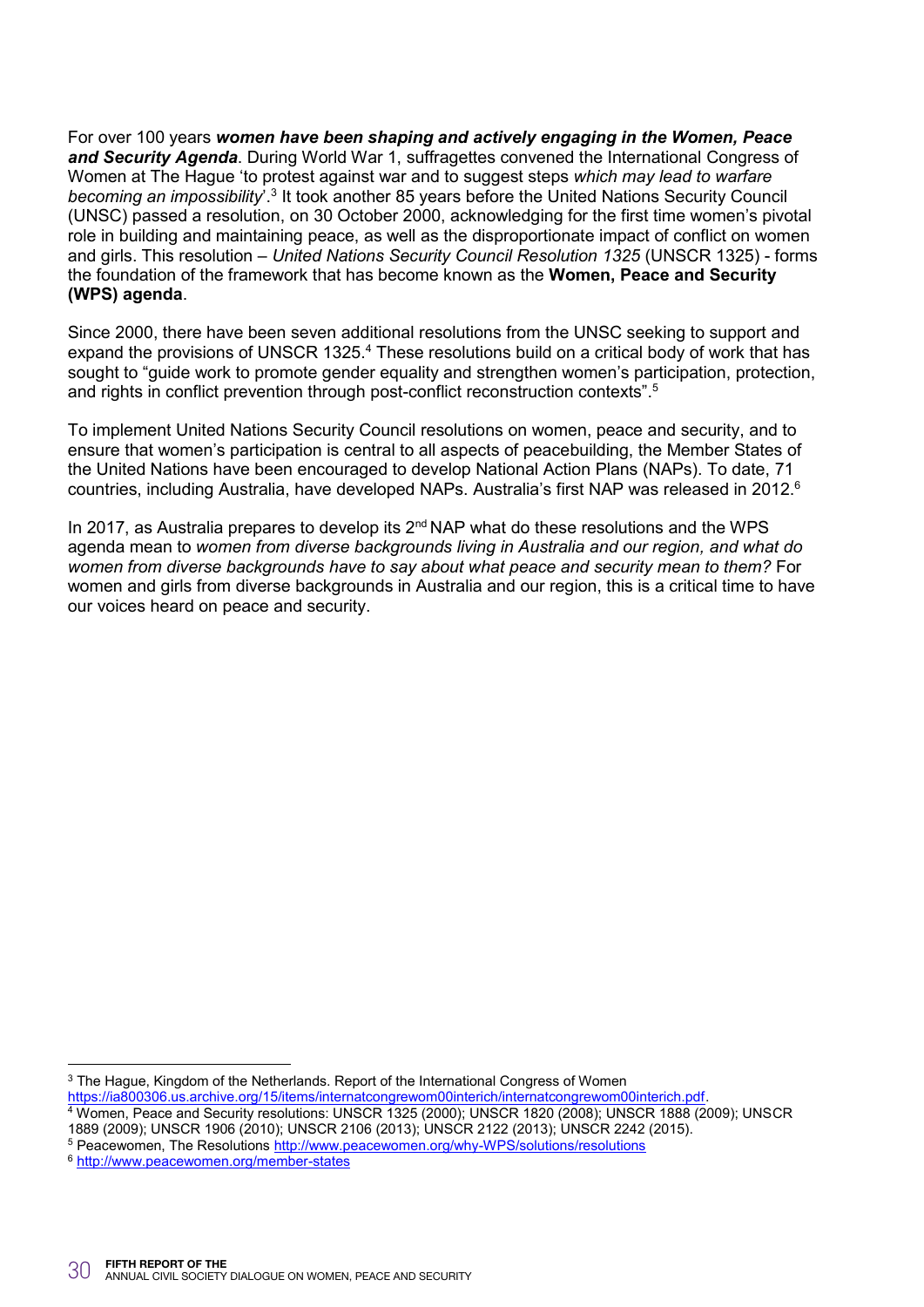### **The Annual Civil Society Dialogue on Women, Peace and Security**

The Annual Civil Society Dialogue on Women, Peace and Security (the Dialogue)<sup>7</sup> was established in 2014 to promote a robust discussion on WPS in Australia and globally. Led by civil society, this platform brings together Australian civil society, government and policymakers to:8

- Facilitate effective dialogue between civil society and the Australian Government on women, peace and security in the context of UNSCR 1325;
- Support shadow reporting on the Australian NAP; and
- Elevate the national discussion on women, peace and security.

In 2017, the Australian Civil Society Coalition for Women, Peace and Security (the Coalition)<sup>9</sup> has structured the Dialogue in two complementary parts: **Civil Society Roundtables (the Roundtables)**; and **the Civil Society-Government Policy Dialogue (the Policy Dialogue)**. The Roundtables focused on expanding our understanding of **what women, peace and security mean in practice across the diversity of women's experiences in Australia and our region**. Overall the Dialogue provides a key opportunity to:

- Expand the discussion beyond UNSC Resolutions and Australia's 1<sup>st</sup> NAP 2012-2018;
- Consider what we mean by peace and security in the current global climate and the context of emerging issues in our region; and
- To hear from the diversity of women's voices in Australia.

The Policy Dialogue, to be held on 30 November 2017, will be informed by the discussions held at the Roundtables. Together, the Roundtables and the Policy Dialogue will provide a critical platform for the work that will follow in 2018-2019 as Australia moves forward to a 2<sup>nd</sup> National Action Plan on Women, Peace and Security. The Dialogue discussions, together with this summary, will be published in a report in early 2018.

### **The Civil Society Roundtables**

 $\overline{a}$ 

The Roundtables provided a forum for women and girls from diverse backgrounds in Australia and our region to express their views on what peace and security mean in practice today. The Roundtables, which engaged both individuals and organisations working domestically and those with an international focus, were conducted in all Australian capital cities (with multiple events in Adelaide, Canberra, Melbourne, and Sydney) during September 2017. Over 200 women from diverse backgrounds attended a total of thirteen roundtables and the Talanoa discussion. <sup>10</sup> Three questions framed the discussions at the Roundtables:

- In today's global context, what peace and security mean to women from diverse backgrounds, living in Australia and our region
- What are the stories, experiences, and information which influence these understandings of peace and security; and

<sup>7</sup> Reports from the past Dialogues are available at https://wpscoalition.org/annual-civil-society-dialogue-on-women-peaceand-security-2/

<sup>8</sup> An additional aim of the Annual Civil Socieity Dialogues held between 2013-2016 was showcasing civil society contributions to the WPS agenda.

<sup>9</sup> The Australian Civil Society Coalition for Women, Peace and Security is a non-partisan, independent coalition of CSOs. networks, individuals working to advance WPS agenda in Australia, Asia-Pacific region, globally. https://wpscoalition.org/ <sup>10</sup> Information provided in this report is not individually attributed, and quotes are provided by permission of participants, noting only Roundtable locations.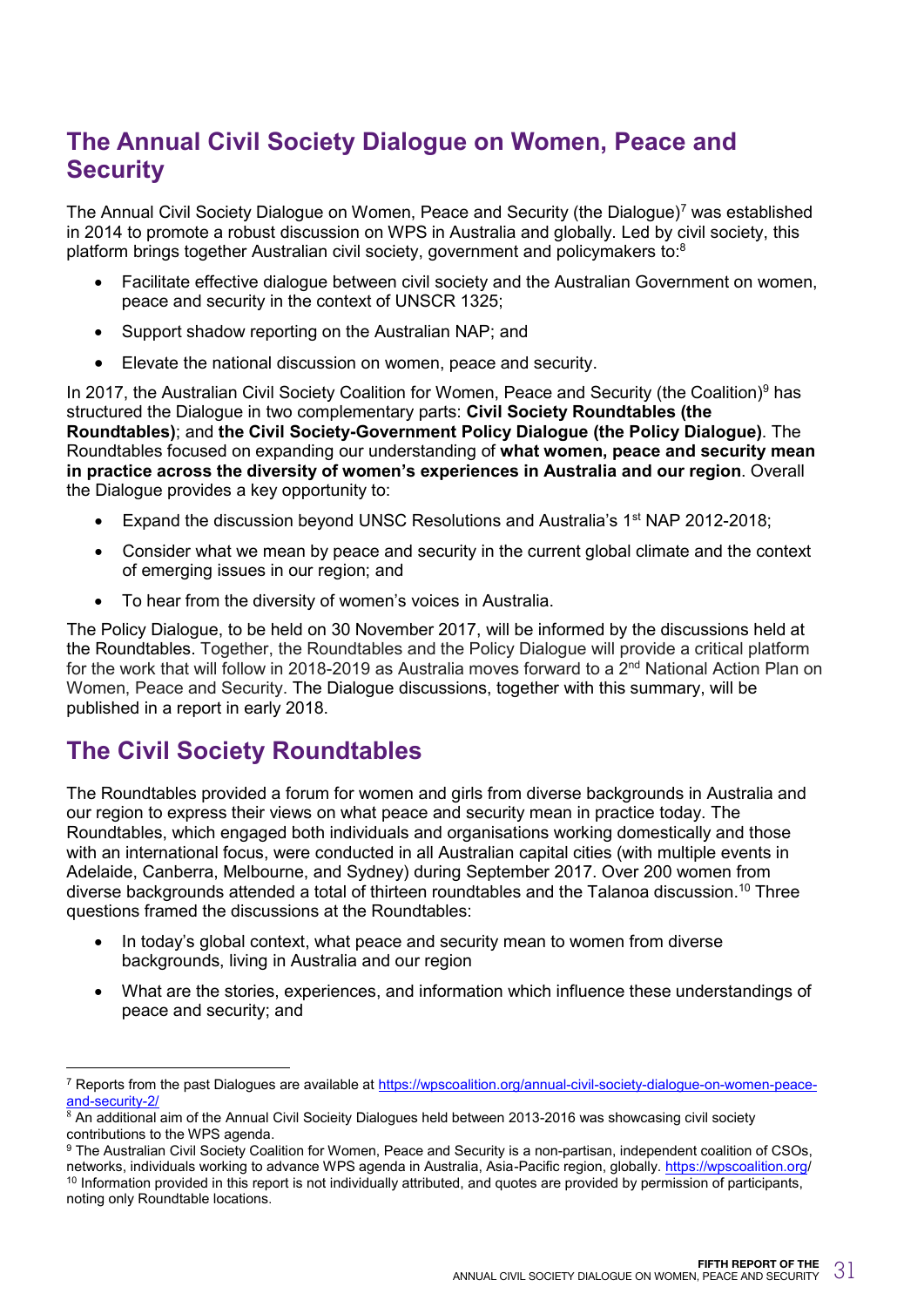What decisions/actions are required to promote peace and security in Australia and internationally?

The Roundtables were supplemented by a session on women peace and security organised at the 13<sup>th</sup> Triennial Conference of Pacific Women. This Talanoa discussion was hosted in the Pacific Feminist Hub, with Pacific feminists and women's human rights defenders coming together to voice their concerns, priorities, and ideas for Australia's WPS agenda in the Pacific.

#### **Key Themes from the Roundtable Discussions**

The purpose of this report is to provide a summary of the key themes that emerged from the Roundtables. This will inform the discussions at the 2017 Annual Civil Society Dialogue as well as a forthcoming report to be launched in 2018.

#### *1. What do peace and security mean to you?*

Discussions on meanings of peace and security set the context for the Roundtables. Participants' ideas ranged across the personal, political, community, national and international, with 4 key themes emerging:

- 1) Respect for human rights and gender equality;
- 2) Acknowledging the diversity of women's voices around peace and security;
- 3) Marginalisation and women's voices; and
- 4) Freedom and "humanising" security.

#### **Respect for human rights and gender equality**

*"The real weapons of mass destruction are inequality and the denial of human rights – the unhealed prejudices under the surface of every community on earth." – Adelaide Roundtable participant*

*"Inequality underlines war." – Hobart Roundtable participant*

*"Gender equality is basic to peace and security." – Canberra Roundtable participant*

Participants saw equal rights for all members of society as the foundation for peace and security; and peace and security as inseparable from gender equality. Empowerment, gender equality, participation, and inclusion were seen as essential elements of peace and security. Key points included:

- Enabling people to claim their rights and holding governments accountable for guaranteeing all human rights;
- Ensuring public policy, programs, services adhere to principles of equality and nondiscrimination, focusing specifically on anti-discrimination policies related to sex and gender, race, disability and age; and
- Creating spaces for people, especially women and girls from diverse backgrounds and marginalised groups to participate in making decisions that affect their personal and collective lives.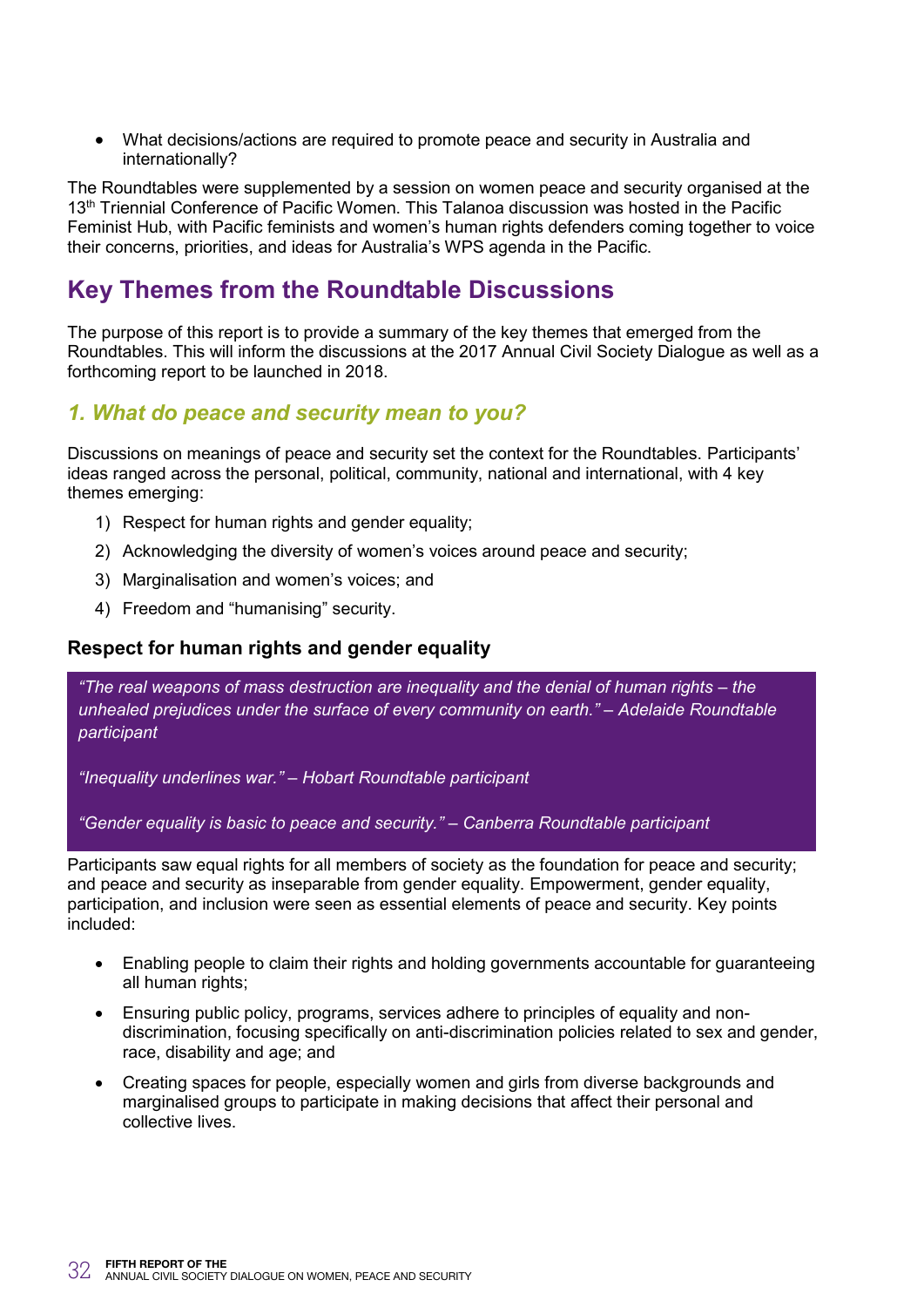#### **Acknowledging the diversity of women's voices around peace and security**

Across all Roundtables, participants highlighted the importance of understanding the diversity of women's needs, experiences, and concerns about peace and security. This was seen as fundamental to understanding the different ways that women experience and need peace and security. These critical understandings include women's race, class, age, socioeconomic status, gender or sexual identity, religion, culture, ethnicity, physical or mental ability, urban/rural location.

*Need to be mindful of exclusion of diverse women from peace and security discussions; silencing of older women; more space needed for LGBTQI; young women see peace and security differently; minority women often don't get to decide on or define peace and security. – Comments compiled from across Roundtable participants*

#### **Marginalisation and women's voices**

Most women participants expressed experiencing discrimination, but the intersection of race and gender was seen as exacerbating the discrimination and marginalisation experienced by diaspora, Aboriginal and Torres Strait Islander women. Diaspora women, in particular, expressed the overwhelming individual and collective pressure they felt in having to challenge discrimination and racism from a position of disadvantage. This experience amplified women's sense of insecurity and contributed to a retreat to perceived "safer" spaces in their immediate communities; often inhibiting efforts to find a place and voice in the mainstream. This added to isolation, leading to more tension, and inhibiting the valuable contributions that diaspora, Aboriginal and Torres Strait Islander women can make to Australian society. Some groups of women felt that discussions on peace and security, within government and mainstream civil society organisations/ movements (e.g. the women's movement), failed to listen to and acknowledge the needs, experiences, and concerns of women from diverse backgrounds.

*"The minute you begin talking about discrimination, people withdraw or get defensive." – Perth Roundtable participant*

*"There is a big gap between the efforts made to discuss peace and security with government and civil society and the most marginalised communities." – Sydney Roundtable participant*

*"We can't talk about peace and security without talking about the sovereignty of the First Peoples. Complete cultural dispossession means no peace and security for ATSI [people] so we can't talk about peace and security without acknowledging that." – Brisbane Roundtable participant*

#### **"Freedom from, freedom to" and humanising security**

Peace and security were also defined in terms of "freedom", bringing together the "freedom from want" and "freedom from fear" aspects of human security. Participants focused on not only economic, health, food and personal security but also cultural and social needs, such as community and political security. Peace and security were often described as "*freedom from*" homelessness, statelessness, personal and intimate partner violence, sexual violence and harassment, all forms of discrimination, oppression, threats, intimidation, coercion, and stigma.

This "negative" conceptualisation of peace and security was offset by "positive peace" descriptions interpreted as "*freedom* (and opportunity) to": access justice, make informed choices and power to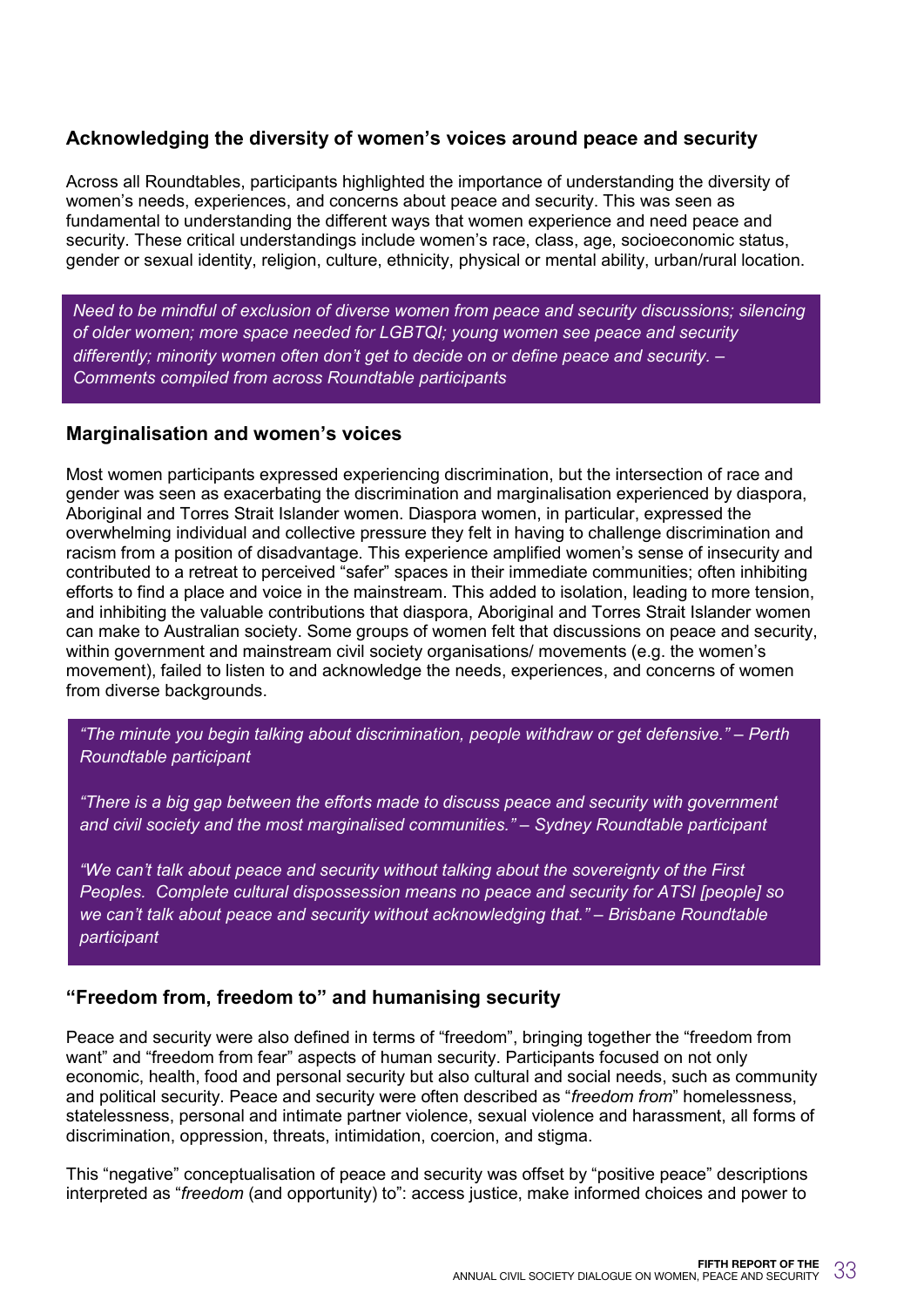act on those choices, autonomy and control over one's body, ability to protest and mobilise for action, speak and be heard, and freedom of movement. These dimensions are related to agency and predictability over everyday life and a sense of being safe; i.e. peace of mind, "lack of anxiety" or "peace as not having to worry".

The Roundtables also generated considerable discussion on gender-based violence in the home, on the street, at workplaces, and within communities - within and outside Australia. Many participants commented on the disconnect between women's daily experiences of violence, the focus of political discourse in Australia on domestic terrorism, framed in terms of threats to security, the apparent lack of commitment to addressing fundamental "human security", and what makes women and girls from diverse backgrounds feel unsafe; i.e. the everyday occurrences of genderbased violence and discrimination that takes away women's safety, dignity and mobility.

*"If [security] is about moving from survival to living, then peace is about flourishing." – Melbourne Roundtable participant*

*"Peace is more than the absence of war and conflict: it's an overarching umbrella that every issues should come under – safety in home and the work place from violence, being able to participate in decision-making, being able to walk down from the street safely, being able to access services (equally and affordably): health care, transport, clean water, education, childcare, communications, justice." – Pacific Triennial Participants*

#### *2. What are the stories, experiences and information which influence these understandings of peace and security?*

Perspectives on peace and security are drawn from lived personal experiences, including inherited narratives, and public discourse through the media, government institutions, politically expressed positions, and positions taken by community leaders.

Across the Roundtables there were 4 main themes that contributed to this discussion:

- 1) Lived experience and agency;
- 2) Diversity of women's voices;
- 3) Public discourse and the role of media; and
- 4) Trust in institutions.

#### **Lived experience and agency**

Lived experiences of conflict and peace and stories inherited through generations informed understandings and influenced how participants viewed the world and their place in it. Many women saw these lived experiences as a form of strength, authority, expertise, and agency, particularly in the resistance to violence; in protecting other women and family from violence; and in speaking about experiences of conflict, and/or gender-based violence in personal relationships.

*"Living through war and having family that have lived through war makes people invested in peace." - Canberra Roundtable participant*

Specifically, the duality of vulnerability and agency in violent situations has shaped how participants engaged in peace and security. This was particularly apparent in the case of migrant and diaspora communities, where often the relative peace in Australia is benchmarked against the lack of peace in their country of origin.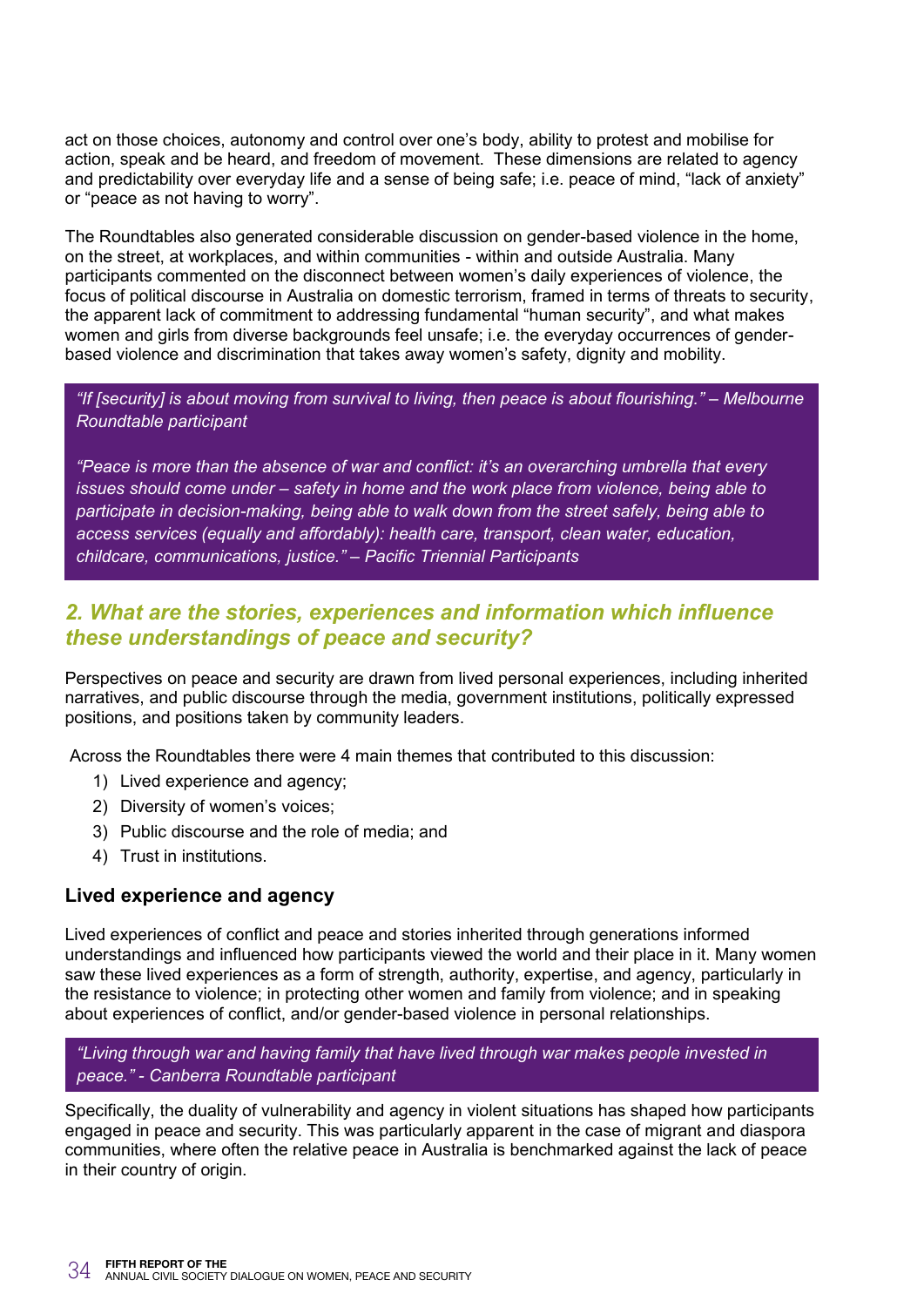#### **Diversity of women's voices**

The diversity of personal and collective experiences of peace and security was a recurrent theme. The backgrounds of participants clearly influenced their perceptions of peace and security, and the reality of their peace and security situations. The Coalition made a concerted effort to reach out to Aboriginal and Torres Strait Islander women's organisations and diaspora organisations. Their limited participation in the Roundtables demonstrates the need for a more proactive strategy to reach out to diverse communities.

Without such a strategy, Australians will not understand how marginalised women see and understand peace and security, nor be able to ensure that there is understanding of the ways in which diverse women are leading and showing agency in resisting violence and promoting peace in their own communities. Interactions with people from other cultures including those seeking refuge and asylum have great potential to widen Australian understandings of peace and security.

In this regard, the conspicuous absence of Aboriginal and Torres Strait Islander women and the limited participation of diaspora women at the Roundtables were raised as issues of concern for the continued marginalisation and silencing of certain voices.

*"I came from a country where there was war [Sri Lanka] and many atrocities occurred based on ethnicity. Australia does not have the same complications. Yes, there is discrimination [in Australia] but getting things done are not hindered by your surname as this is an identifying marker in Sri Lanka." - Perth Roundtable participant*

*"It depends what your benchmark is: in PNG for example they are not 'at war' but are women secure? It's the same in Australia with our Indigenous communities, where we might not be at war but these communities face huge insecurities." – Canberra Roundtable participant*

#### **Public discourse and the role of the media**

Roundtable discussions also focused on how, through the use of specific language and images, the media (including social media) plays a key role in shaping how people think about peace and security. Participants noted that persistent stereotypical representations of particular communities and women in the media are related to the way that ideas about threats and insecurities are produced and reinforced. This discourse is seen as justifying the inevitability of violence, undermining alternative means to resolve conflict, and resulting in solutions which divert funds from investing in peaceful non-violent initiatives to militarised and securitised responses.

*"This constant badgering about our physical insecurity creates a particularly fearful and distrustful state of mind. The attitude is that 'everyone is my enemy', except those who look, think and act like me." – Adelaide Roundtable participant*

*"Peace means the end of patriarchy, white supremacy, compulsory heterosexuality, capitalism and all the other systems of lies that make violence appear possible, inevitable and justified." – Brisbane Roundtable participant*

Participants expressed their concerns that news media (and social media) are also guilty of emphasising and manufacturing certain kinds of threats, fear or insecurity, such as constant terrorism, while ignoring other 'everyday' kinds of threats and insecurity faced by women, such as gender-based violence, homelessness, and lack of access to healthcare and justice institutions.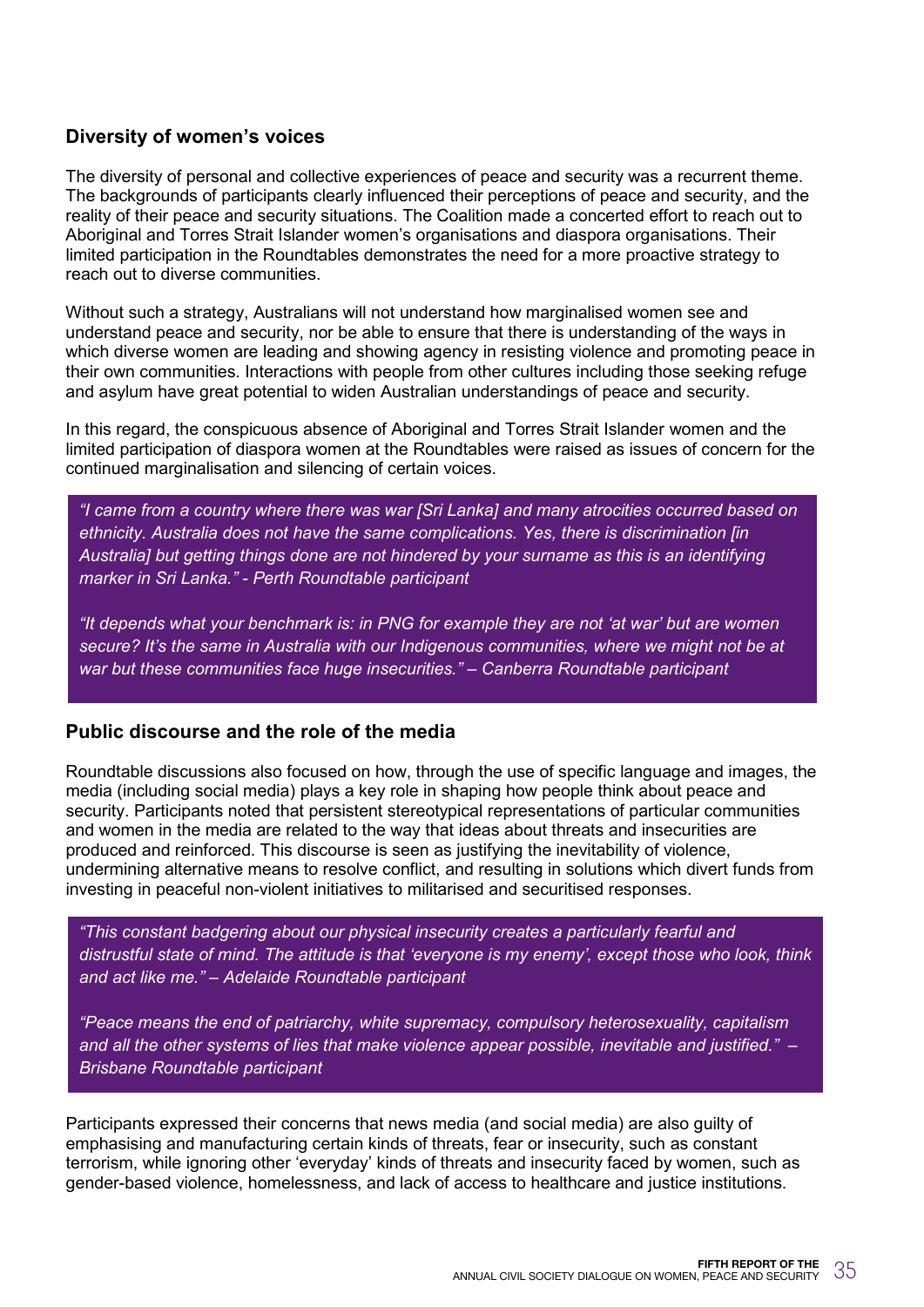#### **Trust in institutions**

The *lack of* trust in institutions was a recurrent theme at the Roundtables. Participants noted that safety in everyday life requires trusting institutions to uphold the rule of law and further trusting those in positions of power to work for the common good. This was also expressed as a desire for effective, fair and inclusive institutions that promote peace and security (including good governance, law, and security institutions themselves such as the police and military).

With respect to gender-based violence, some participants highlighted the lack of trust in justice institutions, their ability to be fair and impartial, lack of equal access to these institutions, and therefore a lack of recourse to justice. For example, some participants felt unsafe to report acts of violence, continuing to live in insecure and violent situations.

*You are judged already even if you are the one who has experienced violence, you have to prove that you even have the right to tell your story….it can be a real source of insecurity when you don't know where to go for help." - Sydney Roundtable participants*

Linked to good governance, a sense of security was also seen as emerging from having power and access to mechanisms that influence public and political decision-making. This was otherwise expressed as having a "voice" on issues that affect everyday lives. Being, or feeling, powerless or not knowing how to influence what constitutes "national interest" leads to poor trust in institutions because powerful vested interests are seen as driving policy, rather than policy being driven in the best interest of communities. Collectively, the concern was that "national interest" was being narrowly defined by powerful political and corporate interests, without broader community consultation, resulting in a lack of representation and a sense of manipulation.

*"This morning I read that [some people are] calling for Australia to call on its defence powers to access gas reserves in communities, a real power play. It essentially forces us to do something that we don't want to do." – Darwin Roundtable participant*

#### *3. What decisions/actions are required to promote peace and security in Australia and internationally?*

Roundtable participants identified a broad range of ideas, activities, and strategies for promoting peace and security. Notably, there was an emphasis on the need for **a dual focus:**

- A domestic program built around addressing inequality; and
- A peace-based foreign policy grounded in principles of ensuring gender equality, promoting peace and stability, focusing on preventing conflict and reflective of our international human rights commitments.

Participants were clear that both spaces, domestic and international, will require bold actions – 'business as usual' will not achieve deep structural change required for sustainable peace and security.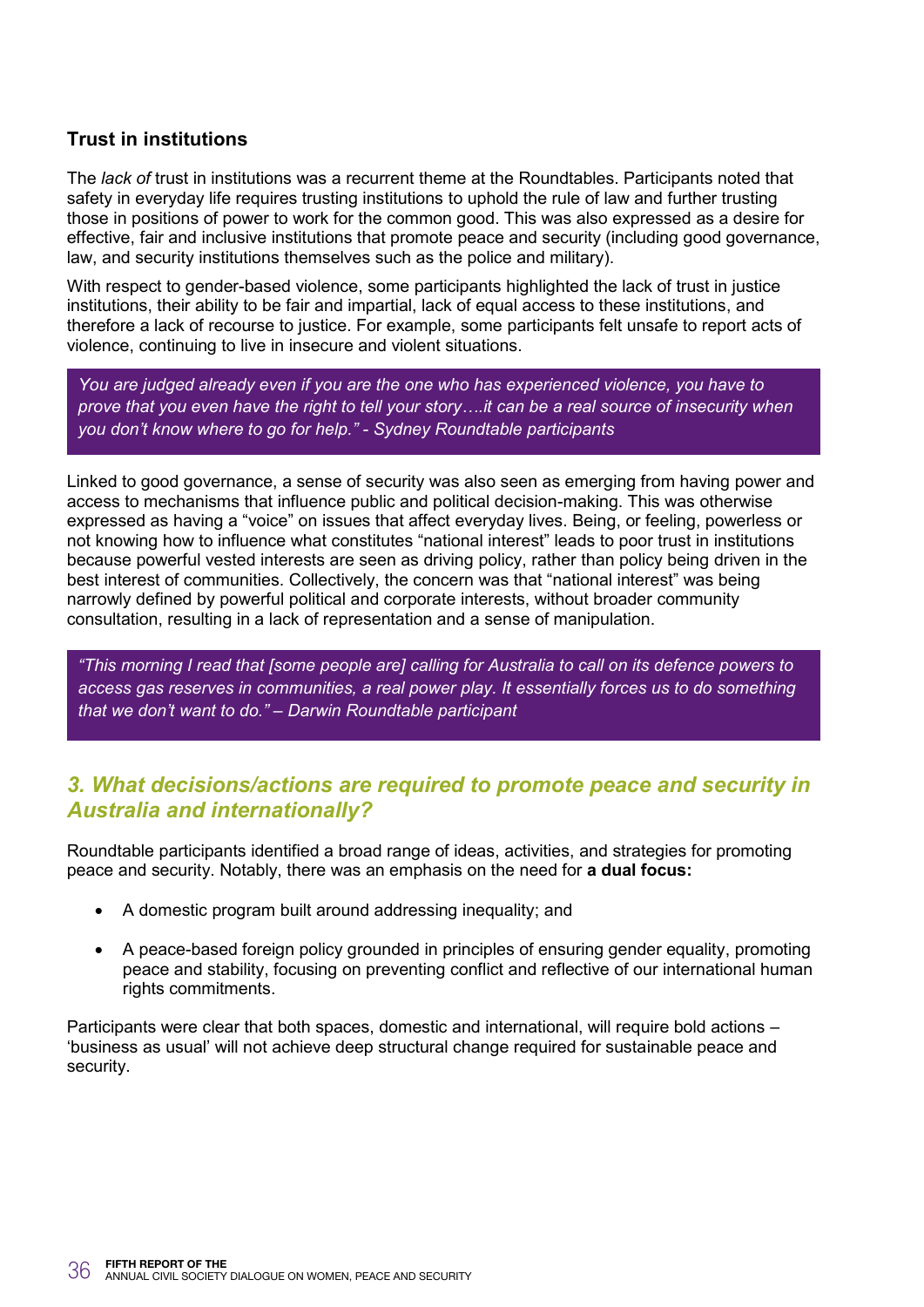#### **Localising the peace and security agenda within Australia**

"We need to make sure we aren't just looking outwards. This approach has led to a lot of *countries doing the same thing – they are not adopting WPS [women peace and security] at a national/local level. Our Government needs to start adopting it holistically as a domestic policy." - Melbourne Roundtable participant*

Roundtable discussions emphasised the importance of domestic-focussed actions and strategies in relation to peace and security. Notably, participants recognised the need for better links across local, urban/rural, national and regional contexts in Australia and between diverse women and organisations, communities, institutions, and policies.

Participants identified a range of strategies for promoting peace and security in Australia including:

#### *A. Gender equality*

Peace and security cannot be separated from gender equality. Persistent gender inequalities need to be addressed, including the gender pay gap, strengthening the representation of women in leadership roles, and valuing and recognising unpaid caring work. While there were increasing numbers of women in leadership positions, participants agreed that simply "adding women", without addressing structural, institutional and cultural gender issues would result in limited success. A sustainable transformative approach requires **challenging taken for granted values, ways of thinking and working, around gender equality, and specifically in relation to WPS**.

#### *B. Eliminating gender-based violence*

Participants raised the pervasiveness of gender-based violence in Australia as a critical issue that deserves as much, if not more attention than terrorism. There was frustration that despite persistent evidence of the number of women being killed weekly by a partner or former partner in Australia,<sup>11</sup> the Government's focus and funds were on 'national security threats'.

*"We are sick of being told that the terror is out there, when the terror is in the next bedroom." – Brisbane Roundtable participant*

The critical point being made by the participants was not that a focus on terrorism and violent extremism is unwarranted, but **rather that policy responses seem to take an "either/or" approach. Participants called for a rebalancing of priorities.** Specifically, participants suggested that more effective connections need to be made to related national plans, such as the Australian National Plan to Reduce Reduce Violence against Women and their Children 2010-2022.<sup>12</sup>

#### *C. Building social cohesion and inclusion*

An important strategy for sustainable peace, according to participants, is the **promotion of social cohesion and inclusion while recognising and respecting diversity and human rights.** To build social cohesion and inclusion, participants also recognised that holistic approaches to addressing discrimination and inequality are critical.

*"A lot of what we're struggling with in the world today… dealing with diversity which we don't know how to work with. The primary characteristic of our identity is our humanity." – Hobart Roundtable participant*

 $\overline{a}$ <sup>11</sup> National Homicide Monitoring Program report, Australian Institute of Criminology 215 http://www.aic.gov.au/publications/current%20series/mr/21-40/mr23.html

<sup>12</sup> The National Plan to Reduce Violence against Women and their Children 2010-2022. https://www.dss.gov.au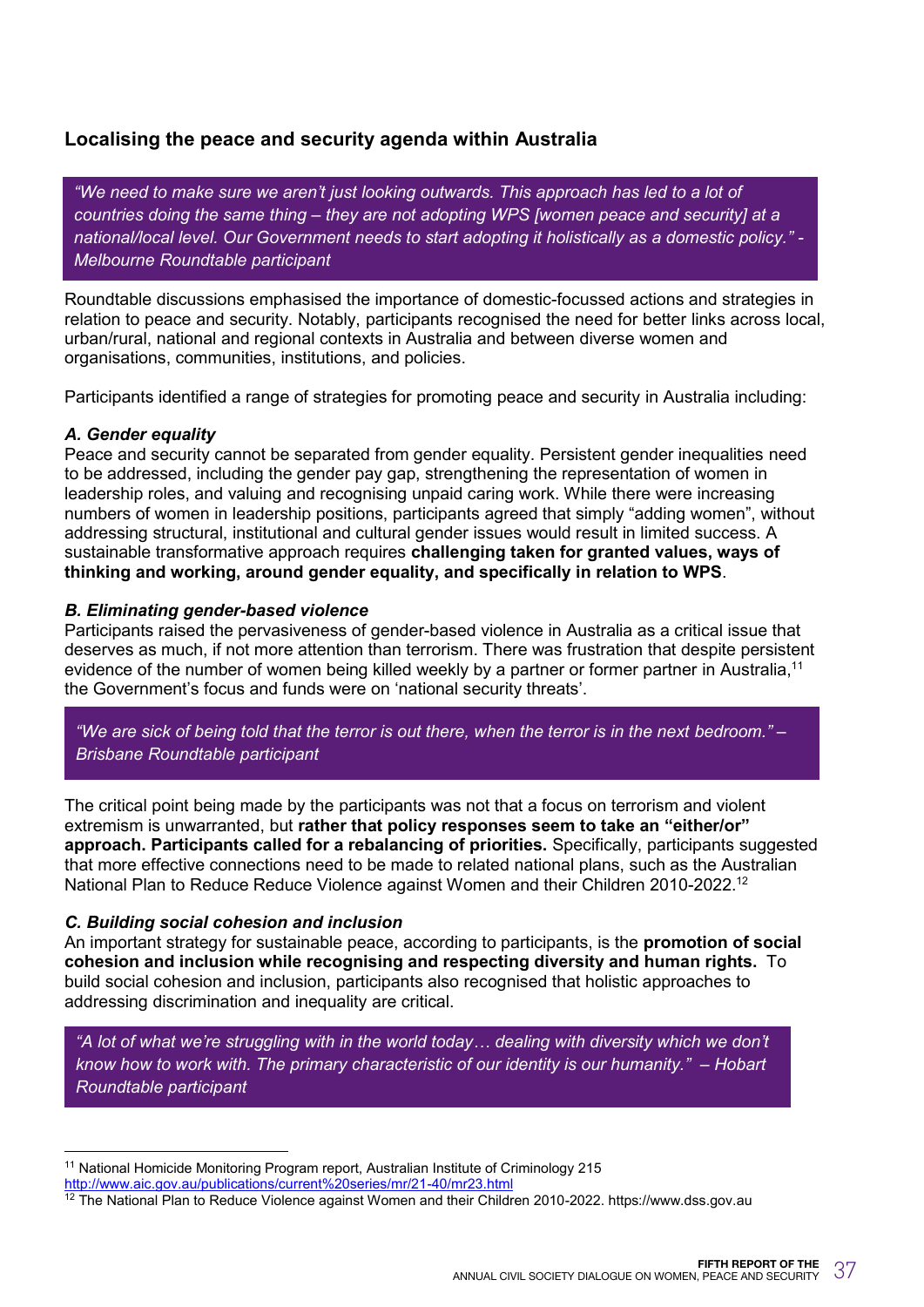Discussions about social inclusion focused on promoting multiculturalism by investing in a genuine commitment to reconciliation and through proactive ongoing engagement with diaspora communities (especially diaspora women and girls). While Australia celebrates cultural diversity, it also promotes assimilation. This contradicts the **promotion of multiculturalism which requires working simultaneously on enabling a sense of collective belonging and retaining the distinctiveness of smaller community groups.**

Part of promoting multiculturalism is the unfinished work on reconciliation. This begins with supporting solutions to the problems of marginalisation, discrimination, and disadvantage led by Aboriginal and Torres Strait Islander peoples. Roundtable recommendations included: **strengthening the racial discrimination legislation**; **ensuring support for national representatives bodies** (like the now defunded National Congress of Australia's First Peoples) that give voice to the needs and aspiration of Aboriginal and Torres Strait Islander peoples; and **adopting the Uluru Statement's approach** to constitutional reform to recognise Aboriginal and Torres Strait Islander peoples, which has been recently rejected by the Government.<sup>13</sup>

*"We are still having this conversation because we haven't been able to make peace with our history – reconciliation is still to be achieved and we will continue to have this conversation until we are able to acknowledge our violent past and human rights abuses so we can find a way forward together." – Adelaide Roundtable participant*

#### *D. Creating spaces for ongoing sustained engagement with diverse women and their organisations*

Participants linked multiculturalism, reconciliation, and inequality, and recommended the creation of **safe spaces for diverse communities (in particular, spaces for women and girls from diverse backgrounds) to exercise agency and participate in making decisions** that affect peace and security in their everyday lives. In the case of diaspora communities, this participation is seen as extending to influencing how the Australian Government responds to issues happening in their countries of origin. Civil Society Organisations (CSOs) and social movements (e.g. women's movement/ peace movement) were seen as providing opportunities to amplify community dialogues and to engage in a national conversation about peace and security.

#### *E. Rewriting national discourses to promote peace*

A number of suggestions were put forward to build a domestic culture of peace. These included: peace education in schools as a preventative strategy, resourcing ongoing community engagement and dialogues on peace and security (especially ensuring women's leadership and participation/representation in peace and security discussions), and instituting progressive legislation which respects and supports the independence of civil society, and their advocacy role.

There was unequivocal recognition among participants that peace and security cannot be brought about by governments alone. Active engagement with and within civil society is seen as a key element for sustainable peace. Promoting policy making and implementation that is grounded in principles of **collaborative governance and collective impact** would contribute to working in partnership with civil society**.** 

Participants emphasised the importance of creating a space for diverse CSOs to shift the tenor of the national dialogue away from militarised and securitised responses to peace towards ways of thinking that incentivise non-violent means to resolve conflicts. In **calling for a rejection of war and violence as a tool for conflict resolution**, many participants commented that the profitability in arms manufacture and trade clearly inhibits the move away from militarisation.

 $\overline{a}$ <sup>13</sup> In this light, the recent rejection of the Uluru Statement from the Heart, by the Coalition government, reflects a lack of commitment to peace. http://www.smh.com.au/federal-politics/political-news/sad-day-turnbull-government-rejectsindigenous-referendum-proposal-20171026-gz8mpj.html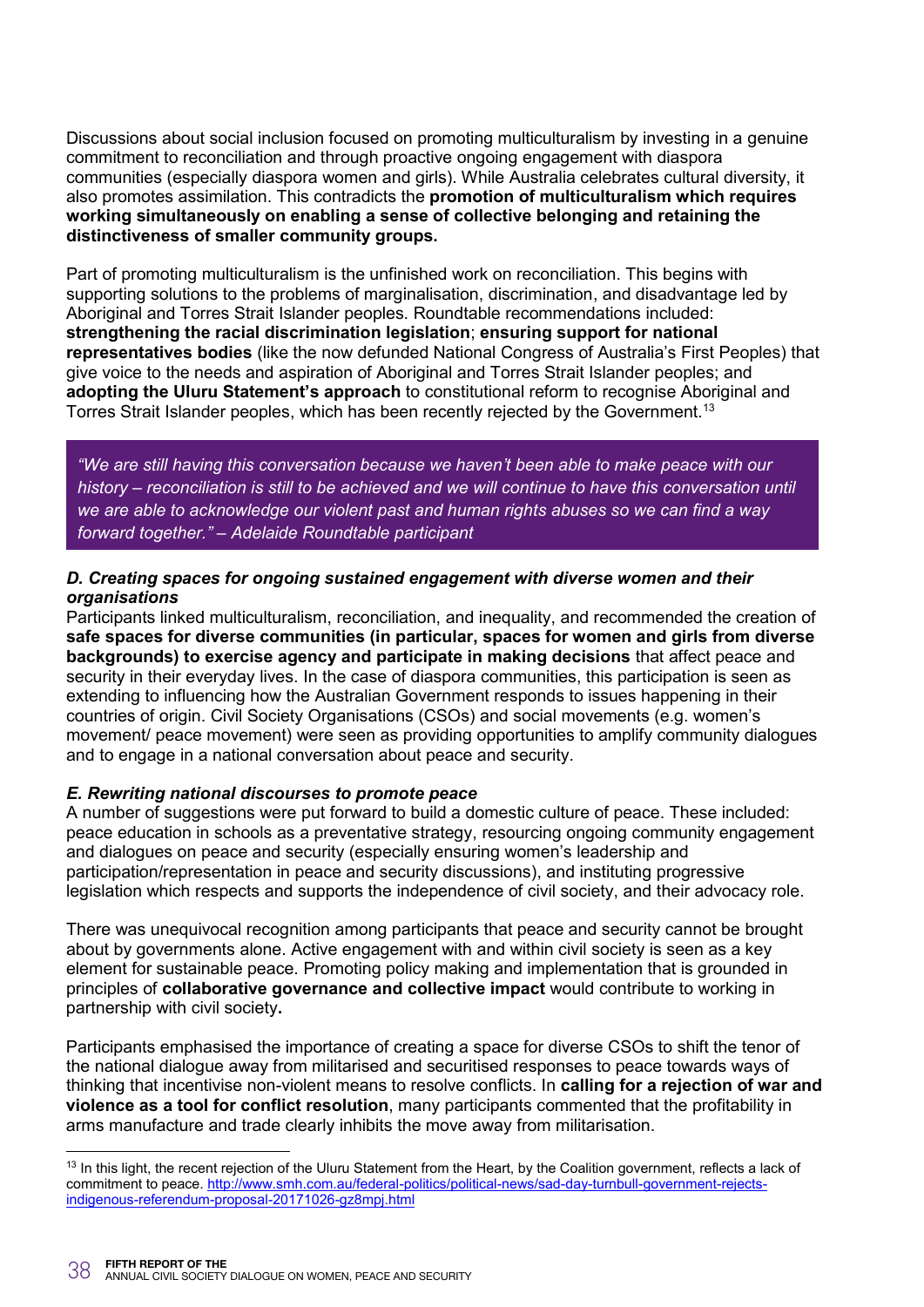#### **Embedding peace in Australia's international engagement**

Participants also noted the need for a **more holistic approach to local, national and global issues, including Australia's international commitments and foreign policy, with respect to promoting gender equality, preventing conflict and building sustainable peace and security**.

Participants identified a range of strategies for integrating peace into Australia's international engagement including:

#### *A. Foreign aid budget*

There have been successive cuts to the foreign aid budget, with 0.23% of Gross National Income (GNI) being spent on overseas aid, but 2% of Gross Domestic Product (GDP) on Defence. From a budget perspective, this signals a militarised approach to peace and security as opposed to a human security approach. Even though Australia's overseas aid program has a strong commitment to gender equality, in the face of these cuts to the aid budget, it is highly unlikely the that the objectives outlined in the 2016 *Gender equality and women's empowerment strategy,* <sup>14</sup> namely enhancing women's voice in decision-making, leadership and peace-building, promoting women's economic empowerment, and ending violence against women and girls, will be achieved. Participants recommended that Australia **increase the overseas aid budget to 0.7% of GNI.**

*"We are spending too much on the military and need to rebalance. Foreign aid should be at the very least 0.7% of GNI." - Adelaide and Melbourne Roundtable participants*

#### *B. International Trade*

While roundtable participants acknowledged the importance of international trade, there were serious concerns that a sole focus on economic gains without due consideration for human rights, equity, and social justice would do more harm than good, particularly to the pursuit of regional peace and security. Participants recommended that trade partnerships (specifically the Trans-Pacific Partnership) should be subject to **social and environmental impact audits** to ensure a more equitable distribution of benefits.

*"The system of trade we have reinforces the importance of profit rather than people's ability to survive and flourish." – Hobart Roundtable participant* 

#### *C. Refugee and asylum seeker policies*

Roundtable participants seriously criticised the current Government's (and the former ALP Government's) refugee and asylum seeker policy. Off-shore detention was seen as inhumane and in violation of the Refugee Convention, with an urgent call for Australia to live up to the commitments made in the Refugee Convention. Deterrence policies (maintaining offshore processing, onshore mandatory detention and boat turn-backs) have come at a significant budget cost, but more importantly there are human costs: mental health issues, exposure to continued violence, abuse and exploitation, family separation, poor access to health and education, social isolation, and statelessness, to name just a few. Roundtable participants strongly support a **shift from a policy of deterrence to alternative policies that are in compliance with international law and human rights standards**. These recommendations were also put forward at a discussion on women peace and security at the Triennial Conference for Pacific Women.

 <sup>14</sup> Department of Foreign Affairs and Trade *Gender equality and women's empowerment strategy*. 2016.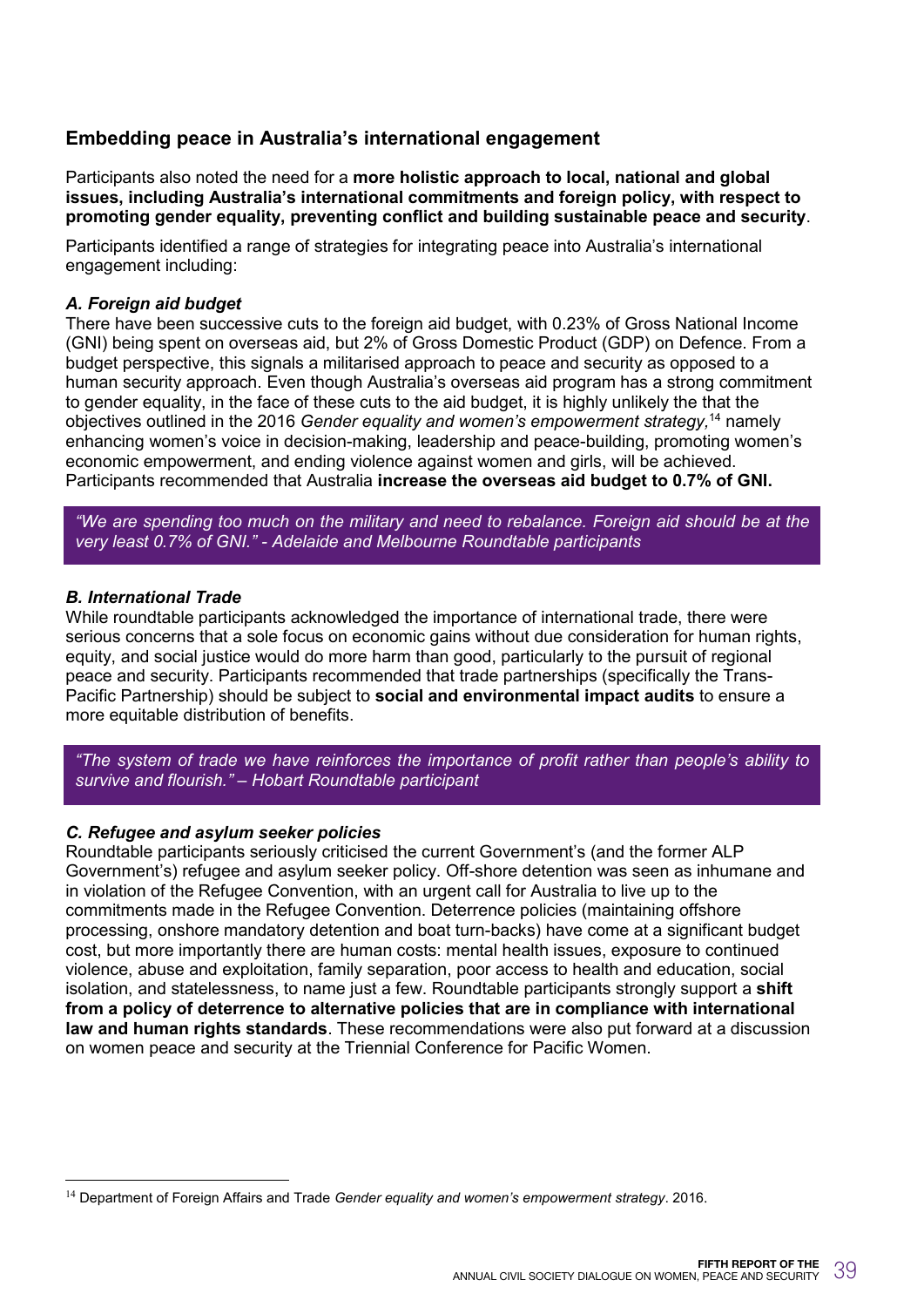*"Peace and security in Australia is only as strong as peace and security in our region – so our offshore detention policy (in fact our refugee policy as a whole) is not an example of peace." – Adelaide Roundtable participant*

*"Refugees are vulnerable. They continue to feel unsafe, it is a tragic situation. We must bring the refugees from Manus and Nauru back here and resettle them here in Australia." – Melbourne Roundtable participant*

#### *D. Bilateral/ multilateral agreements*

In considering Australia's foreign policy more broadly, Roundtable participants spoke about the need to embed the principles of peace and equality in all bilateral and multilateral agreements. The implication would be that Australian foreign policy is reframed to **focus on the long-term prevention of conflict and violence, as part of a peace and security agenda**. The specific recommendations include a greater focus on diplomacy as a mechanism for conflict prevention and resolution, disarmament (including nuclear disarmament), strengthening the focus of regional bodies (e.g. ASEAN/SAARC) on human security and Sustainable Development Goals (SDGs), and implementation of collective responses to climate change. Specific reference was also made, both at the Roundtables and the Triennial Conference for Pacific Women, regarding mainstreaming women's participation in conflict prevention, mitigation, resolution, and recovery from conflict into Australia's foreign policy, and in particular resourcing and supporting local women-led community initiatives for peace.

#### **Building a Women Peace and Security Framework**

*"SDGs is beautiful language – the goals are the headlines of what a peaceful world could look like. If we're accountable to the SDGs, what a beautiful and peaceful world it would be." - Melbourne Roundtable participant*

The Roundtables have provided a valuable and timely lens on what women, peace and security mean in practice across the diversity of women's experiences in Australia and our region. There is a strong endorsement for linking and integrating the local, national and global perspectives of the WPS agenda.

The women peace and security agenda is grounded in a feminist approach to advancing peace and security which is first and foremost about the long-term prevention of violent conflict/ instability and enabling sustainable peace. In practice, this means on one hand, increasing women's substantive participation in all aspects of peace and security policy development and implementation. On the other hand, women peace and security is equally about transforming structures contributing to violence, militarization, and armament to a focus on human rights, human security, and peace, at the national, regional and global levels.

Women want more than just a seat at the table; they want equal opportunity and access to (re) frame what peace and security mean. These Roundtables and the creative contributions of participants have provided a small step along this journey.

As Australia looks to advance its women peace and security agenda, the proposed 2<sup>nd</sup> NAP on Women Peace and Security will be an important tool. The 1<sup>st</sup> NAP has been primarily internationally focused. However, Roundtable discussions provide unequivocal community support for a peace and security agenda that has a strong domestic focus, while recognising the need to be linked internationally as well. The recommendation is therefore that the  $2<sup>nd</sup> NAP$  will need to demonstrate how Government policies, plans, and actions are promoting peace and security both domestically and internationally.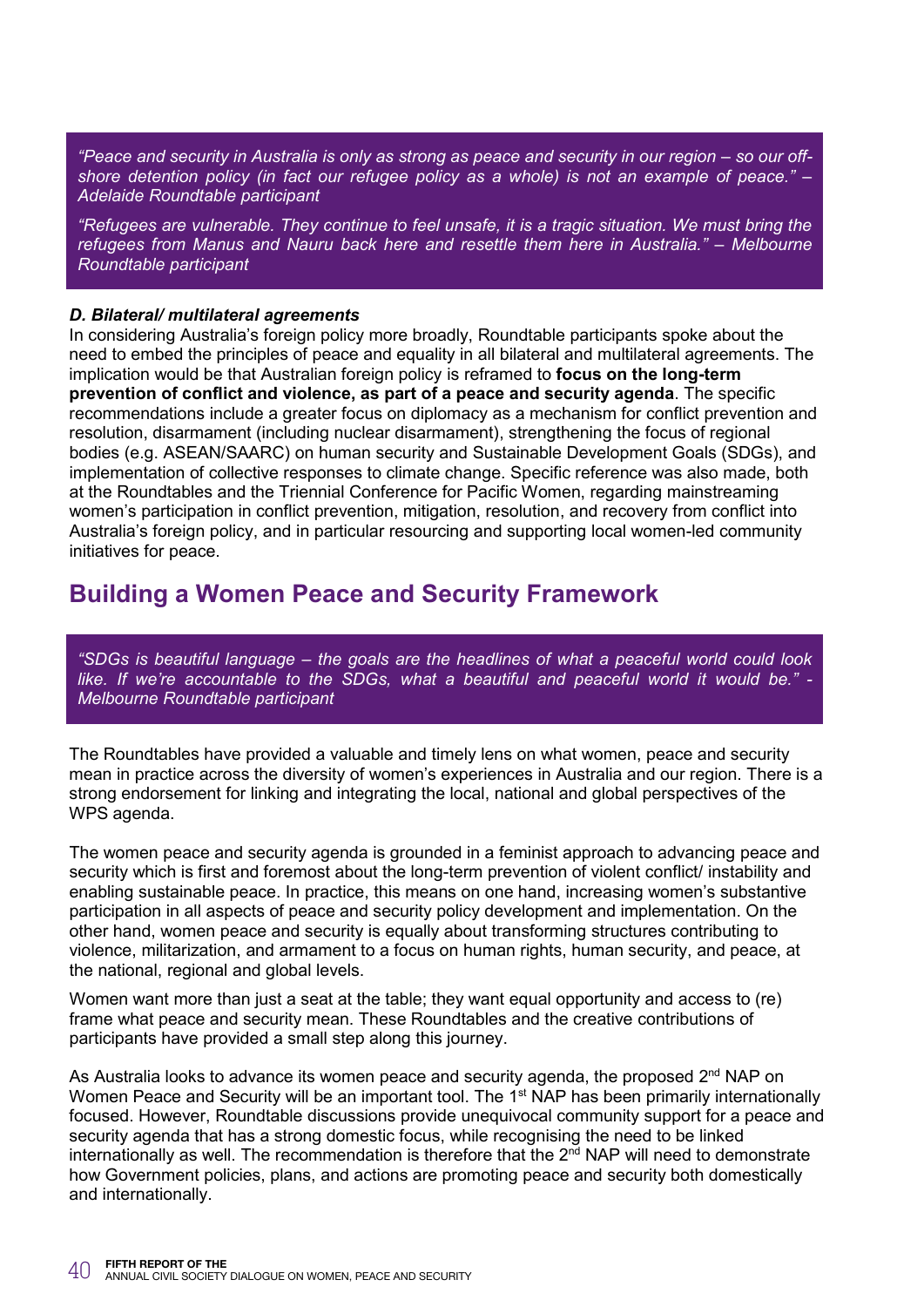The four key elements for developing a robust Women Peace and Security framework for Australia, arising from the roundtable consultations include:

- **1.** Giving primacy to peace and conflict prevention in ways that resources and supports the work of diverse women and their organisations; including adopting a rights-based human security approach to peace and security policy;
- **2.** Implementing an interlinked domestic and international focus on women, peace and security; and in this regard, the Sustainable Development Goals, in particular goals 5 (gender equality and women's empowerment) and 16 (promote peaceful and inclusive societies), can provide a pathway to peace and stability;
- **3.** Resourcing and protecting robust, diverse and vibrant civil society spaces that proactively engage (on an ongoing basis) with policymakers on framing what peace and security mean; especially ensuring that diverse women's leadership and voices are heard in this space. This should see civil society organisations and women's organisations as partners not instrumentalised for their expertise, or just as a mechanism for consultation;
- **4.** A collaborative approach to peace and security policymaking and implementation that recognises that no one actor alone can achieve collective impact.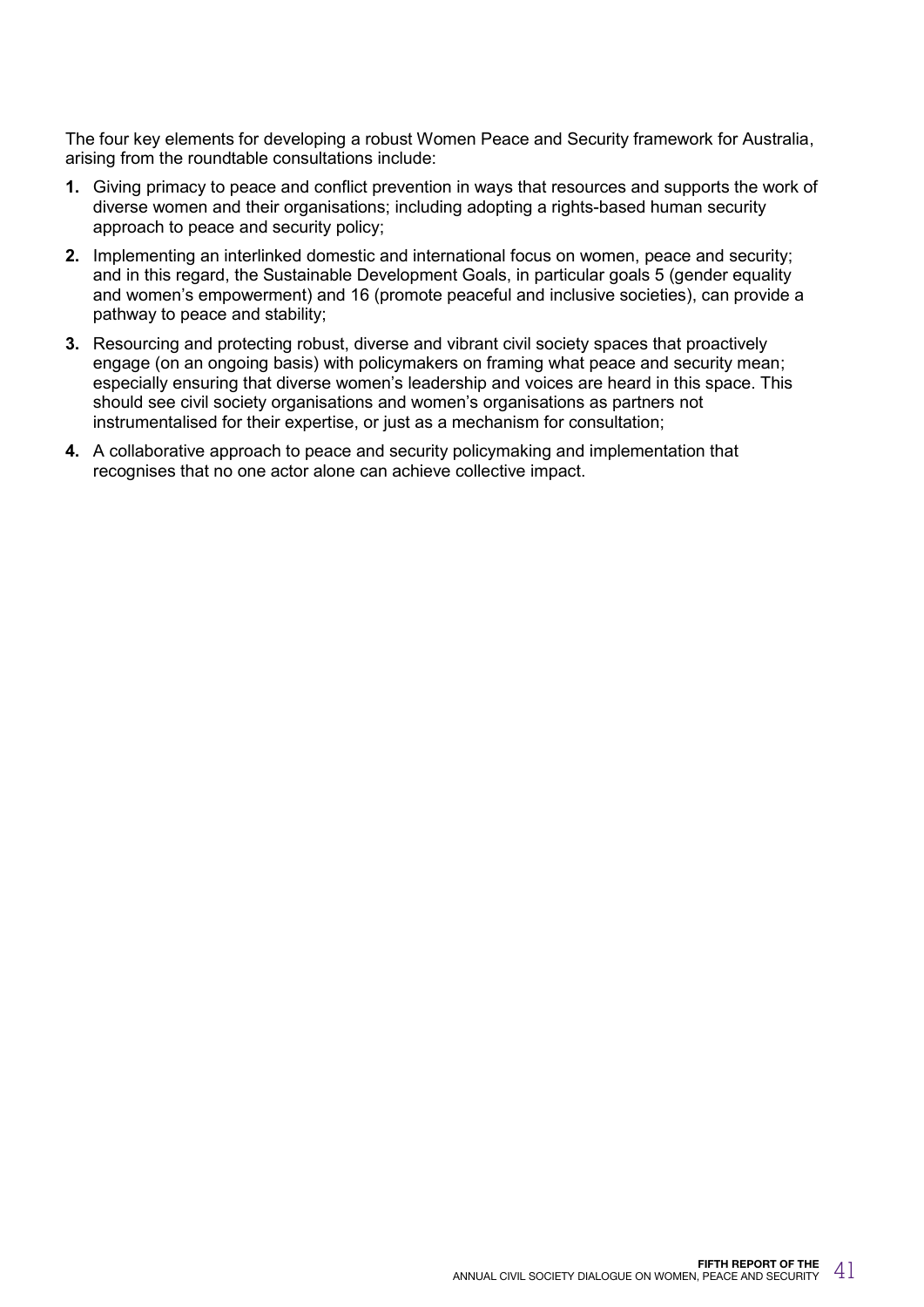